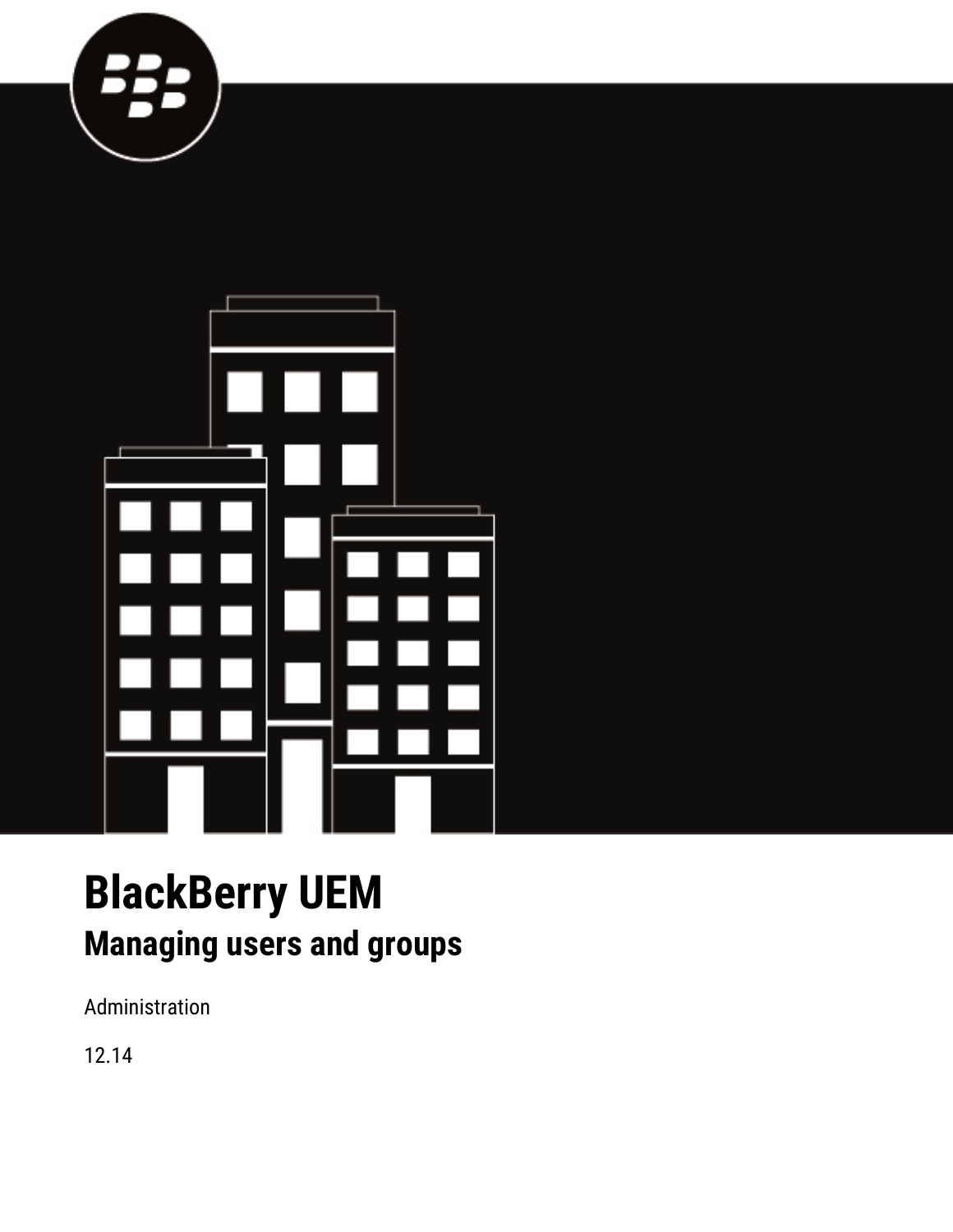2021-04-13Z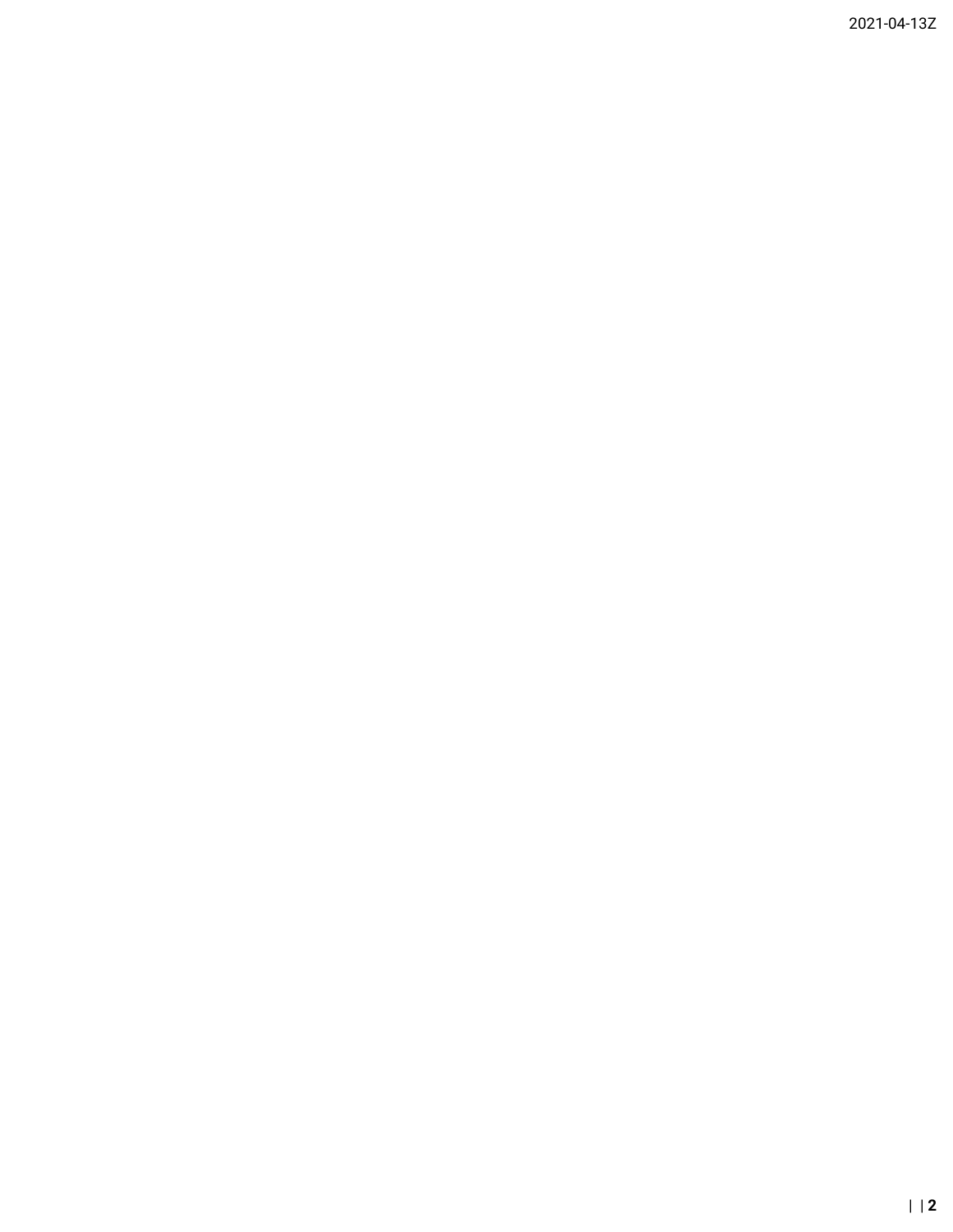# **Contents**

| 26 |
|----|
|    |

| Anna active diambatturum est communescutione di communities ex- |  |
|-----------------------------------------------------------------|--|
|                                                                 |  |
|                                                                 |  |
|                                                                 |  |
|                                                                 |  |
|                                                                 |  |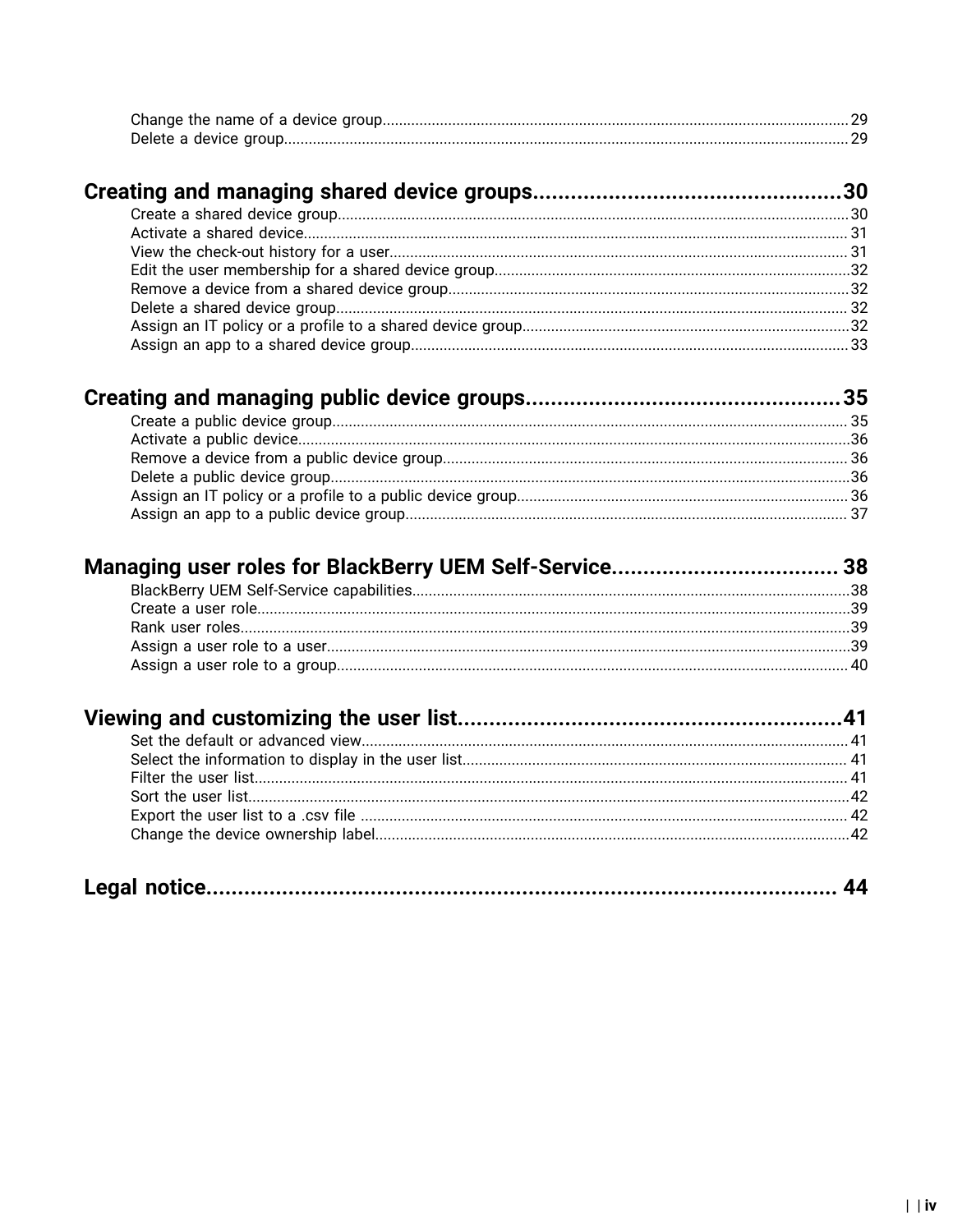# <span id="page-4-0"></span>**Users and groups**

You can create user accounts and create groups of users to help manage users efficiently. The BlackBerry UEM management console manages users for device management, and for other BlackBerry enterprise products, including the following products:

- BlackBerry 2FA
- BlackBerry Enterprise Identity
- BlackBerry Workspaces
- BBM Enterprise
- BlackBerry Org Connect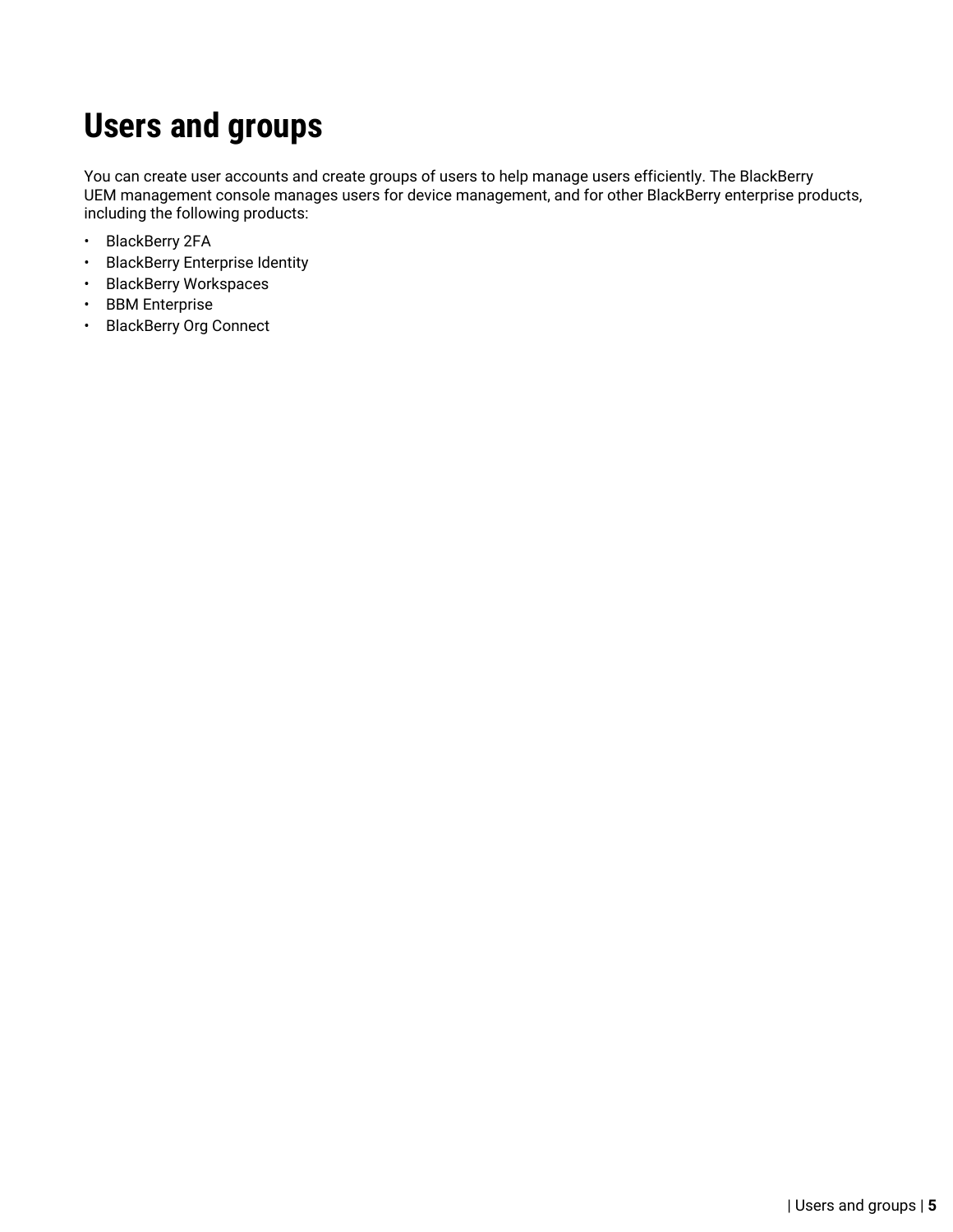# <span id="page-5-0"></span>**Creating and managing user accounts**

You can add user accounts directly to BlackBerry UEM or, if you connected BlackBerry UEM to your company directory, you can add user accounts from your company directory. For information about connecting BlackBerry UEM to a company directory and enabling directory-linked groups, see the [on-premises Configuration content](https://docs.blackberry.com/en/endpoint-management/blackberry-uem/12_14/installation-configuration/configuration/car1421424562148) or the [Cloud Configuration content](https://docs.blackberry.com/en/endpoint-management/blackberry-uem/current/installation-configuration/cloud-configuration/car1421424562148.html).

You can also use a .csv file to add multiple user accounts to BlackBerry UEM at the same time.

## <span id="page-5-1"></span>**Create a user account**

#### **Before you begin:**

- If you want to add a directory user, verify that BlackBerry UEM is connected to your company directory. For information about connecting BlackBerry UEM to a company directory and enabling directory-linked groups, see the [on-premises Configuration content](https://docs.blackberry.com/en/endpoint-management/blackberry-uem/12_14/installation-configuration/configuration/car1421424562148) or the [Cloud Configuration content.](https://docs.blackberry.com/en/endpoint-management/blackberry-uem/current/installation-configuration/cloud-configuration/get15233768326701.html)
- If you want to enable the [BlackBerry Workspaces service](https://docs.blackberry.com/en/id-comm-collab/blackberry-workspaces) for your users, verify that the Workspaces plug-in for BlackBerry UEM is installed on each instance of BlackBerry UEM in your environment. For more information about installing the Workspaces service, contact your Workspaces account representative.
- **1.** On the menu bar, click **Users > Managed devices**.
- **2.** Click **Add user**.
- **3.** Perform one of the following tasks:

| <b>Task</b>                                                                                             | <b>Steps</b>                                                                                                                                                                                                                                                                                                                                                                                                                                                                                                                                                                                                                                                                                                            |
|---------------------------------------------------------------------------------------------------------|-------------------------------------------------------------------------------------------------------------------------------------------------------------------------------------------------------------------------------------------------------------------------------------------------------------------------------------------------------------------------------------------------------------------------------------------------------------------------------------------------------------------------------------------------------------------------------------------------------------------------------------------------------------------------------------------------------------------------|
| Add a directory user                                                                                    | a. On the Company directory tab, in the search field, specify the search criteria<br>for the directory user that you want to add. You can search by first name, last<br>name, display name, username, or email address.<br><b>b.</b> In the search results, select the user account.                                                                                                                                                                                                                                                                                                                                                                                                                                    |
| Add a local user                                                                                        | a. In an on-premises environment, click the Local tab. In a Cloud environment,<br>click the Non-directory tab.<br>b. Type the First name and Last name for the user account.<br>c. In the Display name field, make changes if necessary. The display name is<br>automatically configured with the first and last name that you specified.<br>d. In the Username field, enter a unique username for the user account.<br>e. In the Email address field, enter a contact email address for the user<br>account. An email address for the user account is required when you enable<br>a service such as Workspaces or device management.<br>f. Optionally, click Additional user details and fill in the fields as needed. |
| Add a BlackBerry Online<br>Account user<br>(This option is<br>available only in Cloud<br>environments.) | a. Click the Non-directory tab.<br><b>b.</b> Type the First name and Last name for the user account.<br>c. In the Display name field, make changes if necessary. The display name is<br>automatically configured with the first and last name that you specified.<br>d. In the Email address field, enter a contact email address for the user<br>account. An email address for the user account is required when you enable<br>a service such as Workspaces or device management.<br>e. Optionally, click Additional user details and fill in the fields as needed.                                                                                                                                                    |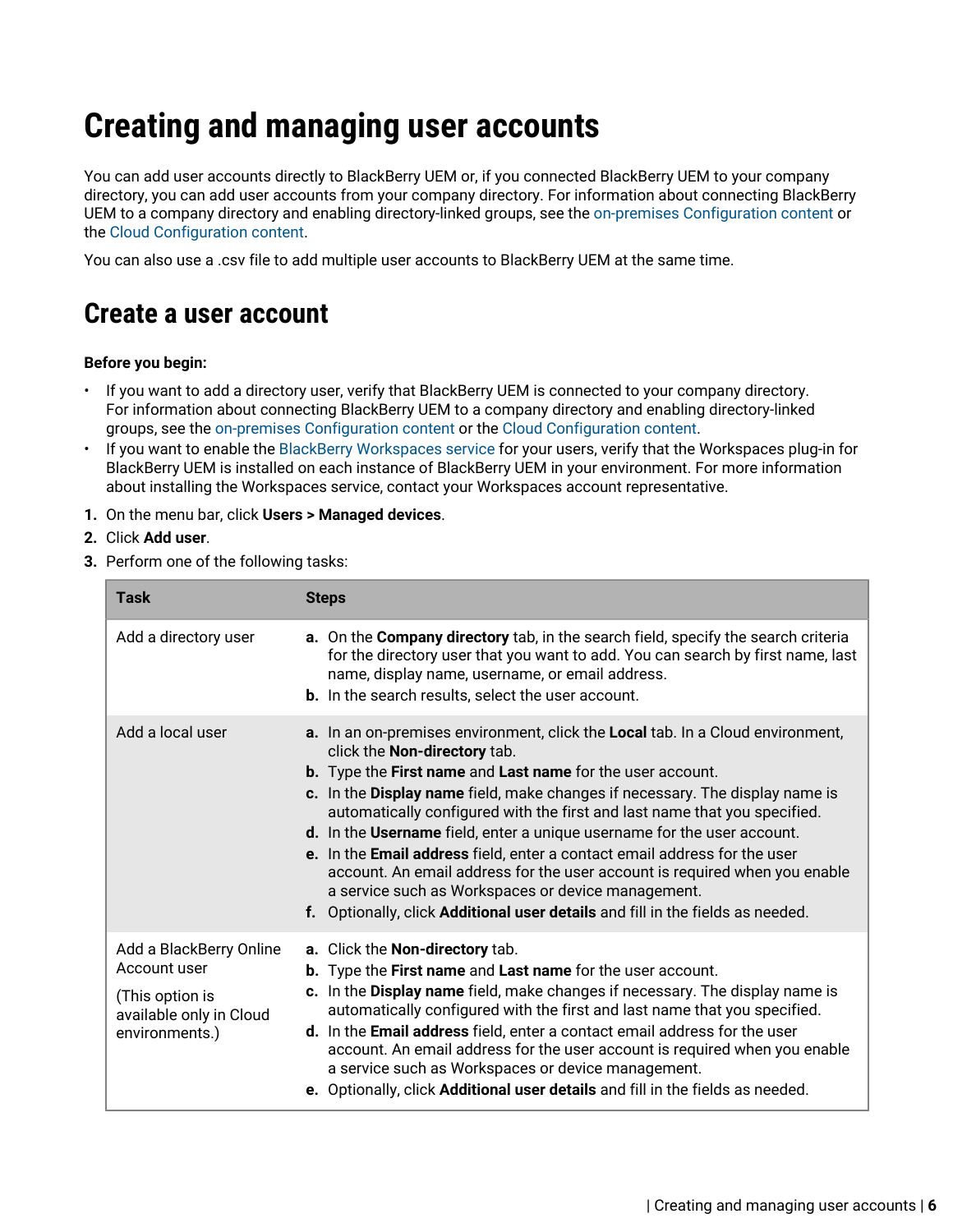**4.** If local groups exist in BlackBerry UEM and you want to add the user account to groups, in the **Available groups** list, select one or more groups and click  $\blacktriangleright$ .

When you create a user account, you can add it only to local groups in BlackBerry UEM. If the user account is a member of a directory-linked group, it is automatically associated with that group when the synchronization between BlackBerry UEM and your company directory occurs.

To add a user account to groups that are assigned an administrative role, you must be a Security Administrator.

- **5.** In a Cloud environment, under **UEM Self-Service**, select either **BlackBerry Online Account** or **Local UEM user account**. If you select Local UEM user account, create a password for BlackBerry UEM Self-Service. If the user is assigned an administrative role, they can also use the password to access the management console.
- **6.** In an on-premises environment, if you add a local user, in the **Account password** field, create a password for BlackBerry UEM Self-Service. If the user is assigned an administrative role, they can also use the password to access the management console.
- **7.** In the **Enabled services** section, select the **Enable user for device management** option.
- **8.** If the Workspaces plug-in for BlackBerry UEM is installed in the domain, to enable the Workspaces service, perform the following actions:
	- a) In the **BlackBerry Workspaces** section, select the **Enable BlackBerry Workspaces** check box. By default, users enabled with the Workspaces service receive the Visitor role.
	- b) Select one or more user roles. Click  $\blacktriangleright$ .
- **9.** Perform one of the following tasks:

| <b>Task</b>                                                                                             | <b>Steps</b>                                                                                                                                                                                                                                                                                                                                                                                                                                                                                                                                                                                                                                                                                                                                                                                                 |
|---------------------------------------------------------------------------------------------------------|--------------------------------------------------------------------------------------------------------------------------------------------------------------------------------------------------------------------------------------------------------------------------------------------------------------------------------------------------------------------------------------------------------------------------------------------------------------------------------------------------------------------------------------------------------------------------------------------------------------------------------------------------------------------------------------------------------------------------------------------------------------------------------------------------------------|
| Have users activate<br>devices with the<br>activation profile that<br>is currently assigned to<br>them. | a. In the Activation option drop-down list, select Default device activation.<br><b>b.</b> In the <b>Activation password</b> drop-down list, select whether you want to set the<br>password or autogenerate a password.<br>c. Optionally, change the activation period expiration. The activation period<br>expiration specifies how long the activation password remains valid.<br>d. If you want the activation password to be valid only for one device activation,<br>select Activation period expires after the first device is activated.<br>e. In the Activation email template drop-down list, select a template to use for<br>the activation email.                                                                                                                                                 |
| Pair an activation<br>password with a specific<br>activation profile.                                   | a. In the Activation option drop-down list, select Device activation with<br>specified activation profile.<br>b. In the Activation profile drop-down list, select the activation profile that you<br>want to pair with a password.<br>c. In the Activation password drop-down list, select whether you want to set the<br>password or autogenerate a password.<br>d. Optionally, change the activation period expiration. The activation period<br>expiration specifies how long the activation password remains valid.<br>e. If you want the activation password to be valid only for one device activation,<br>select Activation period expires after the first device is activated.<br>In the <b>Activation email template</b> drop-down list, click a template to use for<br>f.<br>the activation email. |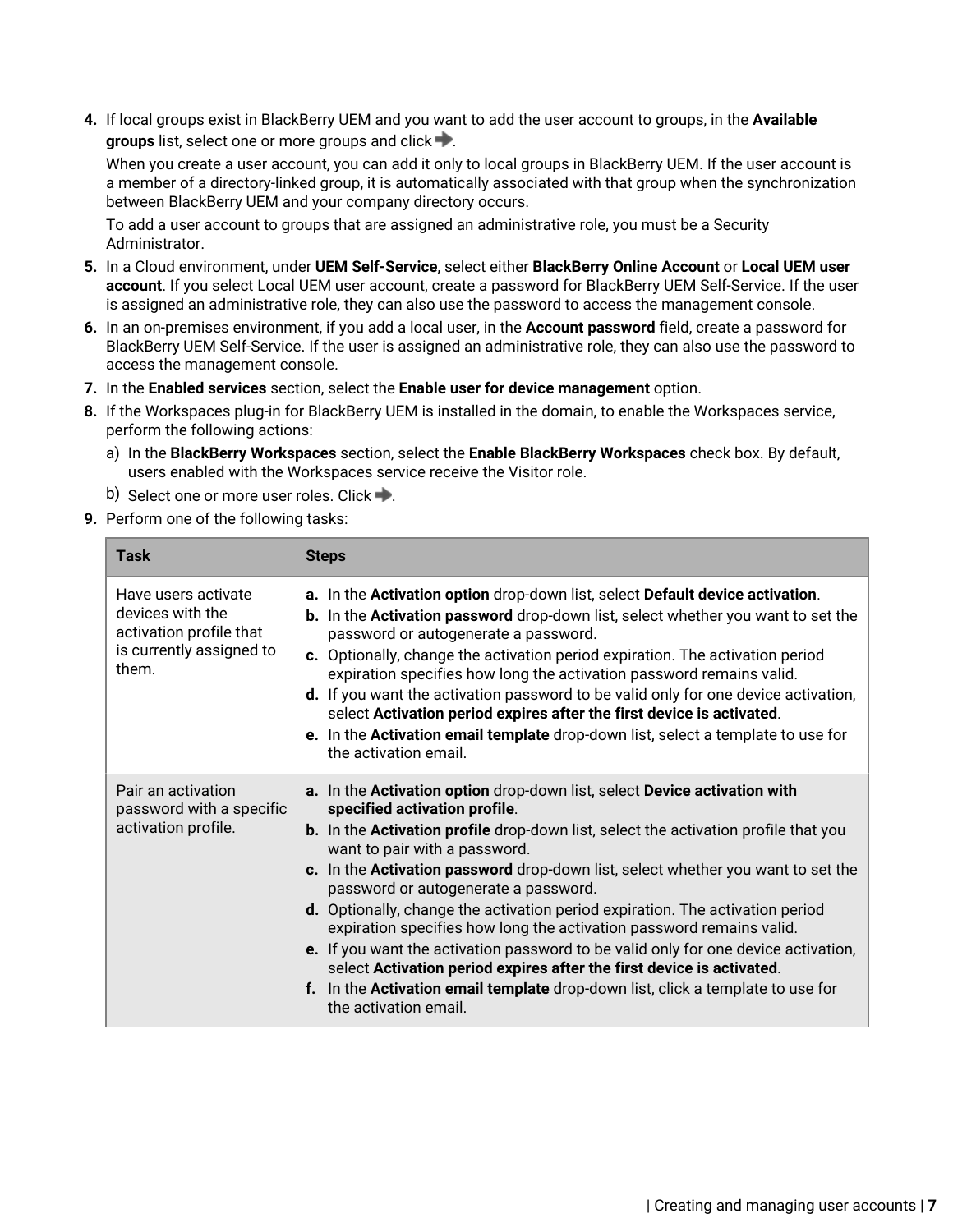| Task                                                        | <b>Steps</b>                                                                                                                                                                                                                                                                                                                                                                                                                                                                   |
|-------------------------------------------------------------|--------------------------------------------------------------------------------------------------------------------------------------------------------------------------------------------------------------------------------------------------------------------------------------------------------------------------------------------------------------------------------------------------------------------------------------------------------------------------------|
| Allow users to activate<br>only BlackBerry<br>Dynamics apps | a. In the Activation option drop-down list, select BlackBerry Dynamics access<br>key generation.<br><b>b.</b> In the <b>Number of access keys to generate</b> drop-down list, select the number<br>of keys. Each key can be used only once to activate a BlackBerry Dynamics<br>app.<br>c. Select the number of days that you want the access key to remain valid.<br>d. In the Activation email template drop-down list, click a template to use for<br>the activation email. |
| Add user to BlackBerry<br>UEM only.                         | a. In the Activation option drop-down list, select Do not set.                                                                                                                                                                                                                                                                                                                                                                                                                 |

**10.**If you use custom variables, expand **Custom variables** and specify the appropriate values for the variables that you defined.

**11.**Perform one of the following actions:

- To save the user account, click **Save**.
- To save the user account and create another user account, click **Save and new**.

## <span id="page-7-0"></span>**Creating user accounts from a .csv file**

You can import user accounts in a .csv file into BlackBerry UEM to create many user accounts at the same time. You can create the .csv file manually using the BlackBerry UEM sample .csv file, which is available for download from the Import tab in the Add a user window.

Depending on your requirements, you can also specify group membership and activation settings for the user accounts by including the following columns in the .csv file:

| <b>Column Header</b> | <b>Description</b>                                                                                                                                                                                                                                                                                               |
|----------------------|------------------------------------------------------------------------------------------------------------------------------------------------------------------------------------------------------------------------------------------------------------------------------------------------------------------|
| Group membership     | Assign one or more user groups to each user account.                                                                                                                                                                                                                                                             |
|                      | Use a semicolon (;) to separate multiple user groups.                                                                                                                                                                                                                                                            |
|                      | If you do not include the "Group membership" column, when you import the file,<br>you are given the option to select the group that you want all of the imported user<br>accounts added to. If you want to assign each user account to a specific user<br>group, you use this column before you import the file. |
| MDM (BlackBerry UEM) | Specify whether the user is enabled for MDM. To enable a user for MDM, type<br>"Enabled".                                                                                                                                                                                                                        |
| Activation password  | Enter the activation password.                                                                                                                                                                                                                                                                                   |
|                      | This value is required if the "Activation password generation" value is set to<br>"manual."                                                                                                                                                                                                                      |
| Activation template  | Enter the name of the activation email template that you want to send to the user.<br>If you do not specify a name, the default email activation template is used.                                                                                                                                               |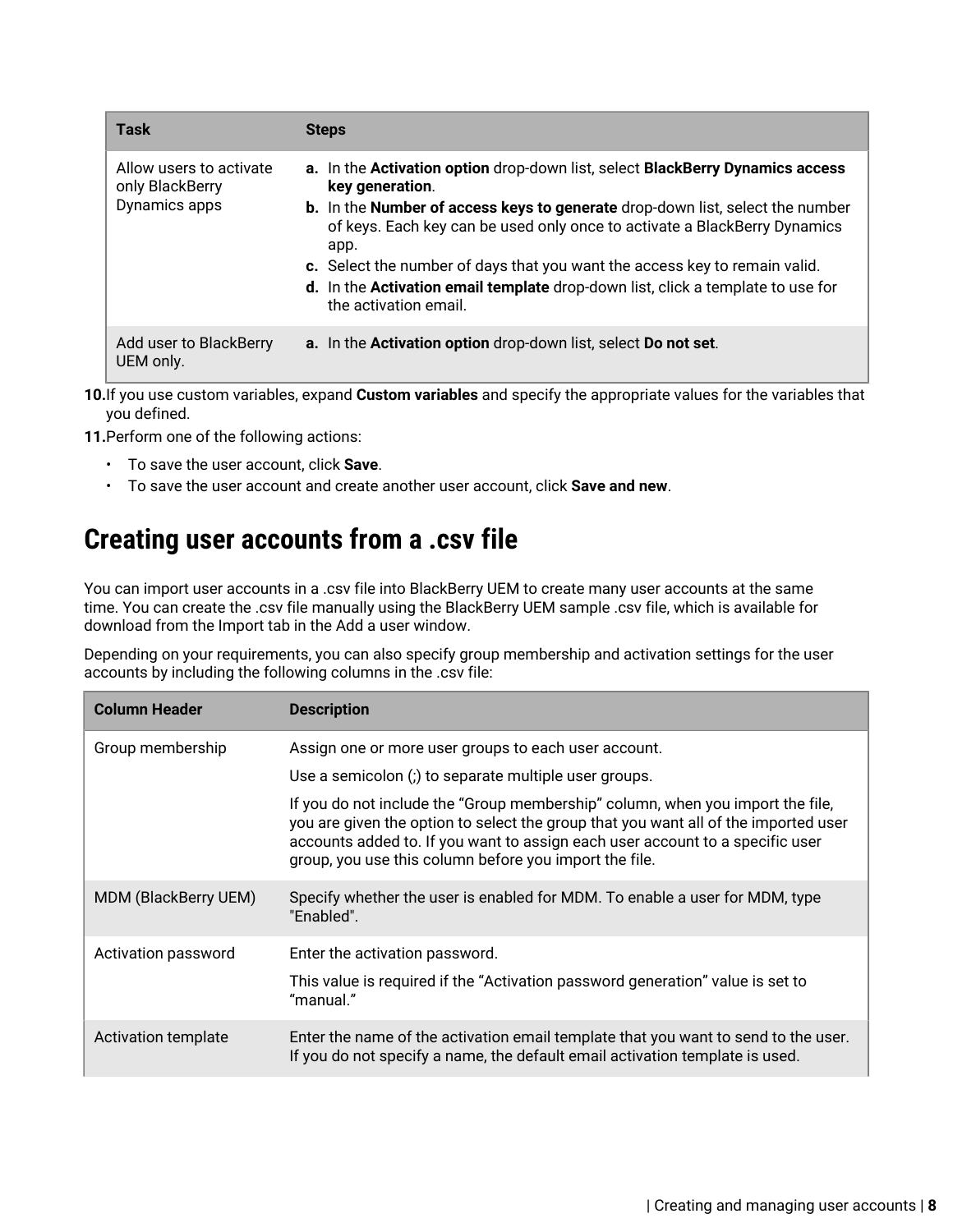| <b>Column Header</b>              | <b>Description</b>                                                                                                                                                                                                                                                                                                                                                                                                                                                                                                                                                                               |  |
|-----------------------------------|--------------------------------------------------------------------------------------------------------------------------------------------------------------------------------------------------------------------------------------------------------------------------------------------------------------------------------------------------------------------------------------------------------------------------------------------------------------------------------------------------------------------------------------------------------------------------------------------------|--|
| Activation password<br>expiration | Enter the number of seconds the activation password exists before it expires.                                                                                                                                                                                                                                                                                                                                                                                                                                                                                                                    |  |
| Activation password<br>generation | Enter one of the following:<br>Auto. The activation password is automatically created and sent to the user.<br>$\bullet$<br>Manual. The activation password is set in the "Activation password" column.<br>$\bullet$<br>Ignore. No activation password is generated.<br>If the value is left blank, the default is Auto.                                                                                                                                                                                                                                                                         |  |
| Send activation email             | Enter one of the following:<br>True. The activation email is sent to the user.<br>$\bullet$<br>False. The activation email is not sent to the user.<br>If the "Activation password generation" is set to "Auto," the activation email is<br>sent to the user regardless of the value in this column. If the "Activation password<br>generation" value is "Manual" and this value is empty, then the default is True. If<br>the "Activation password generation" value is "Ignore", the user will not receive a<br>self-service activation email.                                                 |  |
| User type                         | This column is required whenever the .csv file includes both local and directory<br>user accounts. Enter one of the following:<br>L for local user accounts<br>$\bullet$<br>D for directory user accounts<br>The entries are not case-sensitive.                                                                                                                                                                                                                                                                                                                                                 |  |
| Directory UID                     | (Optional) An alternative to entering the email address for directory user accounts.<br>By default, the email address is used to validate the directory user accounts;<br>however, you can specify that the directory UID be used instead. If the user<br>account cannot be validated against the directory UID, an error is reported.<br>If you include a Directory UID value for one of your users, the column header must<br>include Directory UID and all of the rows in the .csv file must include either a<br>Directory UID or have an empty placeholder (,) for the Directory UID column. |  |

To see an example of the .csv file, in the UEM administration console, click **Users > All users > Add user > Import > Download sample .csv file**.

### <span id="page-8-0"></span>**Add user accounts using a .csv file**

#### **Before you begin:**

- If the .csv file contains directory user accounts, verify that BlackBerry UEM is connected to your company directory.
- Verify that the number of columns match the number of headers in the .csv file.
- Verify that the required columns are included.
- Verify that the information in the columns is correct.
- **1.** On the menu bar, click **Users**.
- **2.** Select the **All users** or **Managed devices** tab.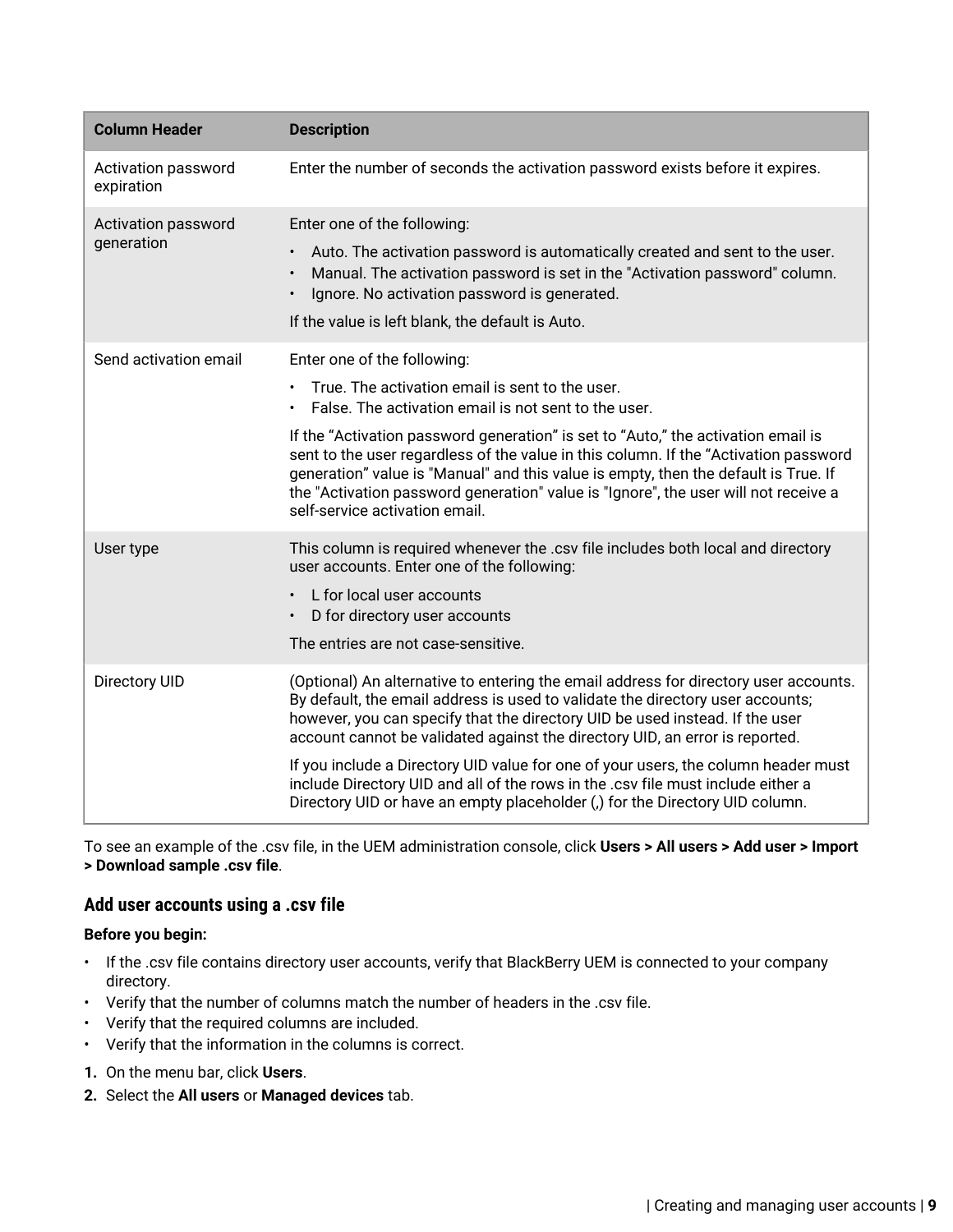- **3.** Click **Add user**.
- **4.** Click the **Import** tab.
- **5.** Click **Browse** and navigate to the .csv file that contains the user accounts that you want to add.
- **6.** Click **Load**.
- **7.** If errors are reported, perform the following actions:
	- a) Correct the errors in the .csv file.
	- b) Click **Browse** and navigate to the .csv file.
	- c) Click **Load**.
	- d) Repeat step 6 until all errors are corrected.
- **8.** If the .csv file does not use the "Group membership" column and local groups exist in BlackBerry UEM, perform the following actions if you want to add user accounts to groups:
	- a) In the **Available groups** list, select one or more groups and click **...**
	- b) Click **Next**.

When you import the .csv file, all user accounts are added to the local groups that you select. If a user account is a member of a directory-linked group, it is automatically associated with that group when the synchronization between BlackBerry UEM and your company directory occurs.

To add user accounts to groups that are assigned an administrative role, you must be a Security Administrator.

- **9.** Review the list of user accounts and perform one of the following actions:
	- To correct the errors for any invalid directory user accounts, click **Cancel** and go to step 6.
	- To add the valid user accounts, click **Import**. Any invalid directory user accounts are ignored.

### <span id="page-9-0"></span>**How BlackBerry UEM validates the user accounts .csv file**

BlackBerry UEM validates the user accounts .csv file before, during, and immediately after it loads the .csv file and reports any errors that it encounters.

The following are some of the errors that will prevent BlackBerry UEM from loading the .csv file:

- An invalid file format or file extension
- No data in the file
- The number of columns does not match the number of headers in the file

When BlackBerry UEM encounters an error, it stops loading the file and displays an error message. You must correct the error and then reload the .csv file.

After the .csv file is loaded, BlackBerry UEM displays a list of user accounts that will be imported and, if applicable, any directory user accounts that will not be imported as a result of an error (for example, a duplicate entry or invalid email address). You can do one of the following:

- Cancel the operation, correct the errors, and then reload the .csv file.
- Continue and load the valid user accounts. The directory user accounts with errors are not loaded. You must copy and correct the directory user accounts that were not loaded in a separate .csv file. Otherwise, reloading the same .csv file will result in duplication errors for the user accounts that were successfully loaded.

BlackBerry UEM performs a final validation on the imported user accounts just before it creates the user accounts to ensure that no errors have been introduced as the file was being imported (for example, another administrator created a user account just as a .csv file containing that same user account was being imported).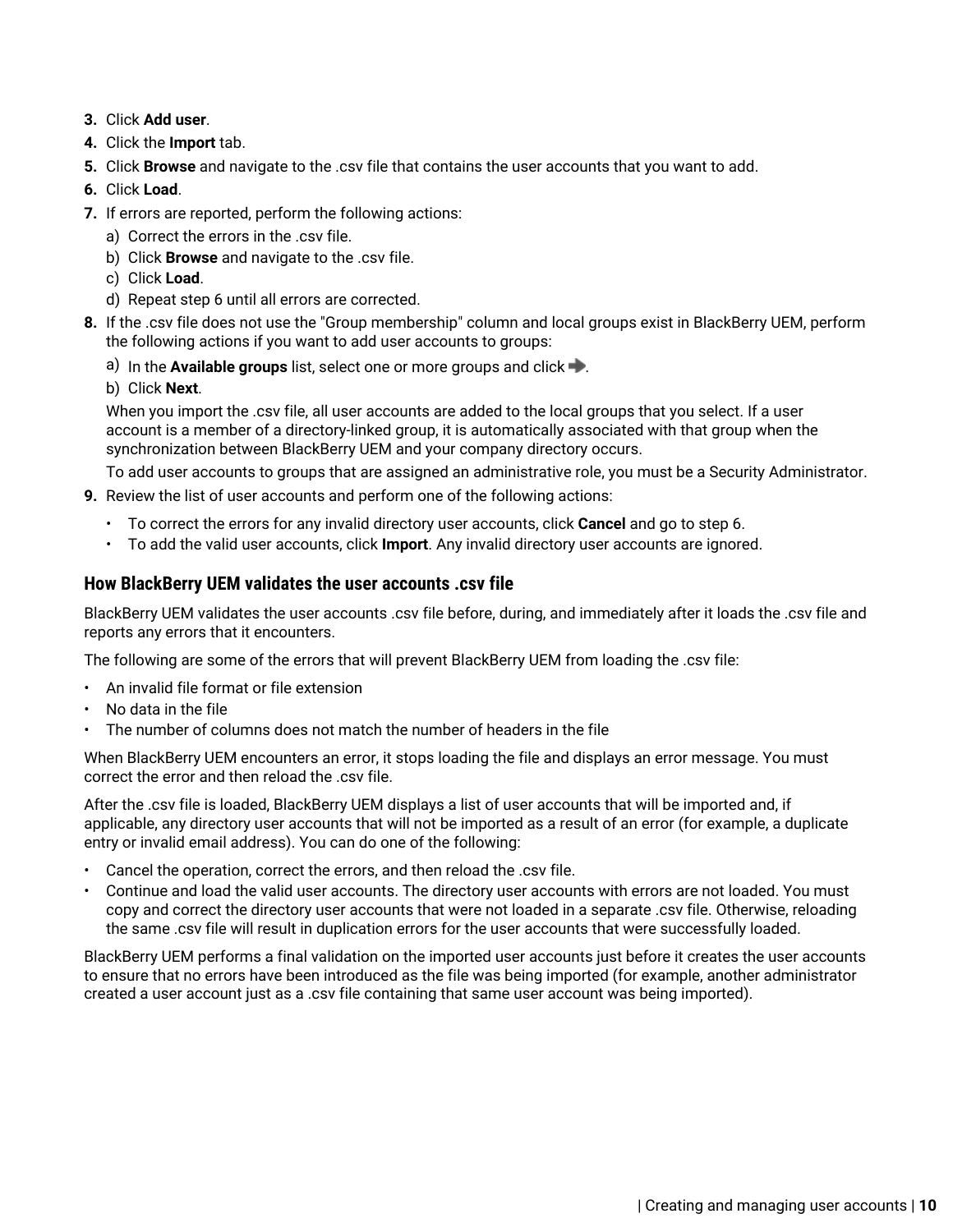# <span id="page-10-0"></span>**View a user account**

You can view information about a user account on the Summary tab. For example, you can view the following information:

- Activated devices
- User groups that a user account belongs to
- Assigned IT policy, profiles, and apps
- Client certificates added to user accounts directly and through user credential profiles
- **1.** On the menu bar, click **Users**.
- **2.** Search for a user account using one of the following options:
	- Click **All users**, and type in the **Search** field.
	- Click **Managed devices > User search** and type in the search field.
- **3.** In the search results, click the name of the user account.

# <span id="page-10-1"></span>**Add notes to a user account**

You can add notes to keep track of any information related to a specific user account. The note information is stored with the user account and not with an individual device. If the user is removed, the information in the notes field is also removed. Using the notes feature is controlled by the "Edit users" permission for administrators.

- **1.** On the menu bar, click **Users**.
- **2.** Search for a user account.
- **3.** In the search results, click the name of a user account.
- **4.** Click the **Add note** icon in the upper right hand corner.
- **5.** Type notes in the dialog box that opens. The notes that you type are automatically saved and the icon changes to indicate that there are notes saved.

### <span id="page-10-2"></span>**Manage multiple user accounts at one time**

You can complete certain actions for multiple users at one time. For example, you can send an email to a selected group of users.

- **1.** On the menu bar, click **Users > Managed devices**.
- **2.** If necessary, [Filter the user list.](#page-40-3)
- **3.** Perform one of the following actions:
	- Select the check box at the top of the user list to select all users.
	- Select the check box for each user that you want to include in the file. You can use Shift+click to select multiple users.
- **4.** From the menu, click one of the following icons:

| <b>Icon</b> | <b>Description</b>     |
|-------------|------------------------|
|             | Send an email to users |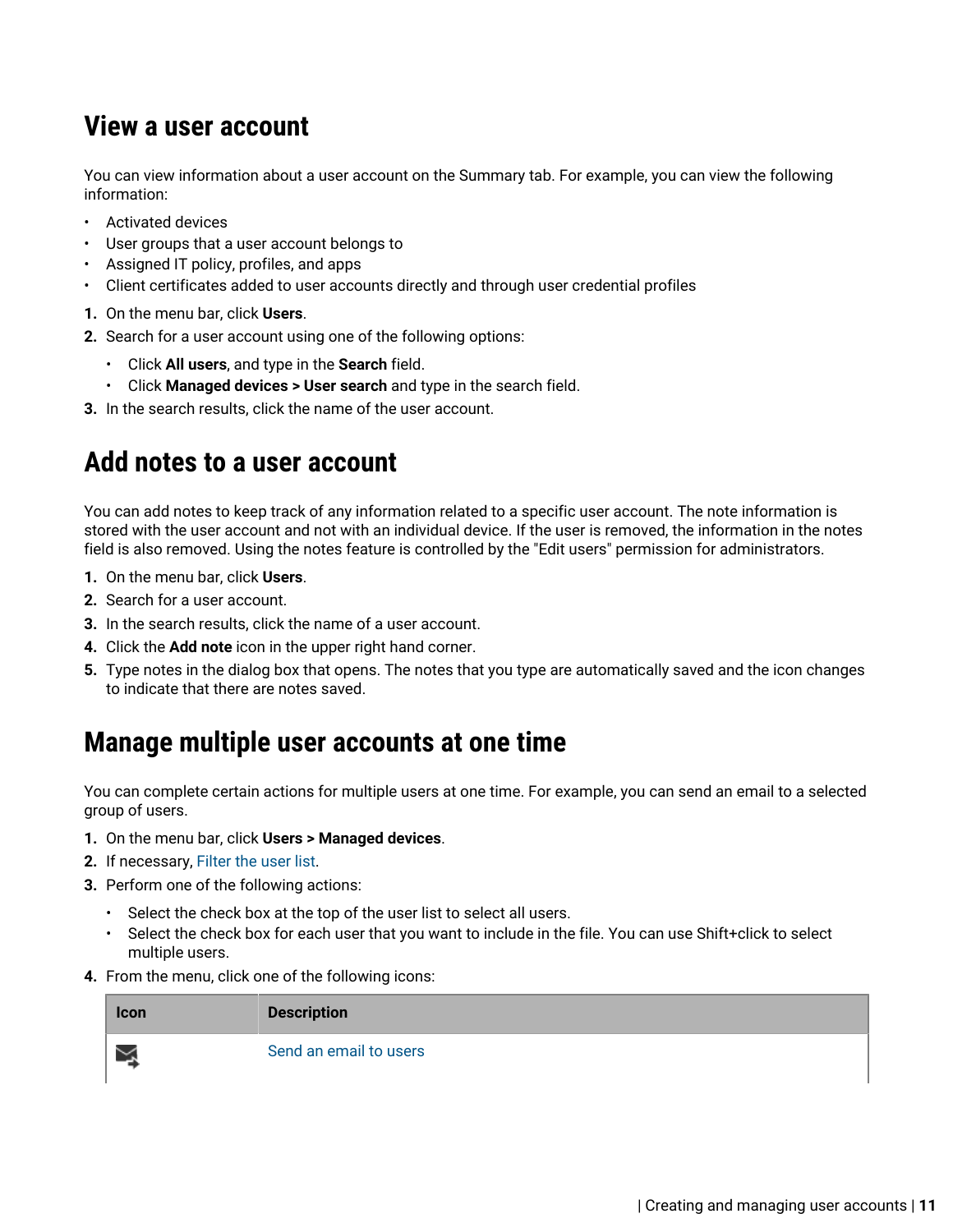| <b>Icon</b> | <b>Description</b>                                            |
|-------------|---------------------------------------------------------------|
|             | Send an activation email to multiple users                    |
| ≻⊥          | Add users to user groups                                      |
| Ð           | Export the user list to a .csv file                           |
| <b>WEE</b>  | Send a BlackBerry UEM Self-Service password to multiple users |

# <span id="page-11-0"></span>**Send an email to users**

You can send an email to one or more users directly from the management console. The users must have an email address associated with their account.

If you have an on-premises environment, you can configure the email address that the email is sent from in the SMTP server settings.

**Before you begin:** To send an email to multiple users, you must be assigned an administrative role that has the "Send email to users" permission.

- **1.** On the menu bar, click **Users**.
- **2.** Select the **All users** or **Managed devices** tab.
- **3.** Perform one of the following tasks:

| Task                               | <b>Steps</b>                                                                                                                                                                                                                                                                            |  |
|------------------------------------|-----------------------------------------------------------------------------------------------------------------------------------------------------------------------------------------------------------------------------------------------------------------------------------------|--|
| Send an email to one user          | <b>a.</b> Search for a user account.<br><b>b.</b> In the search results, click the name of the user account.<br>c. Click<br>d. Optionally, click CC and enter one or more email addresses (separated<br>by commas or semicolons) to copy the email to yourself or others.               |  |
| Send an email to multiple<br>users | a. Select the check box for each user that you want to send an email to.<br>$\mathsf{b.}$ Click $\blacktriangleright$<br>c. Optionally, click To or CC and enter one or more email addresses<br>(separated by commas or semicolons) to send or copy the email to<br>yourself or others. |  |

**4.** Enter a subject and message.

**5.** Click **Send**.

# <span id="page-11-1"></span>**Send a BlackBerry UEM Self-Service password to multiple users**

You can send a UEM Self-Service password to multiple users at one time. The passwords are randomly generated, and an email message containing a password is sent to each user.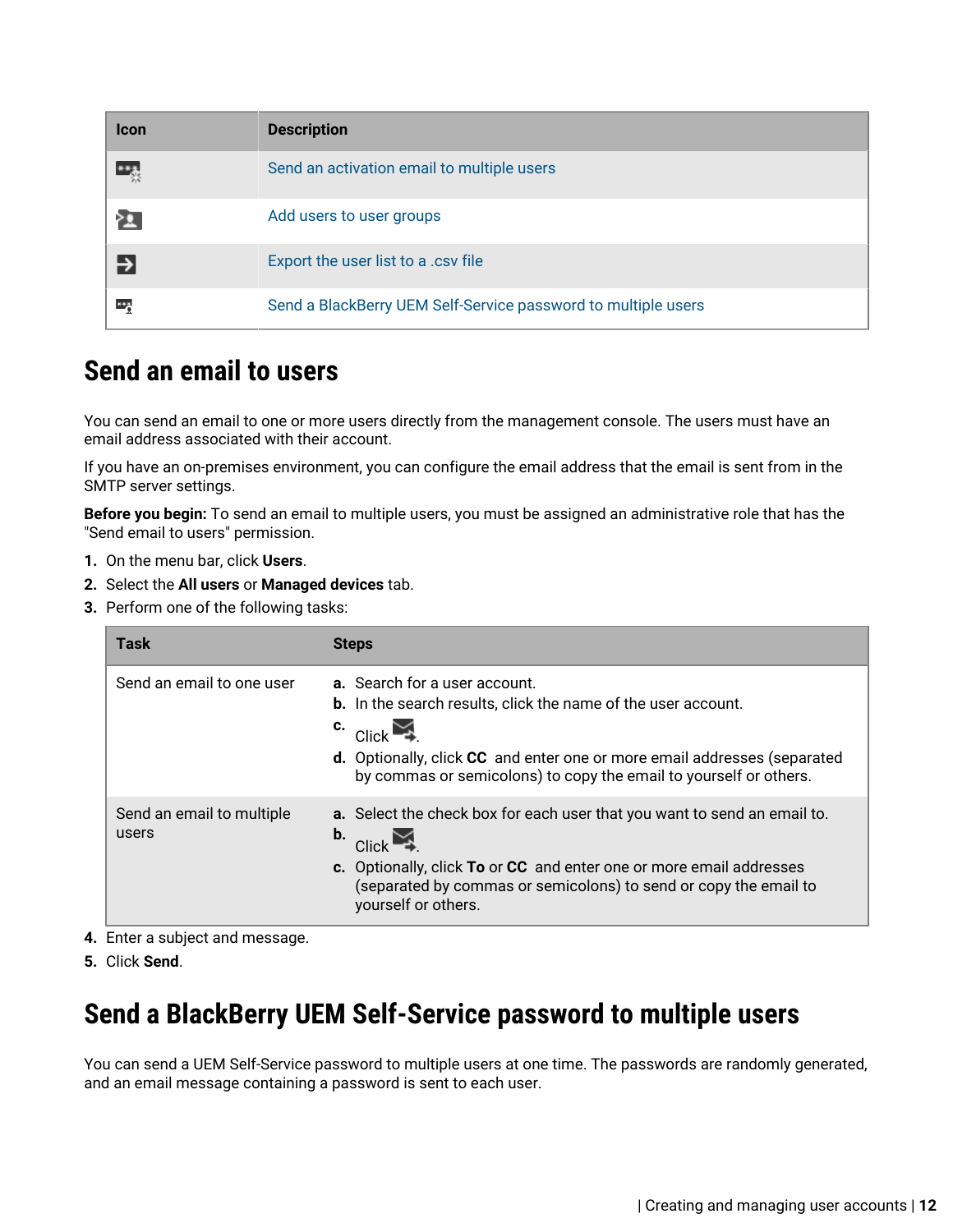If you have an on-premises environment, you can configure the email address that the email is sent from in the SMTP server settings.

- **1.** On the menu bar, click **Users > Managed devices**.
- **2.** Select the users that you want to send the UEM Self-Service password to. Note that users must have an email address associated with their accounts.
- 3. Click  $\mathbb{F}$ .
- **4.** Click **Continue**.

## <span id="page-12-0"></span>**Edit user account information**

You can edit the following user information:

- Name, username, display name, and email address
- Group membership (membership to directory-linked groups cannot be changed)
- Account password for local user accounts
- User role
- If you defined custom variables, you can edit the variable information

**Note:** You cannot edit the user details for the default administrative user or for users that use their BlackBerry Online account credentials.

- **1.** On the menu bar, click **Users > Managed devices**.
- **2.** Search for a user account.
- **3.** In the search results, click the name of the user account.
- **4.** Click **∕**.
- **5.** Edit the user account information.
- **6.** Click **Save**.

# <span id="page-12-1"></span>**Synchronize information for a directory user**

If you have added a user account from your company directory, you can manually synchronize that user's information with your company directory at any time instead of waiting for the automatic synchronization time.

- **1.** On the menu bar, click **Users**.
- **2.** Select the **All users** or **Managed devices** tab.
- **3.** Search for a user account.
- **4.** In the search results, click the name of the user account.

```
5. Click
```
### <span id="page-12-2"></span>**Remove services from a user**

If BlackBerry UEM is enabled for one or more value-added services, and a user is enabled for a service, you can remove the service from a user. You can also remove MDM controls, without deleting the user account from BlackBerry UEM.

#### **Before you begin:**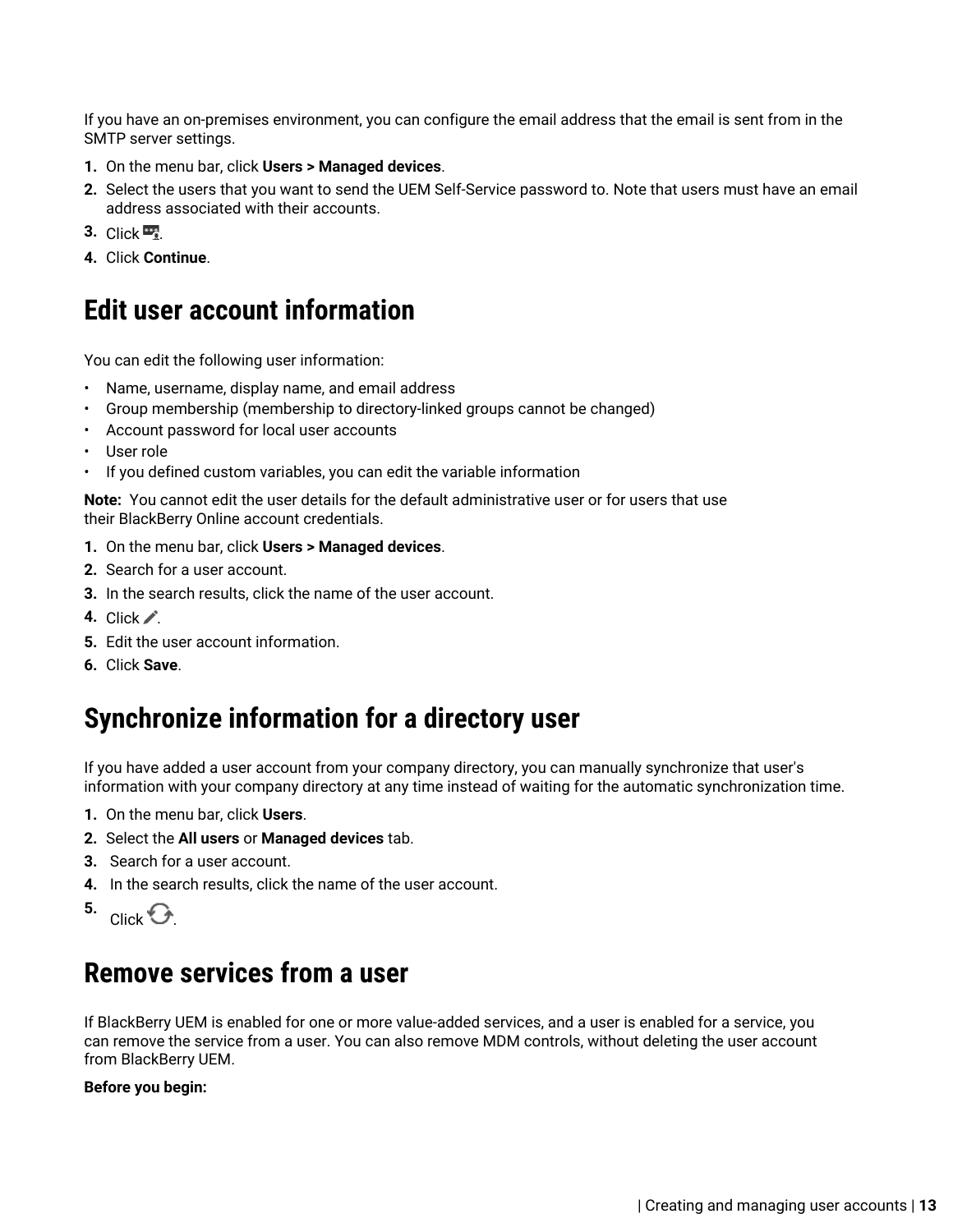- Before you can remove MDM controls, you must remove activated devices from a user.
- Before you can remove the Enterprise Identity service, you must remove all Enterprise Identity assignments.
- **1.** On the menu bar, click **Users > All users**.
- **2.** Search for a user account.
- **3.** In the search results, click the name of the user account.
- **4.** Click  $\bullet$
- **5.** Perform any of the following tasks:

| <b>Task</b>                           | <b>Steps</b>                                                                                                                                                                                                                                                                                                                                                                                                                                                                                                                                                    |  |
|---------------------------------------|-----------------------------------------------------------------------------------------------------------------------------------------------------------------------------------------------------------------------------------------------------------------------------------------------------------------------------------------------------------------------------------------------------------------------------------------------------------------------------------------------------------------------------------------------------------------|--|
| Remove MDM services                   | a. Click $\bullet$ on Managed devices.<br><b>b.</b> Click Save.                                                                                                                                                                                                                                                                                                                                                                                                                                                                                                 |  |
|                                       | Remove Workspaces servi a. Click O on Workspaces.<br><b>b.</b> Select one of the following options:<br>Delete all files owned by this user and revoke memberships from all<br>$\bullet$<br>workspace groups and distribution lists<br>• Transfer this user's files and membership in workspace groups and<br>distribution lists to a different email address.<br>In the <b>Email address</b> field, type a contact email address. A new user<br>account is created if the email address is not associated with an existing<br>user account.<br>c. Click Remove. |  |
| Remove Enterprise<br>Identity service | <b>a.</b> Click $\bullet$ on Enterprise Identity.<br><b>b.</b> Click Save.                                                                                                                                                                                                                                                                                                                                                                                                                                                                                      |  |

**After you finish:** To enable a service, see [Enable services for a user.](#page-13-0)

# <span id="page-13-0"></span>**Enable services for a user**

If BlackBerry UEM is enabled for one or more value-added services, you can enable a service for a user.

- **1.** On the menu bar, click **Users > All users**.
- **2.** Search for a user account.
- **3.** In the search results, click the name of the user account.
- **4.** Perform any of the following tasks:

| Task                | <b>Steps</b>                                                                                                                                                                                                                                                                                                      |  |
|---------------------|-------------------------------------------------------------------------------------------------------------------------------------------------------------------------------------------------------------------------------------------------------------------------------------------------------------------|--|
| Enable MDM services | <b>a.</b> Click $+$ on Managed devices.<br><b>b.</b> If local groups exist in BlackBerry UEM and you want to add the user account<br>to groups, in the Available groups list, select one or more groups and<br>$click \rightarrow$ .<br>c. Choose an option for the device activation password.<br>d. Click Save. |  |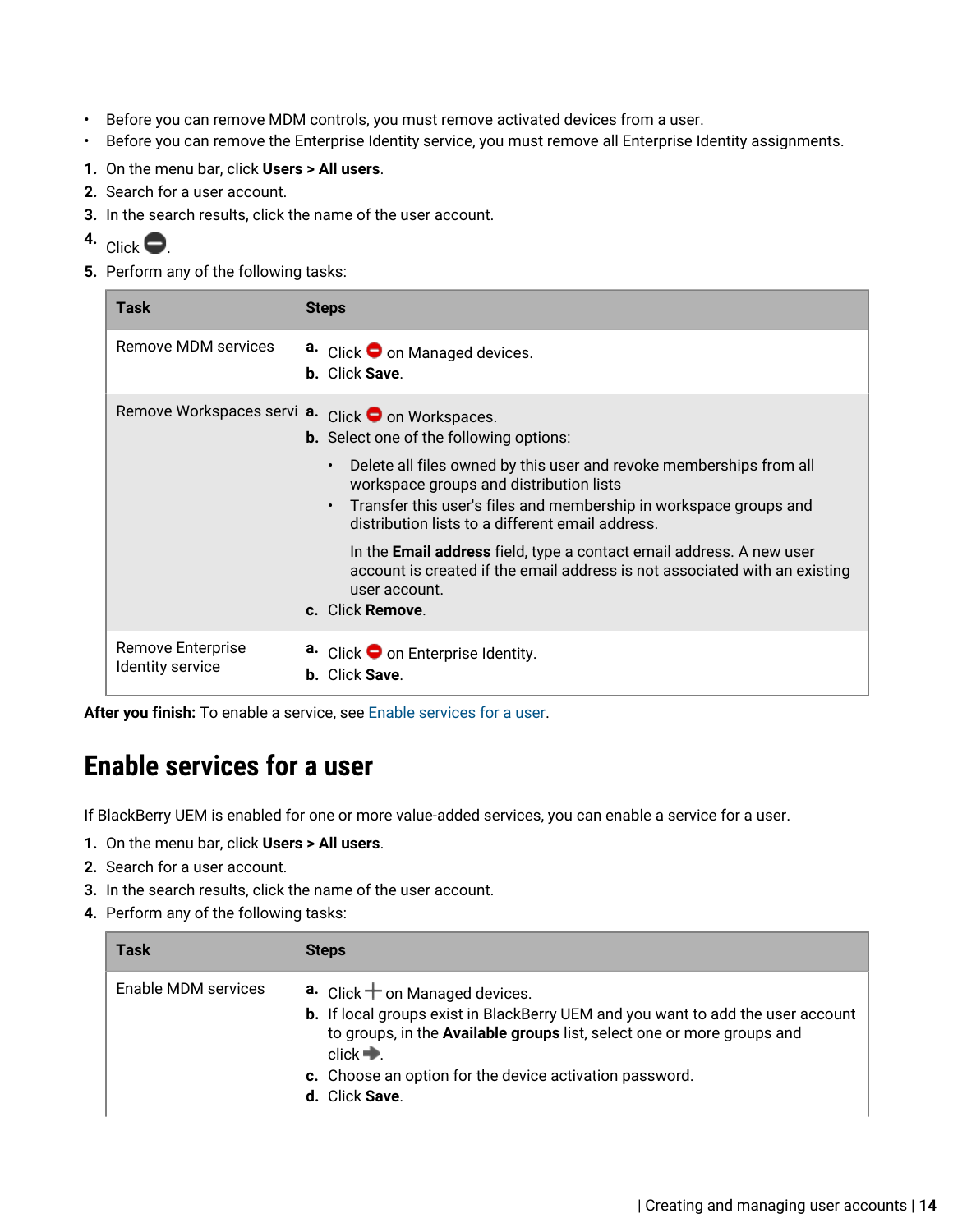| Task                                             | <b>Steps</b>                                                                                    |
|--------------------------------------------------|-------------------------------------------------------------------------------------------------|
| Enable<br>the Workspaces service                 | <b>a.</b> Click $+$ on Workspaces.<br><b>b.</b> Assign Workspaces roles.<br>c. Click Save.      |
| <b>Enable the Enterprise</b><br>Identity service | <b>a.</b> Click $+$ on Enterprise Identity.<br><b>b.</b> Select app groups.<br>c. Click Assign. |

### <span id="page-14-0"></span>**Delete a user account**

When you delete a user account, the work data is also deleted from all of the user's devices.

#### **Before you begin:**

- Deactivate any devices that are associated with the user account that you want to delete.
- Remove any services that are associated with the user account that you want to delete. For more information, see [Remove services from a user](#page-12-2).
- **1.** On the menu bar, click **Users > Managed devices**.
- **2.** Search for a user account.
- **3.** In the search results, select the name of a user account.
- $4.$  Click  $\overline{11}$ .
- **5.** Click **Delete**.

## <span id="page-14-1"></span>**Add users to user groups**

**Note:** To add a user that is assigned an administrative role to a user group, you must be a Security Administrator.

- **1.** On the menu bar, click **Users > Managed devices**.
- **2.** Select the check box beside the users that you want to add to user groups.
- $3.$  Click  $2$
- **4.** In the **Available groups** list, select one or more groups and click .

**Note:** Membership to directory-linked groups cannot be changed.

**5.** Click **Save**.

# <span id="page-14-2"></span>**Remove a user from a user group**

You cannot remove a user from a directory-linked group.

**Note:** To remove a user that is assigned an administrative role from a user group, you must be a Security Administrator.

- **1.** On the menu bar, click **Groups**.
- **2.** Search for the user group you want to edit.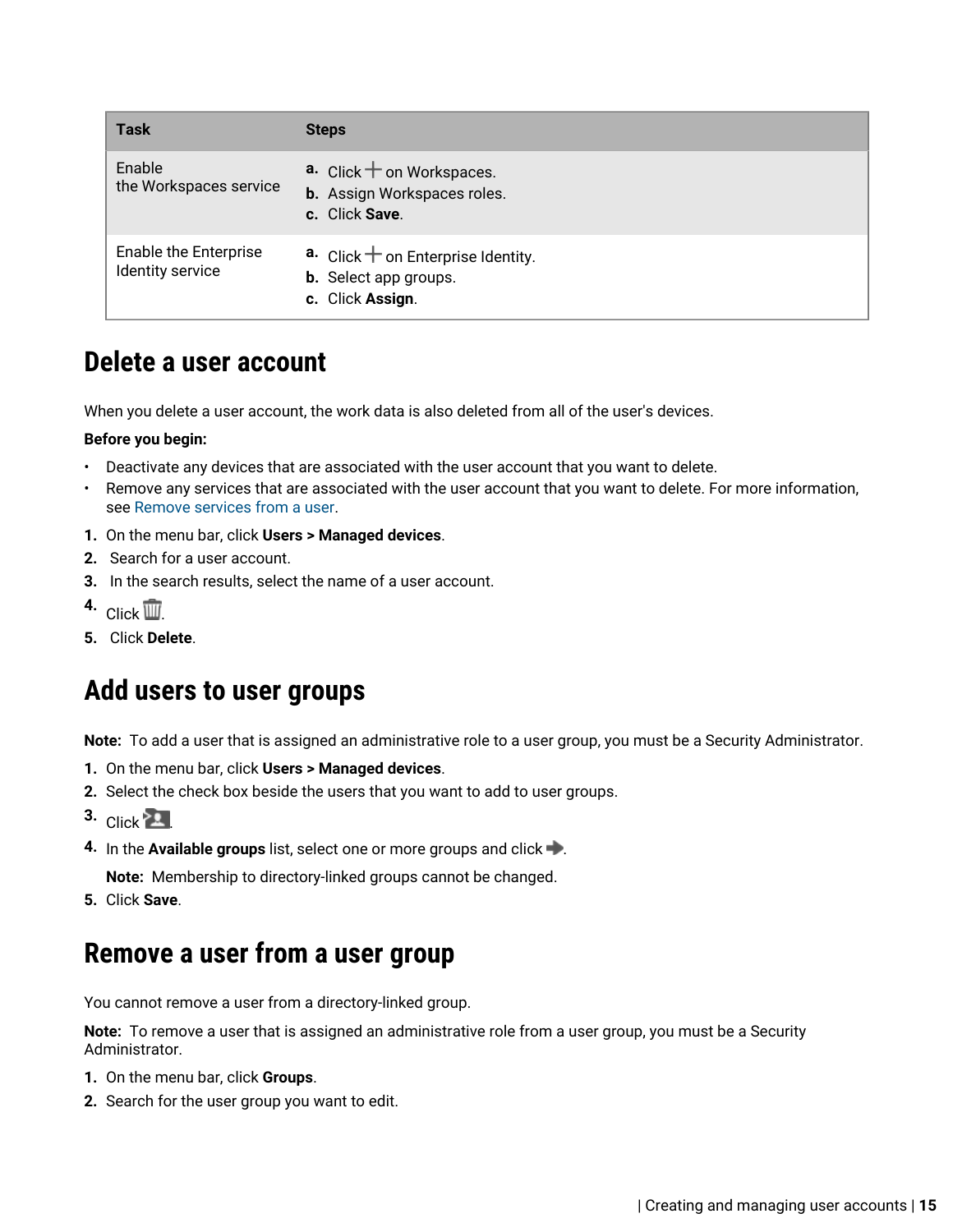- **3.** Click the user group.
- **4.** Search for the user you want to remove.
- **5.** Select the user.
- $6.$  Click  $\blacksquare$

# <span id="page-15-0"></span>**Change which user groups a user belongs to**

**Note:** To change which user groups a user that is assigned an administrative role belongs to, you must be a Security Administrator.

- **1.** On the menu bar, click **Users > Managed devices**.
- **2.** Search for a user account.
- **3.** In the search results, click the name of the user account.
- **4.** In the **Group membership** section, click  $\lambda$ .
- **5.** Perform any of the following actions:
	- To add the user to user groups, in the **Available groups** list, select one or more groups and click **.**
	- To remove the user from user groups, in the **Member of groups** list, select one or more groups and click  $\blacktriangle$ .

**Note:** Membership to directory-linked groups cannot be changed.

**6.** Click **Save**.

### <span id="page-15-1"></span>**Assign a profile or IT policy to a user account**

- **1.** On the menu bar, click **Users > Managed devices**.
- **2.** Search for a user account.
- **3.** In the search results, click the name of the user account.
- **4.** In the **IT policy and profiles** section, click  $+$ .
- **5.** Click **IT policy** or a profile type.
- **6.** In the drop-down list, click the name of the profile or IT policy that you want to assign to the user.
- **7.** For IT policies and ranked profile types, if the profile type that you selected in step 5 is already assigned directly to the user, click **Replace**. Otherwise, click **Assign**.

## <span id="page-15-2"></span>**Assign an app to a user account**

If you need to control apps at the user level, you can assign apps or app groups to user accounts. When you assign an app to a user, the app is made available to any devices that the user has activated for that device type, and the app is listed in the work app catalog on the device.

You can also assign apps to users for device types that the user has not activated yet. If the user activates a different device type in the future, the proper apps are made available to that user's new device.

The same app can be assigned directly to the user account, or inherited from user groups or device groups. The settings for the app (for example, whether the app is required) are assigned based on priority: device groups have the highest priority, then user accounts, then user groups.

#### **Before you begin:**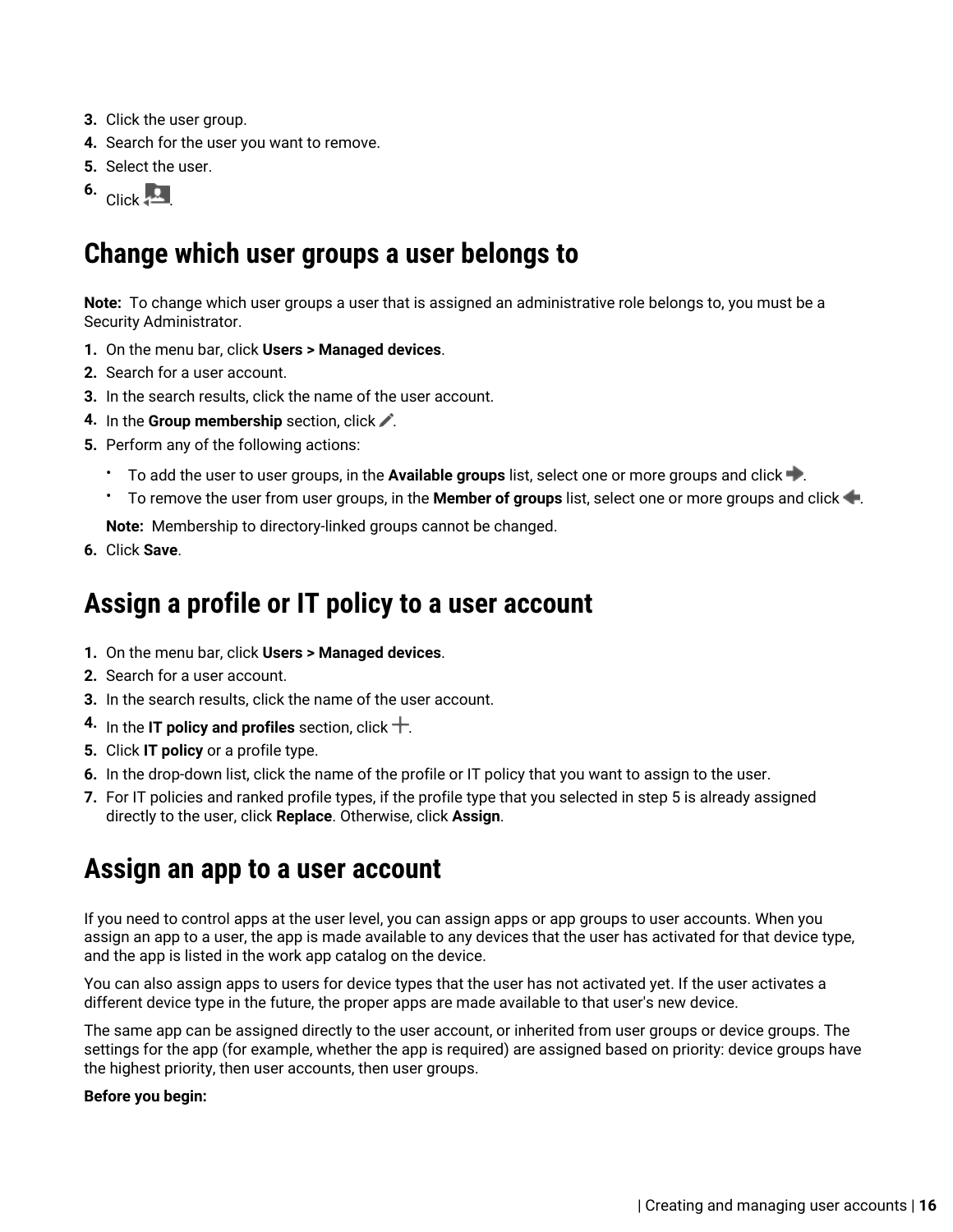- Add the app to the available app list.
- Optionally, add the apps to an app group.
- **1.** On the menu bar, click **Users > Managed devices**.
- **2.** Search for a user account.
- **3.** In the search results, click the name of a user account.
- **4.** In the **Apps** section, click  $+$ .
- **5.** Select the check box beside the apps or app group that you want to assign to the user account.
- **6.** Click **Next**.
- **7.** In the **Disposition** drop-down list for the app, perform one of the following actions:
	- To require users to install the app, select **Required**.
	- To permit users to install and remove the app, select **Optional**.

**Note:** If the same app is assigned to a user account, a user group that the user belongs to, and the device group the device belongs to, the disposition of the app assigned in the device group takes precedence.

- **8.** For iOS devices, to assign per-app VPN settings to an app or app group, in the **Per app VPN** drop-down list for the app or app group, select the settings to associate with the app or app group.
- **9.** For iOS and Android devices, if there is an available app configuration, select the app configuration to assign to the app.
- **10.**If you are using Android Enterprise and have created tracks for apps in the Google Play console, select a **Track** to assign to the app.
- **11.**Click **Assign**.

### <span id="page-16-0"></span>**Assign an app group to a user account**

If you need to control apps at the user level, you can assign apps or app groups to user accounts. When you assign an app to a user, the app is made available to any devices that the user has activated for that device type, and the app is listed in the work app catalog on the device.

You can also assign apps to users for device types that the user has not activated yet. If the user activates a different device type in the future, the proper apps are made available to that user's new device.

The same app can be assigned directly to the user account, or inherited from user groups or device groups. The settings for the app (for example, whether the app is required) are assigned based on priority: device groups have the highest priority, then user accounts, then user groups.

**Before you begin:** Add the apps to an app group.

- **1.** On the menu bar, click **Users > Managed devices**.
- **2.** Search for a user account.
- **3.** In the search results, click the name of a user account.
- **4.** In the **Apps** section, click  $+$ .
- **5.** Select the check box beside the apps or app group that you want to assign to the user account.
- **6.** Click **Next**.
- **7.** In the **Disposition** drop-down list for the app, perform one of the following actions:
	- To require users to install the app, select **Required**.
	- To permit users to install and remove the app, select **Optional**.

**Note:** If the same app is assigned to a user account, a user group that the user belongs to, and the device group the device belongs to, the disposition of the app assigned in the device group takes precedence.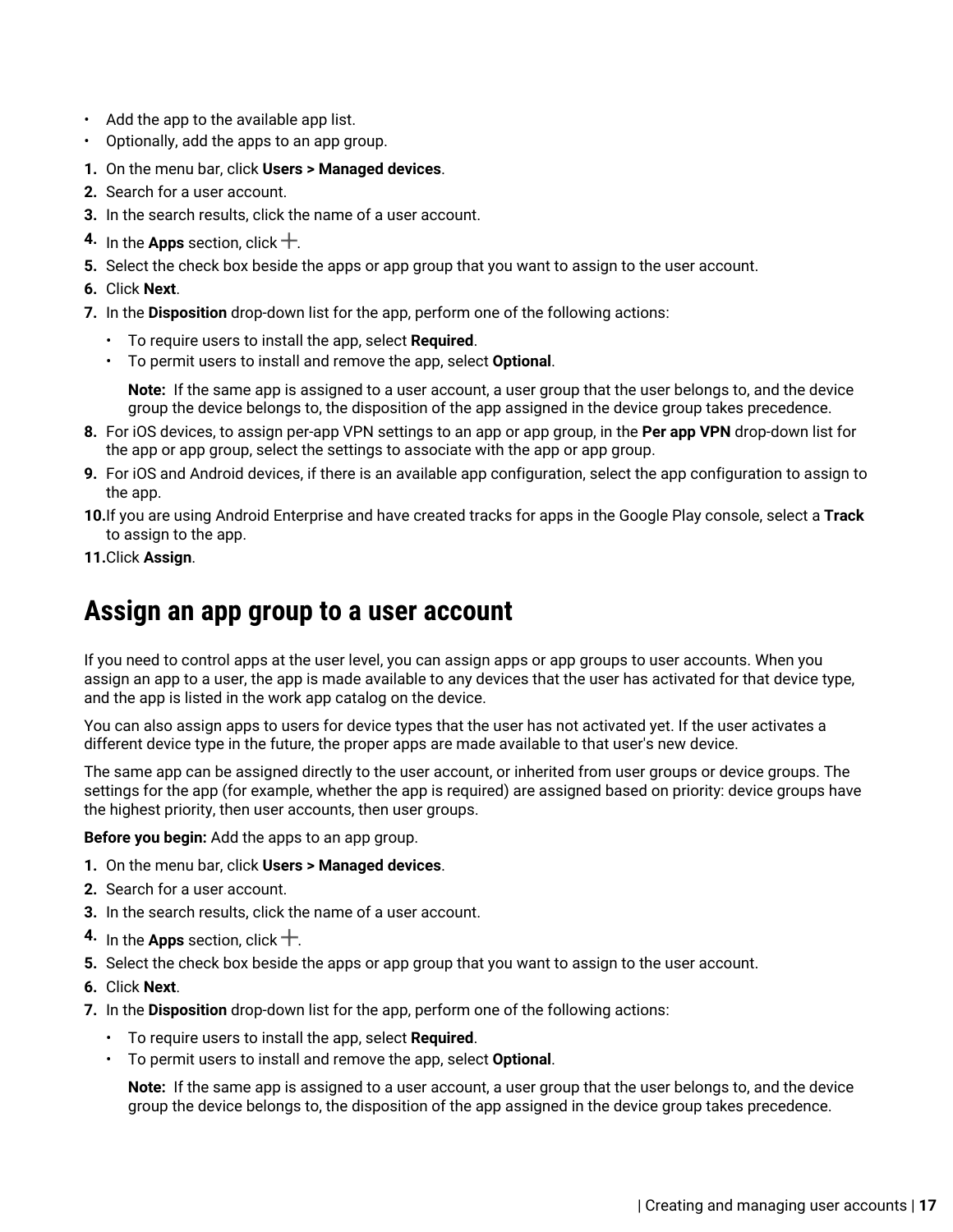- **8.** For iOS devices, to assign per-app VPN settings to an app or app group, in the **Per app VPN** drop-down list for the app or app group, select the settings to associate with the app or app group.
- **9.** If you are adding an iOS app, perform one of the following tasks:

| If you have not added a<br>a. Click Assign.<br>VPP account or you are<br>not adding an iOS app<br>If you are adding<br>a. Click Next.<br>an iOS app and you have<br>added at least one VPP<br>account<br>app.                                                                                                                                                                                                              | <b>Task</b> | <b>Steps</b>                                                                                                                                                                                                                                                                                                                                                                                                                                                                                                                                                                                                                                                                     |  |
|----------------------------------------------------------------------------------------------------------------------------------------------------------------------------------------------------------------------------------------------------------------------------------------------------------------------------------------------------------------------------------------------------------------------------|-------------|----------------------------------------------------------------------------------------------------------------------------------------------------------------------------------------------------------------------------------------------------------------------------------------------------------------------------------------------------------------------------------------------------------------------------------------------------------------------------------------------------------------------------------------------------------------------------------------------------------------------------------------------------------------------------------|--|
|                                                                                                                                                                                                                                                                                                                                                                                                                            |             |                                                                                                                                                                                                                                                                                                                                                                                                                                                                                                                                                                                                                                                                                  |  |
| select the VPP account to associate with the app.<br>d. In the Assign license to drop-down list, assign the license to<br>the Assign license to drop-down list is not available.<br>e. Click Assign.<br>this task once<br>users who access the available licenses can install the app. If the app is a<br>required app that does not have an available license, you must obtain the<br>that you have assigned to the user. |             | <b>b.</b> Select Yes if you want to assign a license to the iOS app. Select No, if you<br>do not want to assign a license or you do not have a license to assign to the<br>c. If you have assigned a license to the app, in the App license drop-down list,<br>the User or Device. If no value is specified in the App license drop-down list,<br>Users must follow the instructions to enroll in your organization's VPP on<br>their devices before they can install prepaid apps. Users have to complete<br>Note: If you grant access to more licenses than you have available, the first<br>license before the user can install the app or be subject to any compliance rules |  |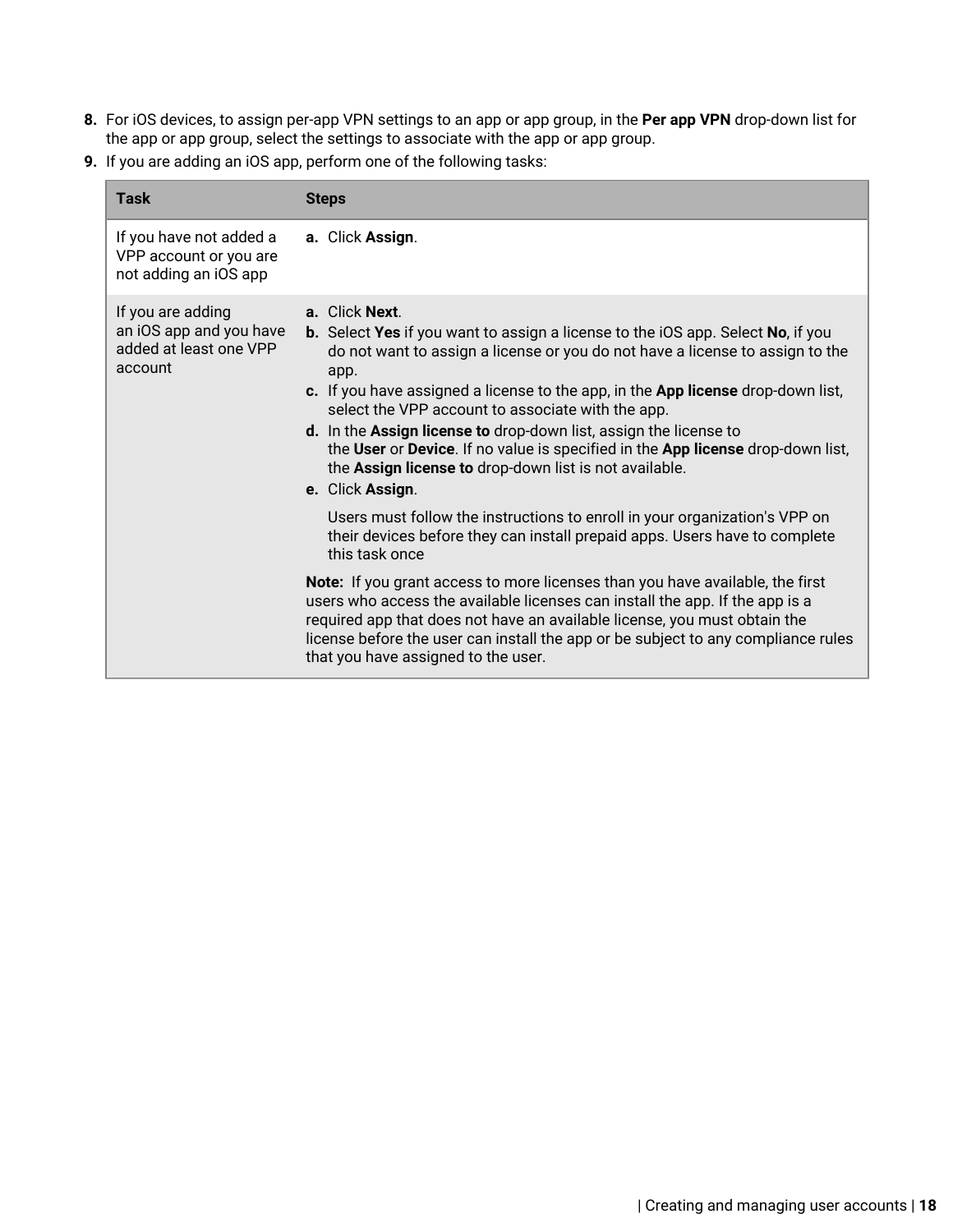# <span id="page-18-0"></span>**Creating and managing user groups**

A user group is a collection of related users who share common properties. Administering users as a group is more efficient than administering individual users because properties can be added, changed, or removed for all members of the group at the same time. Users can belong to more than one group at a time. You can assign an IT policy, profiles, and apps in the management console when you create or update the settings for a user group.

You can create two types of user groups:

- Directory-linked groups link to groups in your company directory. Only directory user accounts can be members of a directory-linked group.
- Local groups are created and maintained in BlackBerry UEM and can have local user accounts and directory user accounts assigned to them.

After you create user groups, you can define a group as a member of another group. For more information, see [Add nested groups to a user group](#page-21-2).

# <span id="page-18-1"></span>**Creating directory-linked groups**

You can create groups in BlackBerry UEM that are linked to one or more groups in your company directory. Only directory user accounts can be members of a directory-linked group.

At a scheduled interval, BlackBerry UEM automatically synchronizes the membership of a directory-linked group with its associated company directory group (or groups). Users that were added or removed from the company directory group are added or removed from the directory-linked group.

**Note:** When users are moved into a company directory group that is linked to a directory-linked group, they are assigned the policies, profiles, and apps that are assigned to the group. When users are removed from a company directory group that is linked to a directory-linked group, the policies, profiles, and app are removed from the user.

Each directory-linked group can link to only a single company directory. For example, if BlackBerry UEM has two Microsoft Active Directory connections (A and B), and you create a directory-linked group that is linked to connection A, you can link only to directory groups from connection A. You must create new directory linked groups for any other directory connections.

To enable this feature, see "Enable directory-linked groups" in the [on-premises Configuration content](https://docs.blackberry.com/en/endpoint-management/blackberry-uem/12_14/installation-configuration/configuration/car1421424562148/mij1402324092809.html) or the [Cloud](https://docs.blackberry.com/en/endpoint-management/blackberry-uem/current/installation-configuration/cloud-configuration/mij1402073838090/mij1402324092809) [Configuration content.](https://docs.blackberry.com/en/endpoint-management/blackberry-uem/current/installation-configuration/cloud-configuration/mij1402073838090/mij1402324092809)

Synchronizing directory-linked groups does not add or delete users in BlackBerry UEM. To allow BlackBerry UEM to create user accounts when new company directory users are created, you must enable and configure onboarding. For more information, see "Enabling onboarding" in the [on-premises Configuration content](https://docs.blackberry.com/en/endpoint-management/blackberry-uem/12_14/installation-configuration/configuration/car1421424562148/hcg1481215409858.html) or the [Cloud Configuration content.](https://docs.blackberry.com/en/endpoint-management/blackberry-uem/current/installation-configuration/cloud-configuration/mij1402073838090/hcg1481215409858)

### <span id="page-18-2"></span>**Create a directory-linked group**

**Before you begin:** Enable directory-linked groups. For instructions, see "Enable directory-linked groups" in the [on](https://docs.blackberry.com/en/endpoint-management/blackberry-uem/12_14/installation-configuration/configuration/car1421424562148/mij1402324092809.html)[premises Configuration content](https://docs.blackberry.com/en/endpoint-management/blackberry-uem/12_14/installation-configuration/configuration/car1421424562148/mij1402324092809.html) or the [cloud Configuration content](https://docs.blackberry.com/en/endpoint-management/blackberry-uem/current/installation-configuration/cloud-configuration/mij1402073838090/mij1402324092809).

**1.** On the menu bar, click **Groups**.

$$
2. \quad \text{Click} \quad \textcircled{\tiny{+}}
$$

- **3.** Type the group name.
- **4.** In the **Linked directory groups** section, perform the following actions:
	- a) Click  $+$ .
	- b) Type the name or partial name of the company directory group you want to link to.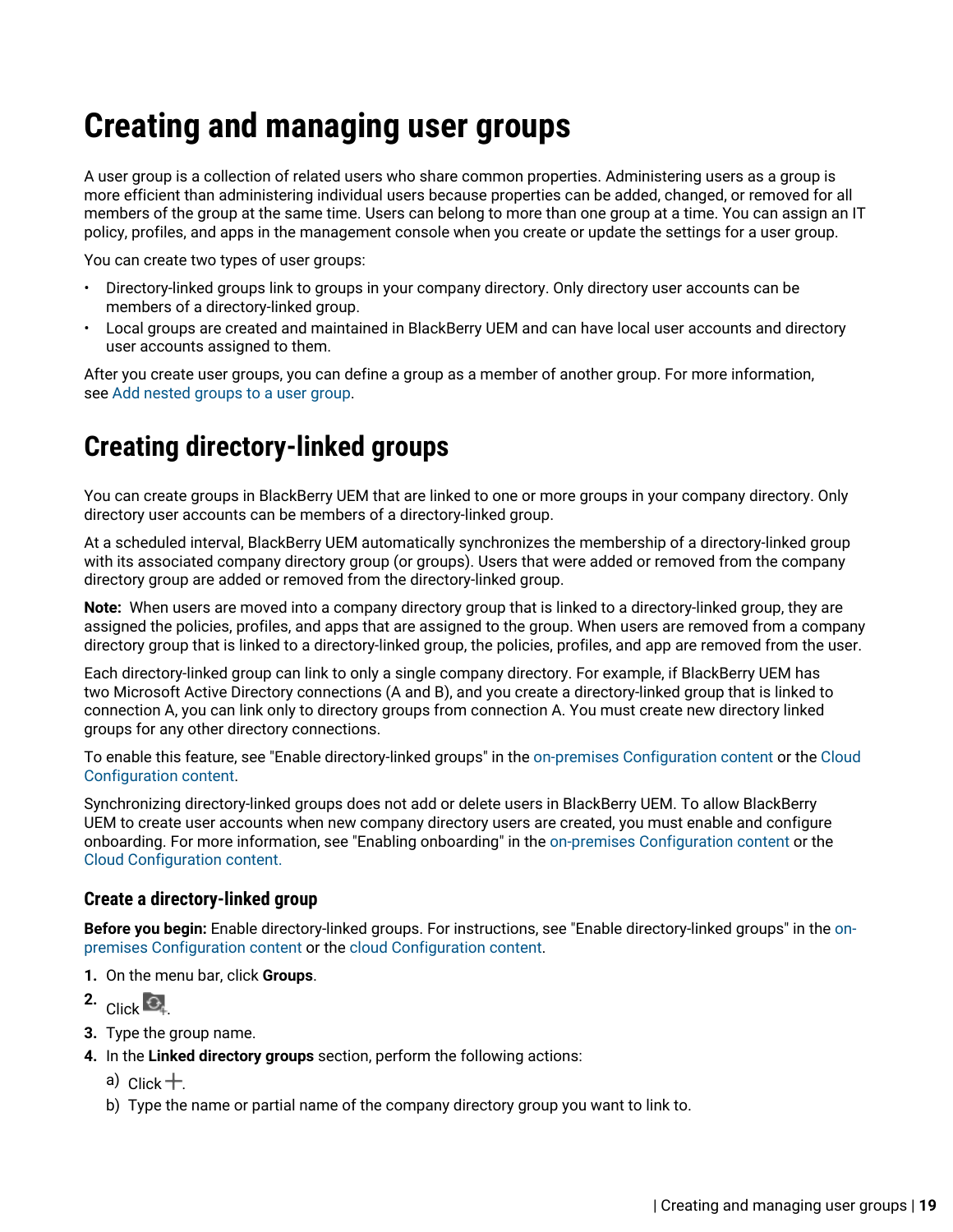- c) If you have more than one company directory connection, select the connection that you want to search. After you have made this selection, the directory-linked group is permanently associated with the selected connection.
- d) Click  $\bf{Q}$
- e) Select the company directory group in the search results list.
- f) Click **Add**. The company directory group displays in the list and the company directory connection the group is linked to displays beside the section title.
- g) If necessary, select the **Link nested groups** check box. You can leave the check box unselected to link to all nested groups, or you can select the check box to allow the directory settings to control the number of nested groups.
- h) Repeat these steps to link additional groups.
- **5.** To assign a user role to the directory-linked group, perform the following actions:
	- a) In the **User role** section, click  $+$
	- b) In the drop-down list, click the name of the user role that you want to assign to the group.
	- c) Click **Add**.
- **6.** To assign an IT policy or profile to the directory-linked group, perform the following actions:
	- a) In the **IT policy and profiles** section, click  $+$ .
	- b) Click **IT policy** or a profile type.
	- c) In the drop-down list, click the name of the IT policy or profile that you want to assign to the group.
	- d) Click **Assign**.
- **7.** To assign an app to the directory-linked group, in the **Assigned apps** section, click  $+$ .
- **8.** Search for the app.
- **9.** In the search results, select the app.

#### **10.**Click **Next**.

**11.**In the **Disposition** drop-down list for the app, perform one of the following actions:

- To install the app automatically on devices, and to prevent users from removing the app, select **Required**. This option is not available for BlackBerry apps.
- To permit users to install and remove the app, select **Optional**.

**12.**For iOS devices, to assign per-app VPN settings to an app or app group, in the **Per app VPN** drop-down list for the app or app group, select the settings to associate with the app or app group.

**13.**Click **Assign**.

**14.**Click **Add**.

### <span id="page-19-0"></span>**Add a company directory group to an existing directory-linked group**

- **1.** On the menu bar, click **Groups**.
- **2.** Click the directory-linked group.
- **3.** Click the **Settings** tab.
- **4.** Click **∕**.
- **5.** In the Linked directory groups section, click  $+$ .
- **6.** Type the company directory group name.
- **7.** Click **Search**.
- **8.** Select the company directory group in the search results list.
- **9.** Click **Add**.
- **10.**If required, select **Link nested groups**.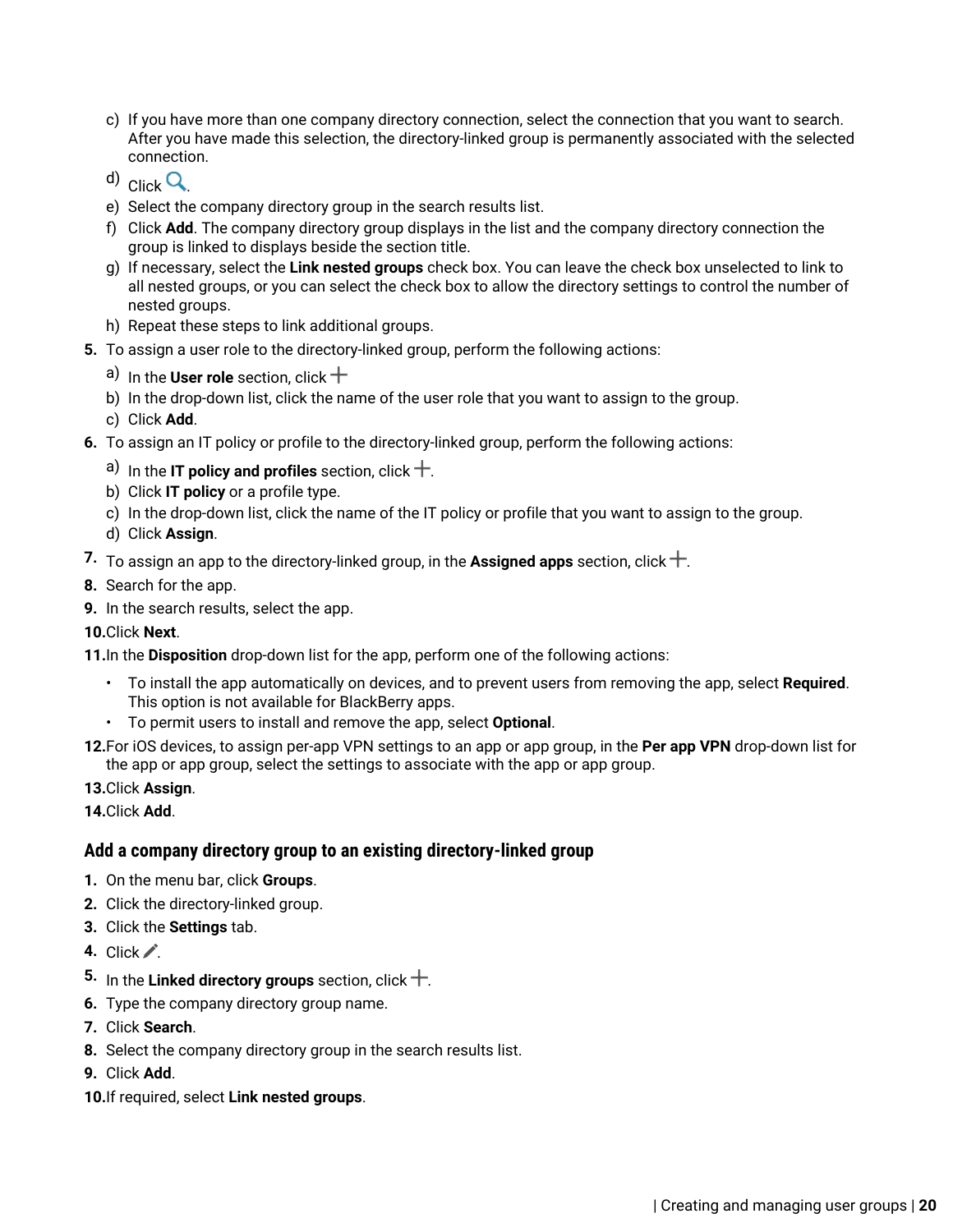# <span id="page-20-0"></span>**Create a local group**

- **1.** On the menu bar, click **Groups**.
- 2.  $Click$   $\mathbb{R}$
- **3.** Type a name for the user group.
- **4.** Optionally, type a description for the user group.
- **5.** To assign a user role to the local group, perform the following actions:
	- a) In the **User role** section, click  $+$ .
	- b) In the drop-down list, click the name of the user role that you want to assign to the group.
	- c) Click **Add**.
- **6.** To assign an IT policy or profile to the local group, perform the following actions:
	- a) In the **IT policy and profiles** section, click  $+$ .
	- b) Click **IT policy** or a profile type.
	- c) In the drop-down list, click the name of the IT policy or profile that you want to assign to the group.
	- d) Click **Assign**.
- **7.** To assign an app to the user group, in the **Assigned apps** section, click  $+$ .
- **8.** Search for the app.
- **9.** In the search results, select the app.

#### **10.**Click **Next**.

**11.**In the **Disposition** drop-down list for the app, perform one of the following actions:

- To install the app automatically on devices, and to prevent users from removing the app, select **Required**. This option is not available for BlackBerry apps.
- To permit users to install and remove the app, select **Optional**.

**Note:** If the same app is assigned to a user account and to the user group that the user belongs to, the disposition of the app assigned to the user account takes precedence.

- **12.**For iOS devices, to assign per-app VPN settings to an app or app group, in the **Per app VPN** drop-down list for the app or app group, select the settings to associate with the app or app group.
- **13.**For iOS and Android devices, if there is an available app configuration, select the **App configuration** to assign to the app.
- **14.**If you are using Android Enterprise and have created tracks for apps in the Google Play console, select a **Track** to assign to the app.
- **15.**Click **Assign**.
- **16.**When you are finished specifying the user group properties, click **Add**.

# <span id="page-20-1"></span>**View a user group**

- **1.** On the menu bar, click **Groups**.
- **2.** Search for a user group.
- **3.** In the search results, click the name of the user group.
- **4.** To view the members of a user group, perform the following actions:
	- a) Click **Users** to view the assigned user accounts.
	- b) Click **Nested groups** to view the assigned nested groups.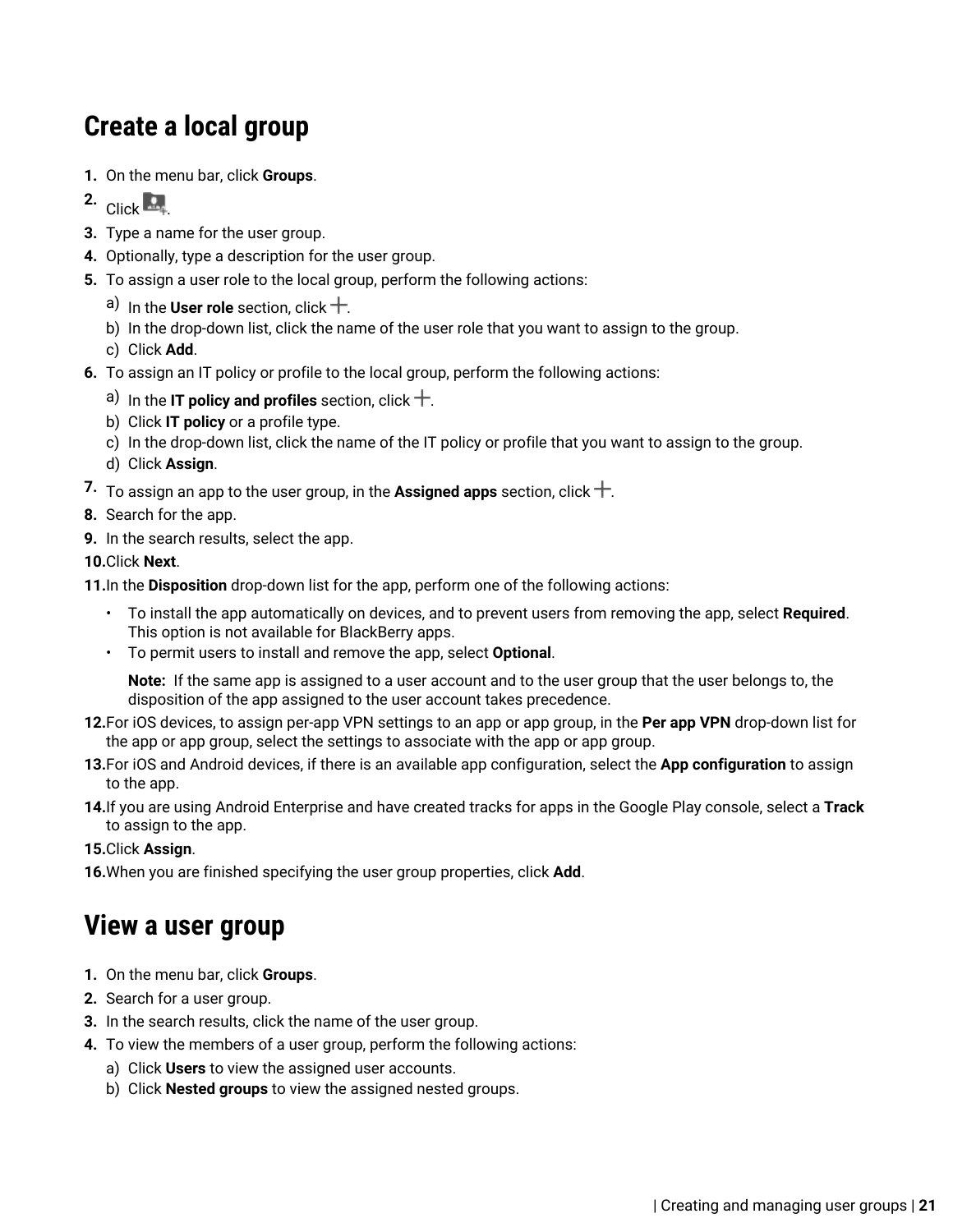- **5.** Click **Settings** to view the following information about a user group:
	- Linked directory groups (available for a directory-linked group)
	- Assigned IT policy, profiles, and apps

# <span id="page-21-0"></span>**Change the name of a user group**

- **1.** On the menu bar, click **Groups**.
- **2.** Search for the user group you want to view.
- **3.** Click the user group.
- **4.** Click **∕**.
- **5.** Change the name of the user group.
- **6.** Optionally, change the description of the user group.
- **7.** Click **Save**.

### <span id="page-21-1"></span>**Delete a user group**

When you delete a user group, the users in the group are not deleted. The group properties that are assigned to the user are removed or changed.

- **1.** On the menu bar, click **Groups**.
- **2.** Search for the user group that you want to delete.
- **3.** Click the user group.
- $4.$  Click  $\overline{11}$ .
- **5.** Click **Delete**.

# <span id="page-21-2"></span>**Add nested groups to a user group**

When you nest a group within a user group, members of the nested group inherit the properties of the user group. You create and maintain the nesting structure in BlackBerry UEM and you can nest both directory-linked groups and local groups within each type of user group.vWhen you add a nested group to a user group, any groups that belong to the nested group are also added.

- **1.** On the menu bar, click **Groups**.
- **2.** Search for a user group.
- **3.** In the search results, click the name of the user group.
- **4.** Click the **Nested groups** tab.
- 5. Click  $+$ .
- **6.** Select one or more available groups.
- **7.** Click **Add**.

## <span id="page-21-3"></span>**Remove nested groups from a user group**

You can remove nested groups that are assigned directly to a user group.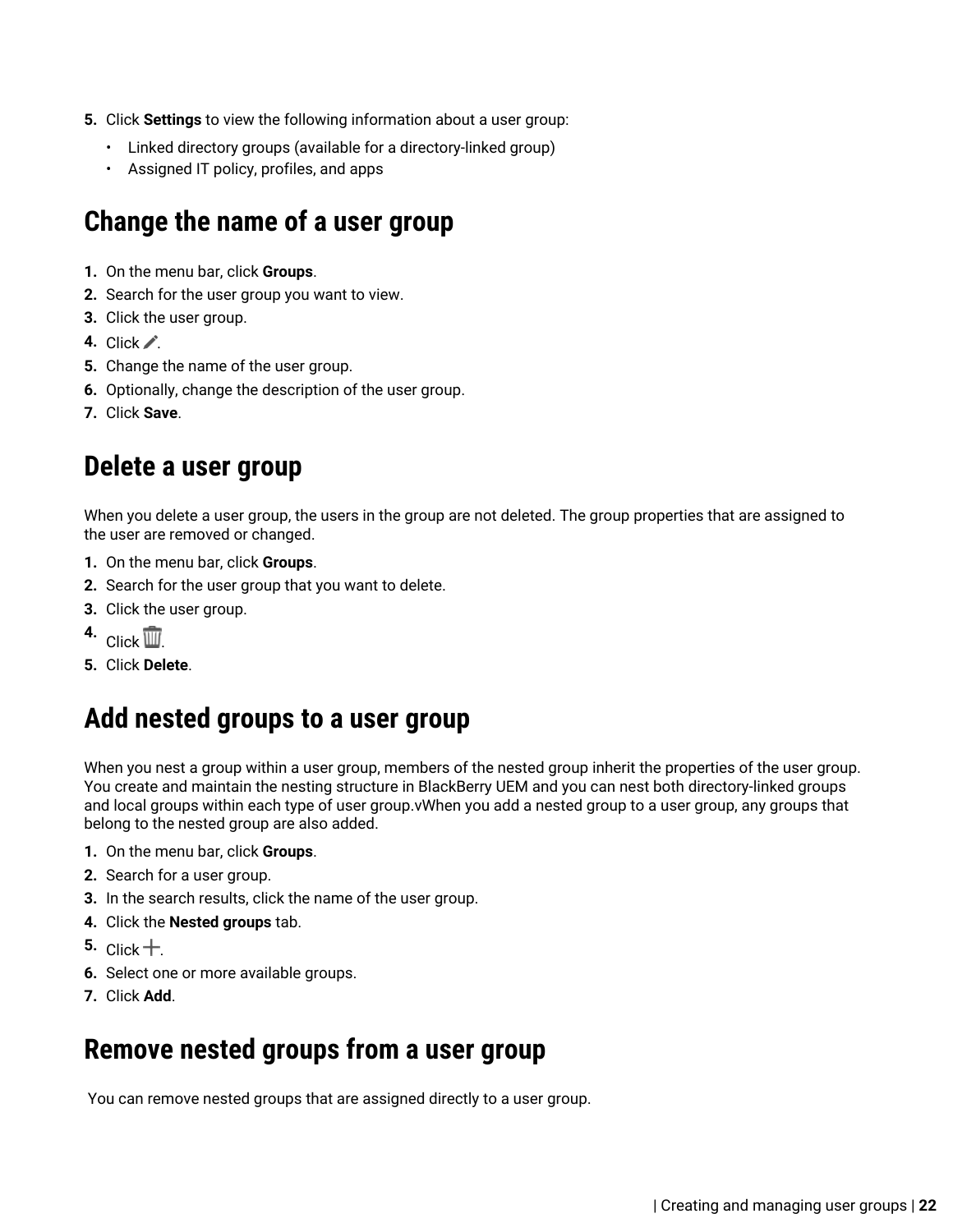- **1.** On the menu bar, click **Groups**.
- **2.** Search for a user group.
- **3.** In the search results, click the name of the user group.
- **4.** Click the **Nested groups** tab.
- **5.** Click  $\times$  beside each nested group that you want to remove.

# <span id="page-22-0"></span>**Assign a profile or IT policy to a user group**

- **1.** On the menu bar, click **Groups > User**.
- **2.** In the group list, click the name of the user group.
- **3.** In the **Assigned profile** section, click  $+$ .
- **4.** Click **IT policy** or a profile type.
- **5.** In the drop-down list, click the name of the profile or IT policy that you want to assign to the group.
- **6.** For IT policies and ranked profile types, if the profile type that you selected in step 6 is already assigned directly to the group, click **Replace**. Otherwise, click **Assign**.

## <span id="page-22-1"></span>**Assign an app to a user group**

When you assign apps to a user group, the apps are made available to any applicable devices that the members of the user group have activated. You can also assign apps to user groups for device types that the members of the user group have not activated yet. This makes sure that if any member of the group activates a different device type in the future, the proper apps are made available to new devices.

If a user account is a member of multiple user groups that have the same apps or app groups assigned to them, only one instance of the app or app group appears in the list of assigned apps for that user account. The same app can be assigned directly to the user account, or inherited from user groups or device groups. The settings for the app (for example, whether the app is required) are assigned based on priority. Device groups have the highest priority, then user accounts, then user groups.

#### **Before you begin:**

- Add the app to the available app list.
- Optionally, add the apps to an app group.
- **1.** On the menu bar, click **Groups > User**.
- **2.** In the group list, click the name of the user group.
- **3.** In the **Assigned apps** section, click  $+$ .
- **4.** In the search field, type the app name, vendor, or URL of the app that you want to add.
- **5.** Select the check box beside the apps or app group that you want to assign to the user group.
- **6.** Click **Next**.
- **7.** In the **Disposition** drop-down list for the app, perform one of the following actions:
	- To require users to install the app, select **Required**.
	- To permit users to install and remove the app, select **Optional**.

**Note:** If the same app is assigned to a user account, a user group that the user belongs to, and the device group the device belongs to, the disposition of the app assigned in the device group takes precedence.

**8.** For iOS devices, to assign per-app VPN settings to an app or app group, in the **Per app VPN** drop-down list for the app or app group, select the settings to associate with the app or app group.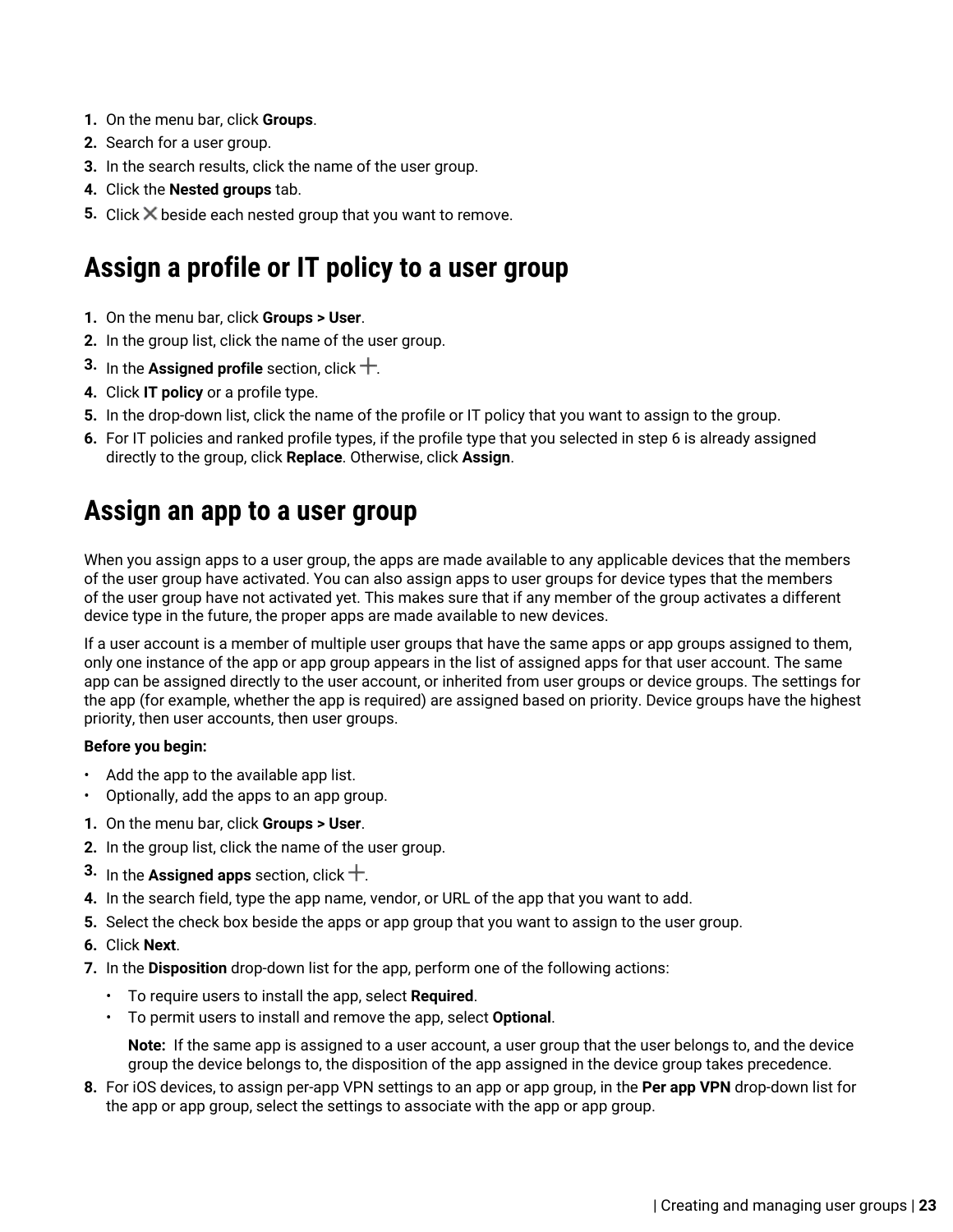**9.** For iOS and Android devices, if there is an available app configuration, select the app configuration to assign to the app.

### <span id="page-23-0"></span>**Assign an app group to a user group**

When you assign an app group to a user group, the apps in the app group are made available to any applicable devices that the members of the user group have activated. You can also assign apps to user groups for device types that the members of the user group have not activated yet. This makes sure that if any member of the group activates a different device type in the future, the proper apps are made available to new devices.

If a user account is a member of multiple user groups that have the same apps or app groups assigned to them, only one instance of the app group appears in the list of assigned apps for that user account. The same app can be assigned directly to the user account, or inherited from user groups or device groups. The settings for the app (for example, whether the app is required) are assigned based on priority: device groups have the highest priority, then user accounts, then user groups.

#### **Before you begin:**

- Add the apps to an app group.
- **1.** On the menu bar, click **Groups**.
- **2.** On the **User groups** tab, click the name of a group.
- **3.** In the **Assigned apps** section, click  $+$ .
- **4.** In the search field, type the name of the app group that you want to add.
- **5.** Select the check box beside the apps or app group that you want to assign to the user group.
- **6.** Click **Next**.
- **7.** In the **Disposition** drop-down list for the app, perform one of the following actions:
	- To require users to install the app, select **Required**.
	- To permit users to install and remove the app, select **Optional**.

**Note:** If the same app is assigned to a user account, a user group that the user belongs to, and the device group the device belongs to, the disposition of the app assigned in the device group takes precedence.

- **8.** For iOS devices, to assign per-app VPN settings to an app or app group, in the **Per app VPN** drop-down list for the app or app group, select the settings to associate with the app or app group.
- **9.** Perform one of the following tasks:

| <b>Task</b>                                                                | <b>Steps</b>     |
|----------------------------------------------------------------------------|------------------|
| If you have not added a<br>VPP account or you are<br>not adding an iOS app | a. Click Assign. |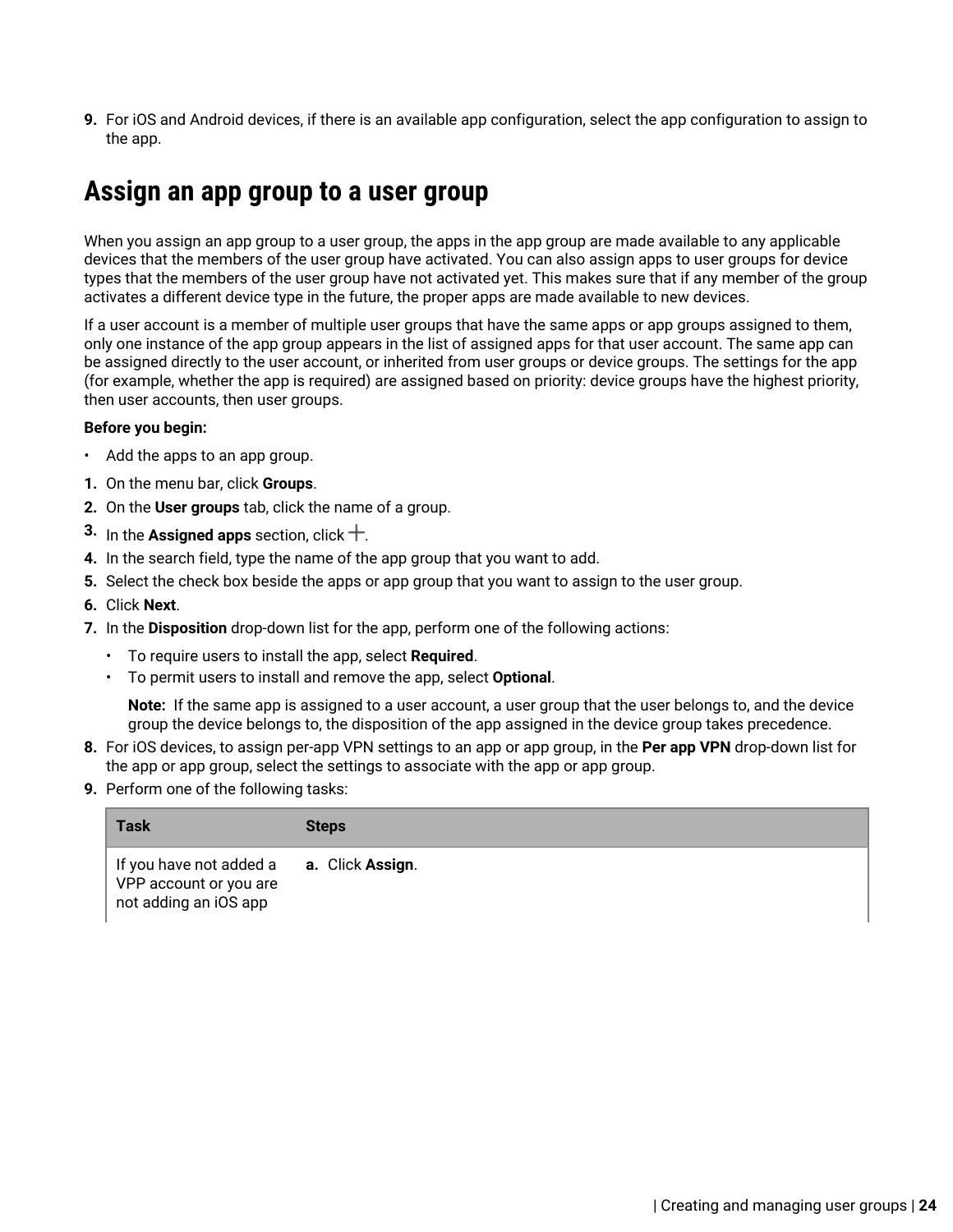| <b>Task</b>                                                                       | <b>Steps</b>                                                                                                                                                                                                                                                                                                                                                                                                                                                                                                                                                                     |  |
|-----------------------------------------------------------------------------------|----------------------------------------------------------------------------------------------------------------------------------------------------------------------------------------------------------------------------------------------------------------------------------------------------------------------------------------------------------------------------------------------------------------------------------------------------------------------------------------------------------------------------------------------------------------------------------|--|
| If you are adding<br>an iOS app and you have<br>added at least one VPP<br>account | a. Click Next.<br><b>b.</b> Select Yes if you want to assign a license to the iOS app. Select No, if you<br>do not want to assign a license or you do not have a license to assign to the<br>app.<br>c. If you have assigned a license to the app, in the App license drop-down list,<br>select the VPP account to associate with the app.<br>d. In the Assign license to drop-down list, assign the license to<br>the User or Device. If no value is specified in the App license drop-down list,<br>the Assign license to drop-down list is not available.<br>e. Click Assign. |  |
|                                                                                   | Users must follow the instructions to enroll in your organization's VPP on their<br>devices before they can install prepaid apps. Users have to complete this task<br>once.                                                                                                                                                                                                                                                                                                                                                                                                      |  |
|                                                                                   | <b>Note:</b> If you grant access to more licenses than you have available, the first<br>users who access the available licenses can install the app. If the app is a<br>required app that does not have an available license, you must obtain the<br>license before the user can install the app or the user will be subject to any<br>compliance rules that you have assigned to the user.                                                                                                                                                                                      |  |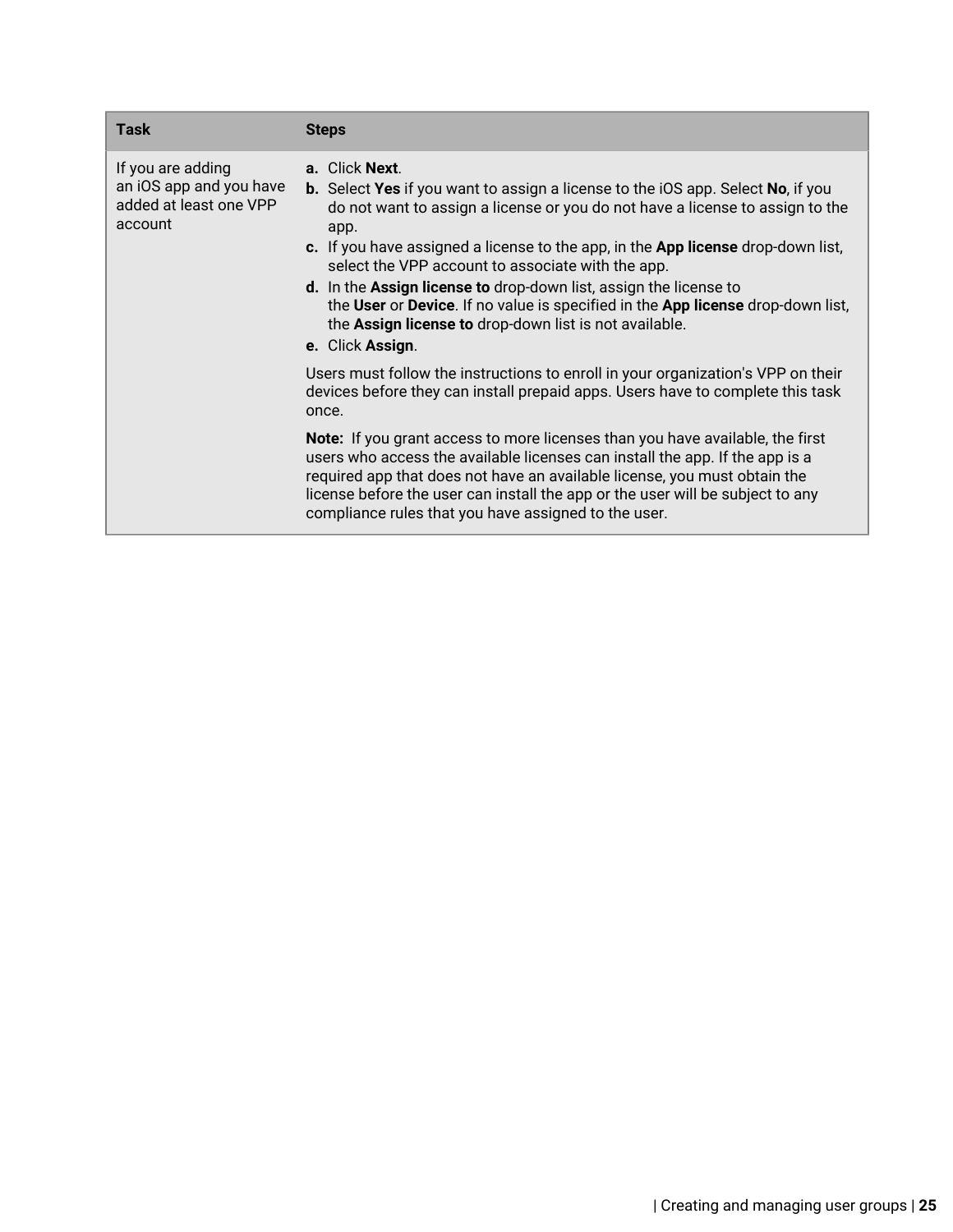# <span id="page-25-0"></span>**Creating device groups**

A device group is a group of devices that have common attributes, such as device model and manufacturer, OS type and version, service provider, and whether the device is owned by your organization or by the user. BlackBerry UEM automatically moves devices into or out of the device group based on the device attributes that you define.

You can use device groups to apply different sets of policies, profiles, and apps to specific devices assigned to various individual users. For example, you can use a device group to apply a specific IT policy to all devices running BlackBerry 10 OS, or to all HTC EVO devices running Android OS 7.0 or later on the T-Mobile network.

Policies, profiles, and apps assigned to a device group take priority over those assigned to a user or a user group. However, you cannot assign activation profiles or user certificates to device groups.

## <span id="page-25-1"></span>**Create a device group**

- **1.** On the menu bar, click **Groups > Device**.
- 2.  $Click$   $\blacksquare$
- **3.** Type a name for the device group.
- **4.** In the **Scope to user groups** section, you can select one or more user groups to apply the device group to. If you don't select any user groups, the device group applies to all activated devices.
- **5.** In the **Device query** section, in the first drop-down list, click **Any** or **All**.

If you select **All**, devices must match all the attributes you define to be included in the device group. If you select **Any**, devices need to match only one of the attributes you define to be included in the device group.

- **6.** In the **Device query** section, perform the following actions:
	- In the **Attribute** drop-down list, click an attribute.
	- In the **Operator** drop-down list, click an operator.
	- In the **Value** drop-down list, click or type a value.

You can add or remove rows to focus your query.

- **7.** Click **Next**.
- **8.** To assign an IT policy or profile to the device group, perform the following actions:
	- a) In the **IT policy and profiles** section, click  $+$ .
	- b) Click **IT policy** or a profile type.
	- c) In the drop-down list, click the name of the IT policy or profile that you want to assign to the group.
	- d) Click **Assign**.
- **9.** To assign an app or app group to the device group, in the **Assigned apps** section, click  $+$ .

**Note:** You can't add BlackBerry Dynamics apps to device groups because entitlements can only be granted to users. Any BlackBerry Dynamics apps included in app groups that you add to device groups will not be assigned to users.

**Note:** You can't add Android apps that have an optional disposition to device groups in a BlackBerry UEM environment that supports Android Enterprise. Google Play for Work cannot assign apps to device IDs. Google Play for Work can assign apps only to Google User IDs. If you add Android apps that have a required disposition to a device group, the apps will be installed, but the apps will not be listed in Google Play for Work.

**10.**Search for the app.

**11.**In the search results, select the app.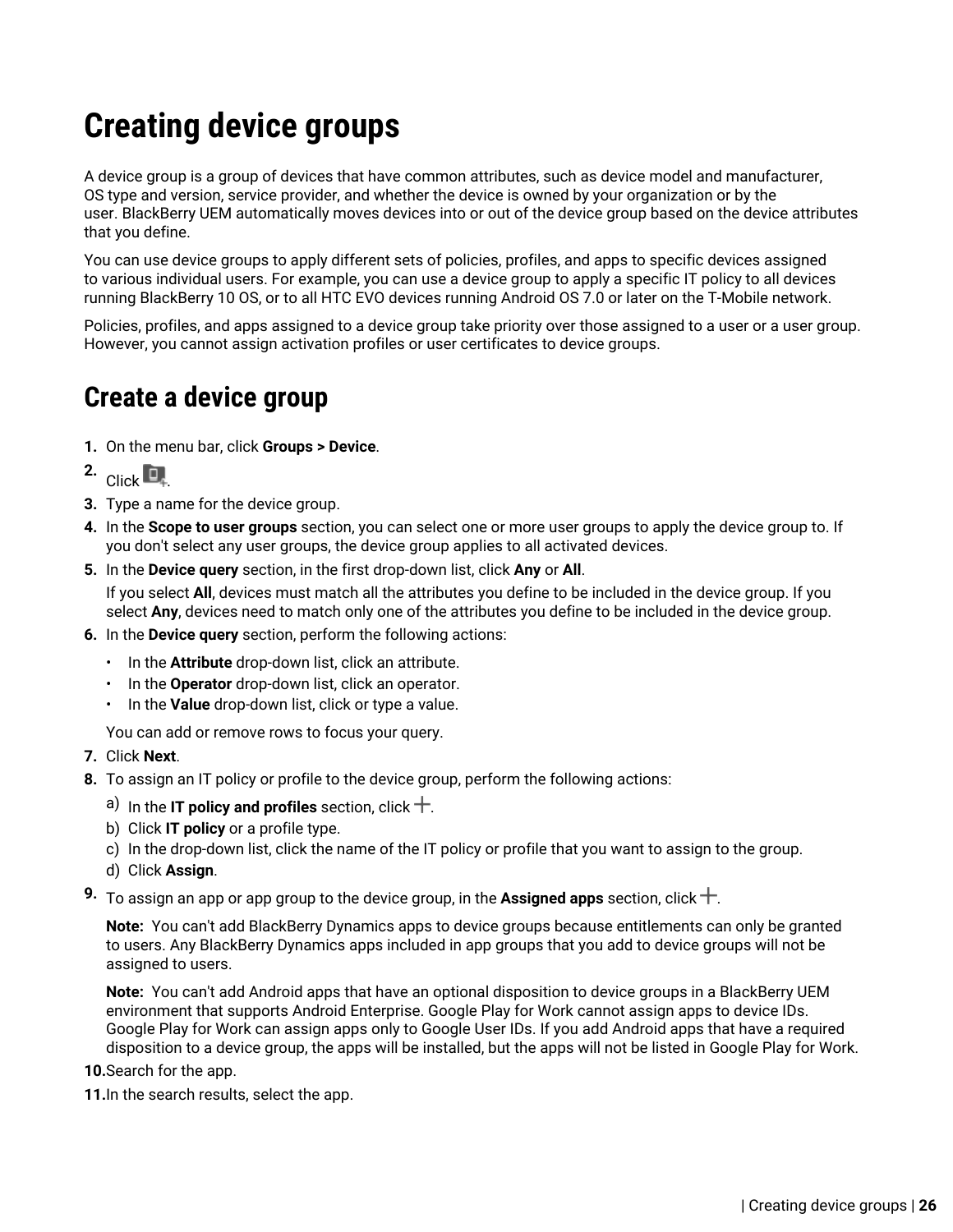#### **12.**Click **Next**.

**13.**In the **Disposition** drop-down list for the app or app group, perform one of the following actions:

- If the app is an iOS or Android app: To require users to follow the actions defined for apps in the compliance profile assigned to them, select **Required**.
- If the app is an internal BlackBerry 10 app: To automatically install an internal app on assigned devices, select **Required**. This option is only available for internal BlackBerry 10 apps. Apps added from the BlackBerry World storefront can only be optional.
- If the app group supports Android Enterprise, the disposition can only be set as required.
- To permit users to install and remove the app, select **Optional**.

**Note:** The same app can be assigned directly to the user account, or inherited from user groups or device groups. The settings for the app (for example, whether the app is required) are assigned based on priority: device groups take precedence over user accounts and user groups.

- **14.**For iOS devices, to assign per-app VPN settings to an app or app group, in the **Per app VPN** drop-down list for the app or app group, select the settings to associate with the app or app group.
- **15.**For iOS and Android devices, if there is an available app configuration, select the app configuration to assign to the app.
- **16.**If you are using Android Enterprise and have created tracks for apps in the Google Play console, select a **Track** to assign to the app.

**17.**Click **Assign**.

**18.**When you are finished specifying the device group properties, click **Save**.

# <span id="page-26-0"></span>**Edit a device group**

- **1.** On the menu bar, click **Groups > Device**.
- **2.** Click the name of a device group that you want to edit.
- **3.** Click **∕**.
- **4.** Make the necessary edits.
- **5.** Click **Save**.

## <span id="page-26-1"></span>**Defining parameters for device groups**

When you create a device group, you configure a device query that includes one or more attribute statements. You can specify whether a device belongs to the device group if it matches any attribute statement or only if it matches all the attribute statements. Each attribute statement contains an attribute, an operator, and a value.

| <b>Attribute</b>           | <b>Operators</b>                       | <b>Values</b>                                                                                                |
|----------------------------|----------------------------------------|--------------------------------------------------------------------------------------------------------------|
| Carrier                    | $\equiv$<br>$l =$<br>Starts with       | In the text field, type the name of a service provider, such<br>as T-Mobile or Bell.                         |
| <b>BlackBerry Dynamics</b> | $\bullet$ =<br>$\cdot$ $\cdot$ $\cdot$ | In the drop-down list, choose one of the following options:<br>Disabled<br>$\bullet$<br>Enabled<br>$\bullet$ |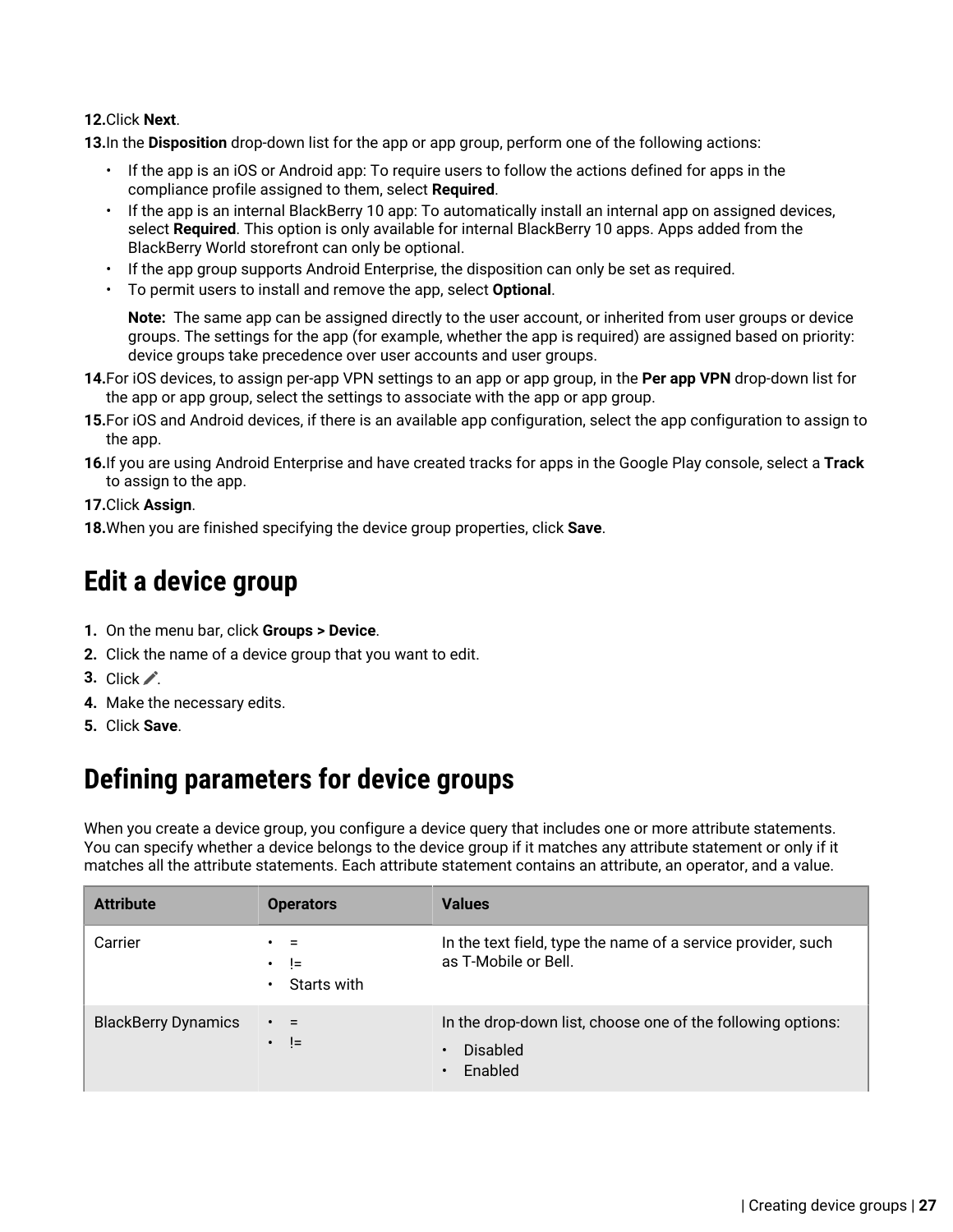| <b>Attribute</b>       | <b>Operators</b>           | <b>Values</b>                                                                                                                                                      |
|------------------------|----------------------------|--------------------------------------------------------------------------------------------------------------------------------------------------------------------|
| Manufacturer           | $=$<br>$!=$<br>Starts with | In the text field, type the name of a device manufacturer,<br>such as Apple or BlackBerry.                                                                         |
| Model                  | Ξ<br>$!=$<br>Starts with   | In the text field, type the name of a device model, such<br>as iPhone 5S or BlackBerry Classic.                                                                    |
| <b>OS</b>              | $=$<br>$!=$                | In the drop-down list, choose one of the following options:<br>Android<br>$\bullet$<br>BlackBerry 10<br>Chrome<br>iOS<br>mac <sub>OS</sub><br>Windows              |
| OS version             | Ξ<br>!=<br>$>=$<br>$\leq$  | In the text field, type an OS version, such as 7.1.1 or 10.3.<br>If you use this attribute, you should also specify the OS<br>attribute.                           |
| Ownership              | $=$<br>$!=$                | In the drop-down list, choose one of the following options:<br>Work<br>Personal<br>Not specified                                                                   |
| <b>Activation type</b> | Ξ<br>$!=$                  | In the drop-down list, choose an activation type. The list<br>contains the same activation types that are available for<br>assignment in your activation profiles. |
| Knox Workspace         | Ξ.<br>$!=$<br>Starts with  | In the text-field, type a Samsung Knox Workspace version,<br>such as 2.2.                                                                                          |

# <span id="page-27-0"></span>**View a device group**

- **1.** On the menu bar, click **Groups > Devices**.
- **2.** Search for the device group you want to view.
- **3.** Click the device group.
- **4.** Perform one of the following actions:
	- To view the devices assigned to the device group, click the **Devices** tab.
	- To view the user groups, device queries, IT policies, profiles, or apps assigned to the device group, select the **Settings** tab.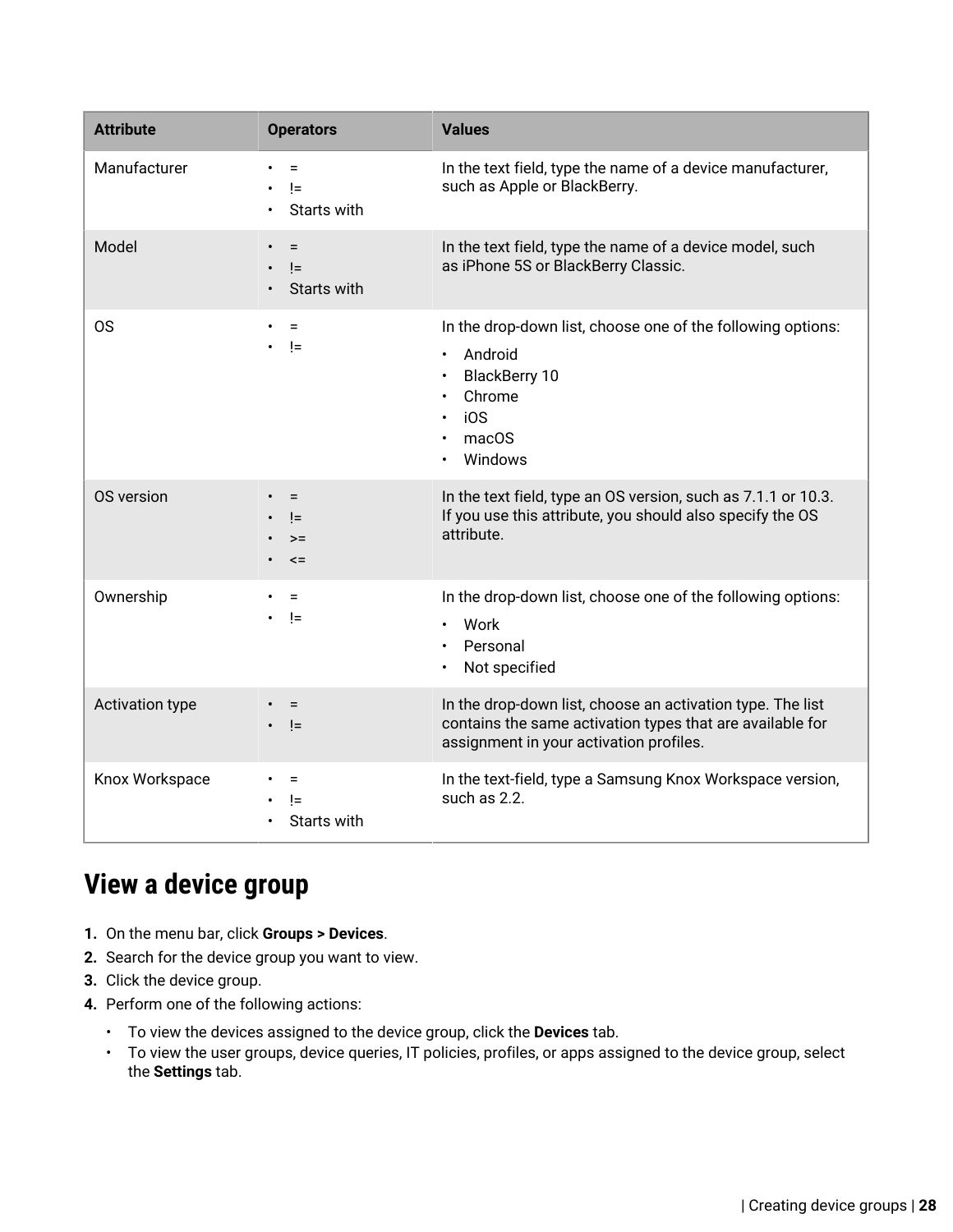# <span id="page-28-0"></span>**Change the name of a device group**

- **1.** On the menu bar, click **Groups > Device**.
- **2.** Search for the device group that you want to view.
- **3.** Click the device group.
- **4.** Click **∕**.
- **5.** Change the name of the device group.
- **6.** Click **Next**.
- **7.** Click **Save**.

# <span id="page-28-1"></span>**Delete a device group**

To be able to delete a device group, you must have permission to manage all of the user groups that the device group has been applied to.

- **1.** On the menu bar, click **Groups > Device**.
- **2.** Search for the device group that you want to view.
- **3.** Click the device group.
- $4.$  Click  $\overline{11}$ .
- **5.** Click **Delete**.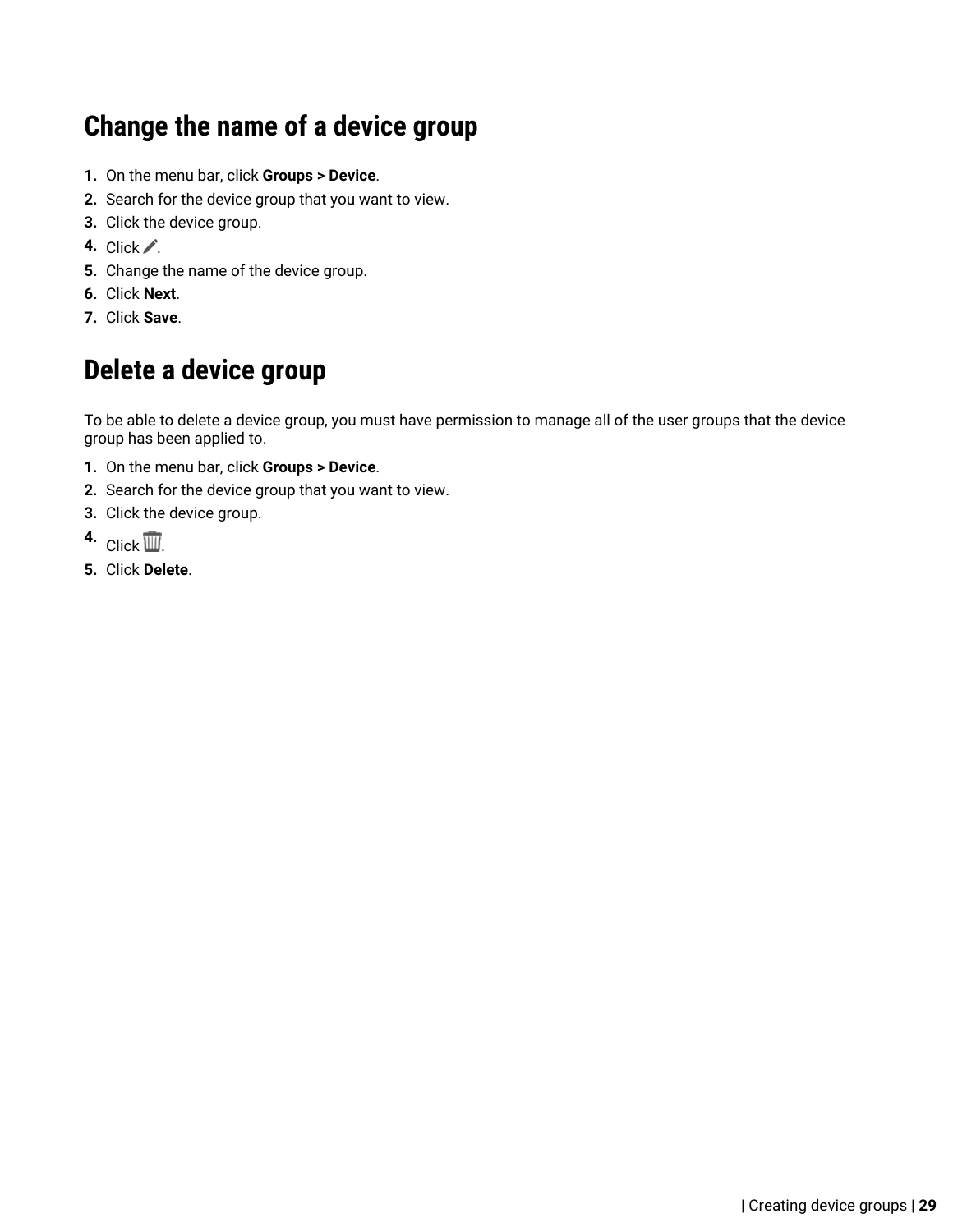# <span id="page-29-0"></span>**Creating and managing shared device groups**

You can allow multiple users to share an iOS device and configure settings that are specific to each user or the same for all users. You can customize terms of use that users must accept to check out shared devices. A user can check out a device using local or Microsoft Active Directory authentication. When they are done using it, they can check it in and the device is available for the next user. Shared devices remain managed by BlackBerry UEM during the check-out and check-in process.

This feature was designed for supervised devices with the following configuration:

- App lock mode enabled
- VPP apps assigned

**Note:** This feature does not support BlackBerry Dynamics apps. The same BlackBerry Dynamics profile must be assigned to the user account that owns the shared device group and also to the shared device group. You must verify that the "Enable UEM Client to enroll in BlackBerry Dynamics" option is not selected in the profile.

## <span id="page-29-1"></span>**Create a shared device group**

When you create a shared device group, a local user account is created. This local user account owns the shared device group.

- **1.** On the menu bar, click **Dedicated devices > Shared device groups**.
- **2.** Click  $+$  beside the search bar.
- **3.** Type a name for the shared device group.
- **4.** Optionally, type a description for the shared device group.
- **5.** Type the username for device activation.
- **6.** To require users to accept terms of service when they check out a shared device, perform the following actions:
	- a) Select **Enable terms of service**.
	- b) Type the terms of service text.
- **7.** In the **Granted users** section, search for a user and click their name in the list of search results.
- **8.** Repeat step 7 for each user that you want to add.
- **9.** To assign an app or app group to the device group, in the **Assigned apps** section, click  $+$ .

**Note:** You can't add BlackBerry Dynamics apps to device groups because entitlements can only be granted to users. Any BlackBerry Dynamics apps included in app groups that you add to device groups will not be assigned to users.

**Note:** You can't add Android apps that have an optional disposition to device groups in a BlackBerry UEM environment that supports Android Enterprise. Google Play for Work cannot assign apps to device IDs. Google Play for Work can assign apps only to Google User IDs. If you add Android apps that have a required disposition to a device group, the apps will be installed, but the apps will not be listed in Google Play for Work.

#### **10.**Search for the app.

**11.**In the search results, select the app.

**12.**Click **Next**.

**13.**In the **Disposition** drop-down list for the app or app group, perform one of the following actions:

• If the app is an iOS or Android app: To require users to follow the actions defined for apps in the compliance profile assigned to them, select **Required**.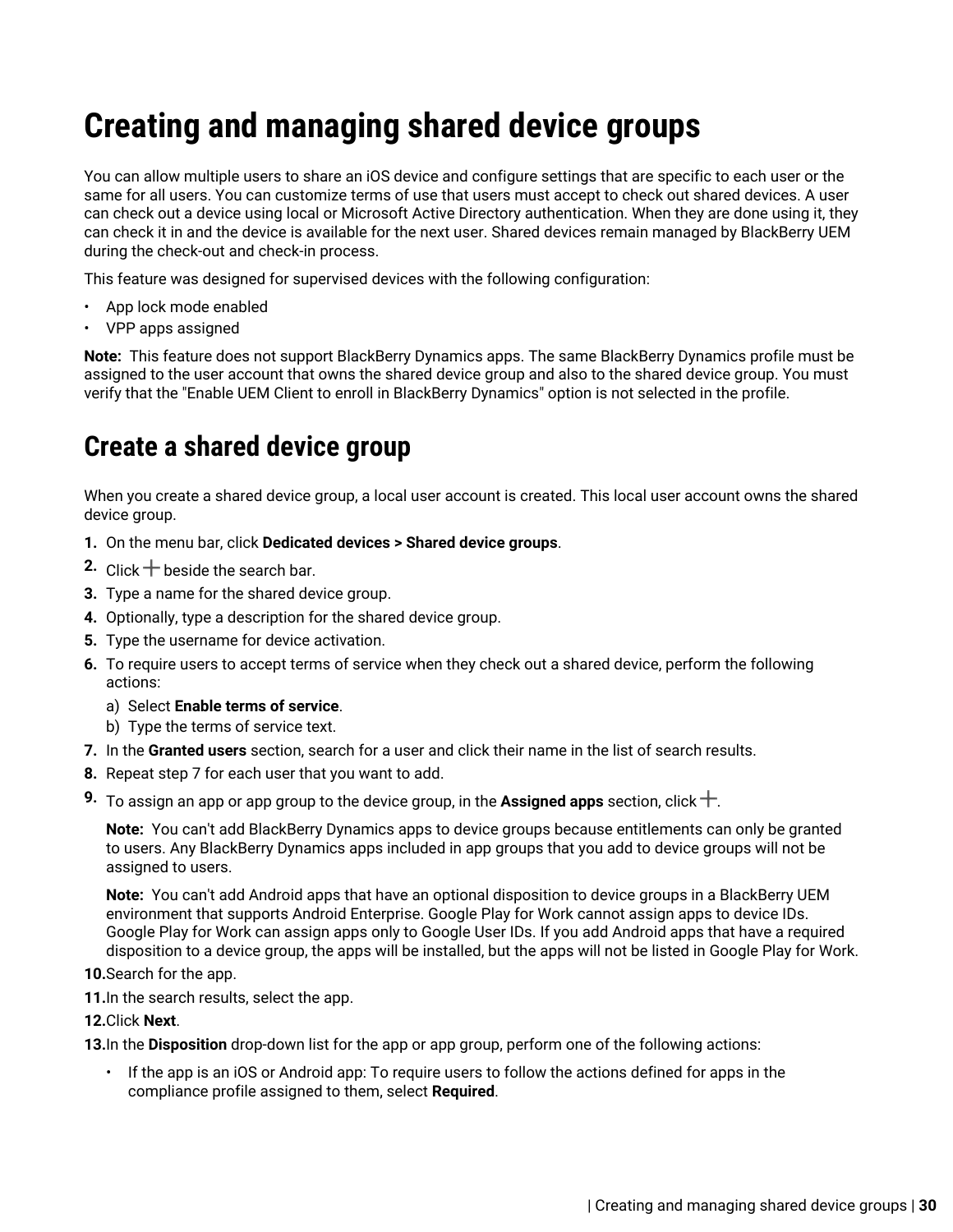- If the app is an internal BlackBerry 10 app: To automatically install an internal app on assigned devices, select **Required**. This option is only available for internal BlackBerry 10 apps. Apps added from the BlackBerry World storefront can only be optional.
- If the app group supports Android Enterprise, the disposition can only be set as required.
- To permit users to install and remove the app, select **Optional**.

**Note:** The same app can be assigned directly to the user account, or inherited from user groups or device groups. The settings for the app (for example, whether the app is required) are assigned based on priority: device groups take precedence over user accounts and user groups.

- **14.**For iOS devices, to assign per-app VPN settings to an app or app group, in the **Per app VPN** drop-down list for the app or app group, select the settings to associate with the app or app group.
- **15.**For iOS and Android devices, if there is an available app configuration, select the app configuration to assign to the app.
- **16.**If you are using Android Enterprise and have created tracks for apps in the Google Play console, select a **Track** to assign to the app.

**17.**Click **Assign**.

**18.**Click **Save**.

**After you finish:** To enable UEM Client app lock, edit the shared device group information.

# <span id="page-30-0"></span>**Activate a shared device**

Before users can check out shared devices, you must activate them. The User privacy - User enrollment activation type is not supported.

**Before you begin:** Verify that the BlackBerry Dynamics profile that is assigned to the shared device group does not have the **Enable UEM Client to enroll in BlackBerry Dynamics** option selected. Verify that the same profile is also assigned to the user account that owns the shared device group.

- **1.** On the menu bar, click **Dedicated devices > Shared device groups**.
- **2.** Search for a shared device group.
- **3.** In the search results, click the name of the shared device group.
- **4.** Click **Device activation** to view the server address and activation username and password.
- **5.** Use the device activation information to activate the device. For more information, see [Activating iOS devices](https://docs.blackberry.com/en/endpoint-management/blackberry-uem/12_12/administration/device-activation/activation-steps/Activating-iOS-devices.html).

**After you finish:** Verify that the activated device is displayed in the **Shared devices** section. BlackBerry UEM uses the group name to generate the device name and adds a number. For example, if the group name is Example, the first device that you activate is named Example 01.

## <span id="page-30-1"></span>**View the check-out history for a user**

You can view the list of shared devices that a user has used. Each record indicates the time a device was checked out and checked in and the list displays the last 50 records for a user. The check-out history for a user is updated when they check in a device.

- **1.** On the menu bar, click **Dedicated devices > Shared device groups**.
- **2.** Search for a shared device group.
- **3.** In the search results, click the name of the shared device group.
- **4.** In the **Granted users** section, click **View** in the **Checkout history** column for the user.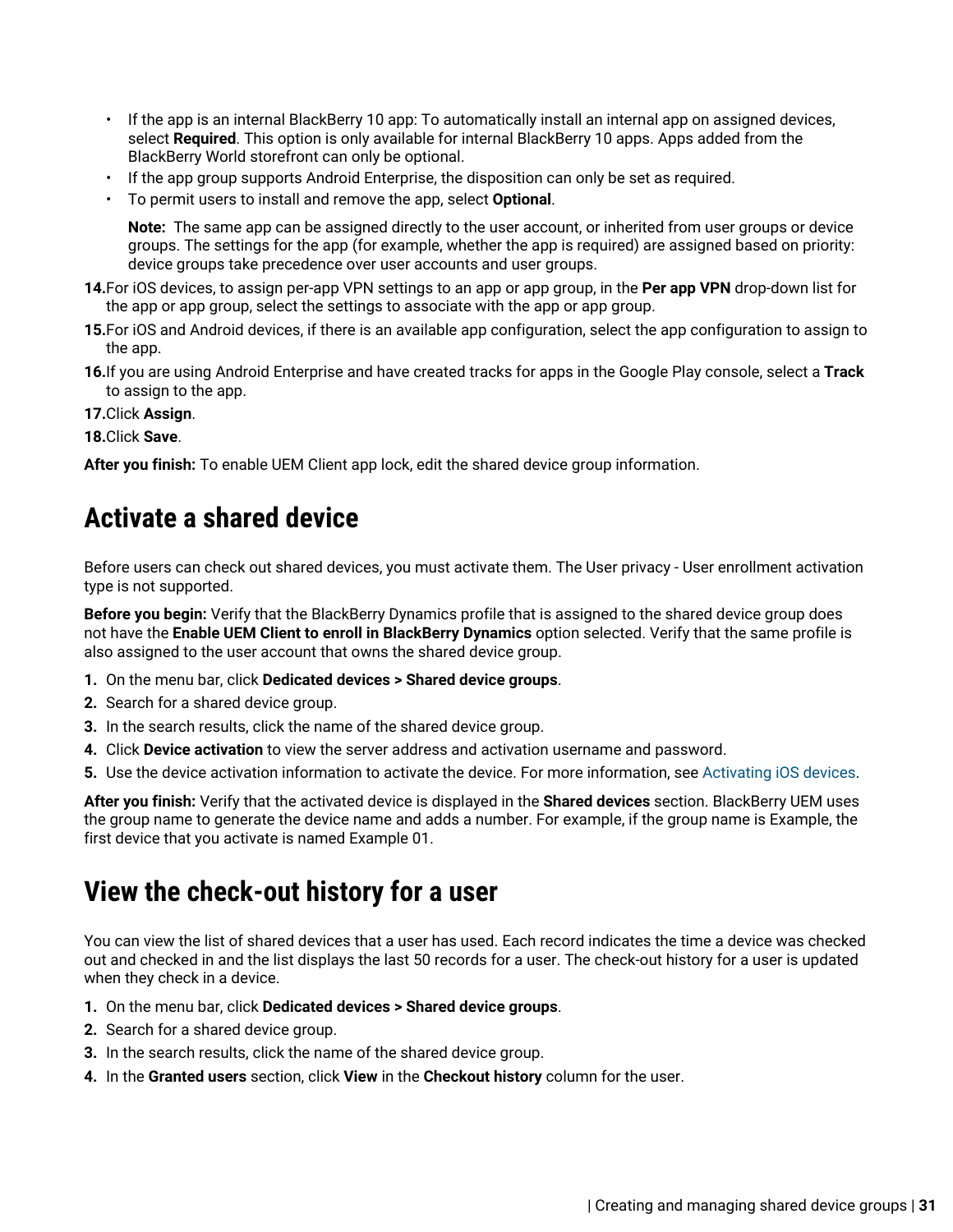# <span id="page-31-0"></span>**Edit the user membership for a shared device group**

User membership for a shared device group specifies the list of users granted access to the shared devices activated for the group. Users can belong to one or more shared device groups.

- **1.** On the menu bar, click **Dedicated devices > Shared device groups**.
- **2.** Search for a shared device group.
- **3.** In the search results, click the name of the shared device group.
- **4.** In the **Granted users** section, perform any of the following actions:
	- To add a user to the group, search for the user and click their name in the list of search results.
	- To remove a user from the group, click in the **Action** column for the user and click **Submit**.
- **5.** Repeat step 4 for each user that you want to add or remove.

### <span id="page-31-1"></span>**Remove a device from a shared device group**

When you remove a device from a shared device group, BlackBerry UEM sends the Delete only work data command to the device.

- **1.** On the menu bar, click **Dedicated devices > Shared device groups**.
- **2.** Search for a shared device group.
- **3.** In the search results, click the name of the shared device group.
- **4.** In the **Shared devices** section, perform the following actions:
	- a) Click  $\times$  in the **Action** column for the device.
	- b) Click **Delete only work data**.
- **5.** Repeat step 4 for each device that you want to remove.

### <span id="page-31-2"></span>**Delete a shared device group**

**Before you begin:** Remove all devices in the shared device group.

- **1.** On the menu bar, click **Dedicated devices > Shared device groups**.
- **2.** Search for a shared device group.
- **3.** In the search results, click the name of the shared device group.
- $4.$  Click  $\overline{\mathbb{I}\mathbb{I}}$
- **5.** Click **Delete**.

## <span id="page-31-3"></span>**Assign an IT policy or a profile to a shared device group**

You can assign an IT policy and profiles to a shared device group that apply either when the device is checked in or when the device is checked out by a user. To have the same IT policy or profile apply whether the device is checked in or out, you assign it for both states. If the assigned IT policy or profile is different for each state, the appropriate policy and profiles are applied whenever the device is checked in or out.

#### **Before you begin:**

• If necessary, [Create an IT policy.](https://docs.blackberry.com/en/endpoint-management/blackberry-uem/12_13/administration/device-features-it-policies/it-policies/ksa1379099492851/ake1371674698100)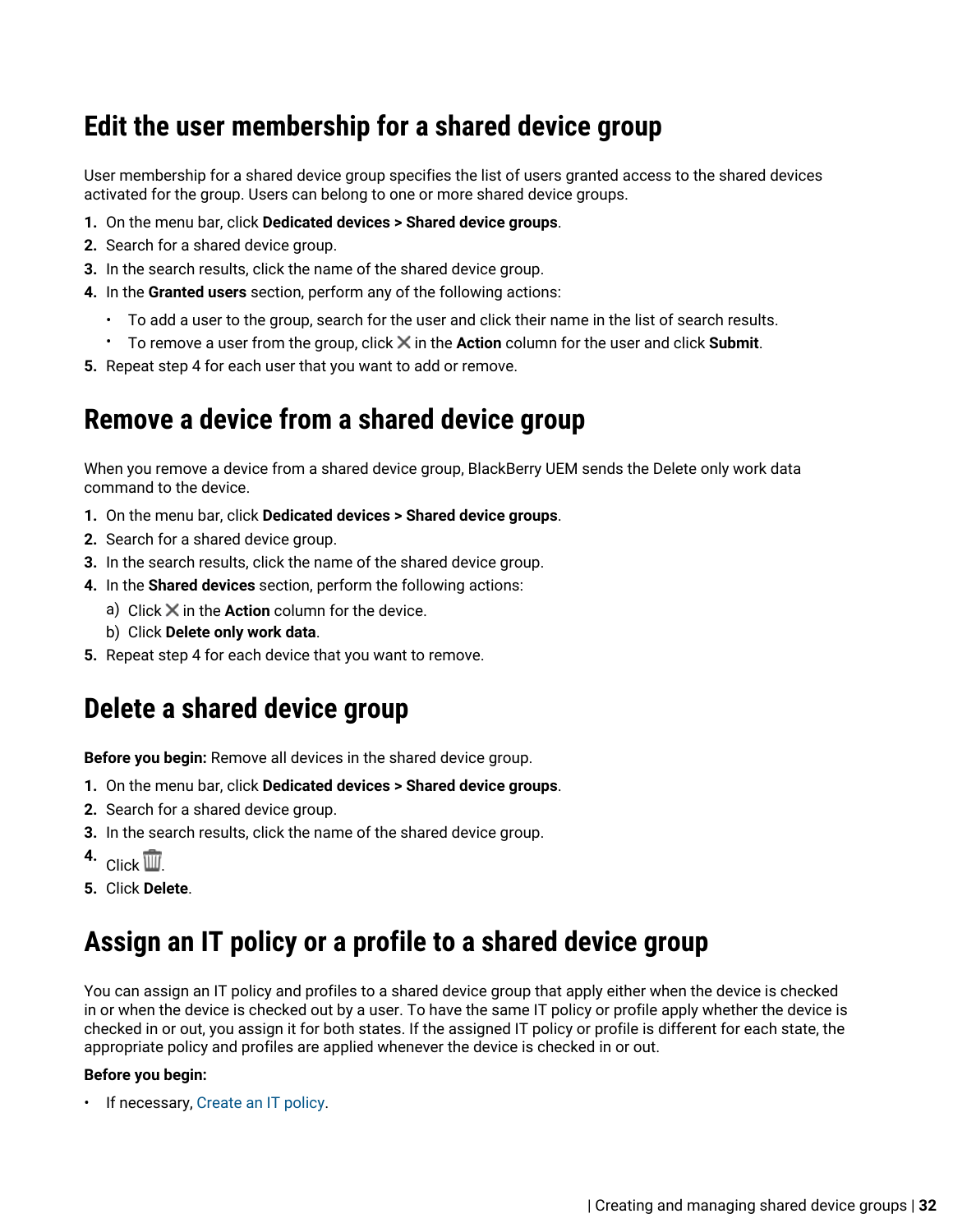- If necessary, create profiles. For more information, see the [Profiles reference](https://docs.blackberry.com/en/endpoint-management/blackberry-uem/12_14/administration/profiles-variables-email-templates/profiles/kja1515173525387.html) and [Using variables in profiles.](https://docs.blackberry.com/en/endpoint-management/blackberry-uem/12_14/administration/profiles-variables-email-templates/variables/jth1375996564518.html)
- **1.** On the menu bar, click **Dedicated devices > Shared device groups**.
- **2.** Search for a shared device group.
- **3.** In the search results, click the name of the shared device group.
- **4.** Click the **Checked-out settings** tab.
- **5.** In the Assigned IT policy and profiles section, click  $+$ .
- **6.** Click **IT policies** or a profile type.
- **7.** In the drop-down list, click the name of the IT policy or profile that you want to assign to devices when they are checked out.
- **8.** Perform any of the following tasks:

| Task                             | <b>Steps</b>                                                                                                                                    |
|----------------------------------|-------------------------------------------------------------------------------------------------------------------------------------------------|
| Assign an IT policy              | <b>a.</b> If an IT policy is already assigned directly to the group, click<br>Replace. Otherwise, click Assign.                                 |
| Assign a ranked profile type     | <b>a.</b> If the profile type that you selected in step 5 is already assigned<br>directly to the group, click Replace. Otherwise, click Assign. |
| Assign a non-ranked profile type | a. Click Assign.                                                                                                                                |

#### **9.** Click the **Checked-in settings** tab.

**10.**Repeat steps 5 to 8 to assign an IT policy and profiles that apply to the shared devices when they are checked in.

## <span id="page-32-0"></span>**Assign an app to a shared device group**

You can assign apps or app groups to a shared device group that are made available either when the device is checked in or when the device is checked out by a user. To have apps remain on the device at all times, you assign it for both states. Assigned apps available only in one state are added or removed appropriately whenever the device is checked in or out.

#### **Before you begin:**

- Add the app to the available app list.
- Optionally, add the apps to an app group.
- **1.** On the menu bar, click **Dedicated devices > Shared device groups**.
- **2.** Search for a shared device group.
- **3.** In the search results, click the name of the shared device group.
- **4.** Click the **Checked-out settings** tab.
- **5.** In the **Assigned apps** section, click  $+$ .
- **6.** In the search field, type the app name, vendor, or URL of the app that you want to be available to users when the device is checked out.
- **7.** Select the check box beside the apps or app group that you want to assign to the user group.
- **8.** Click **Next**.
- **9.** In the **Disposition** drop-down list for the app, perform one of the following actions:
	- To require users to install the app, select **Required**.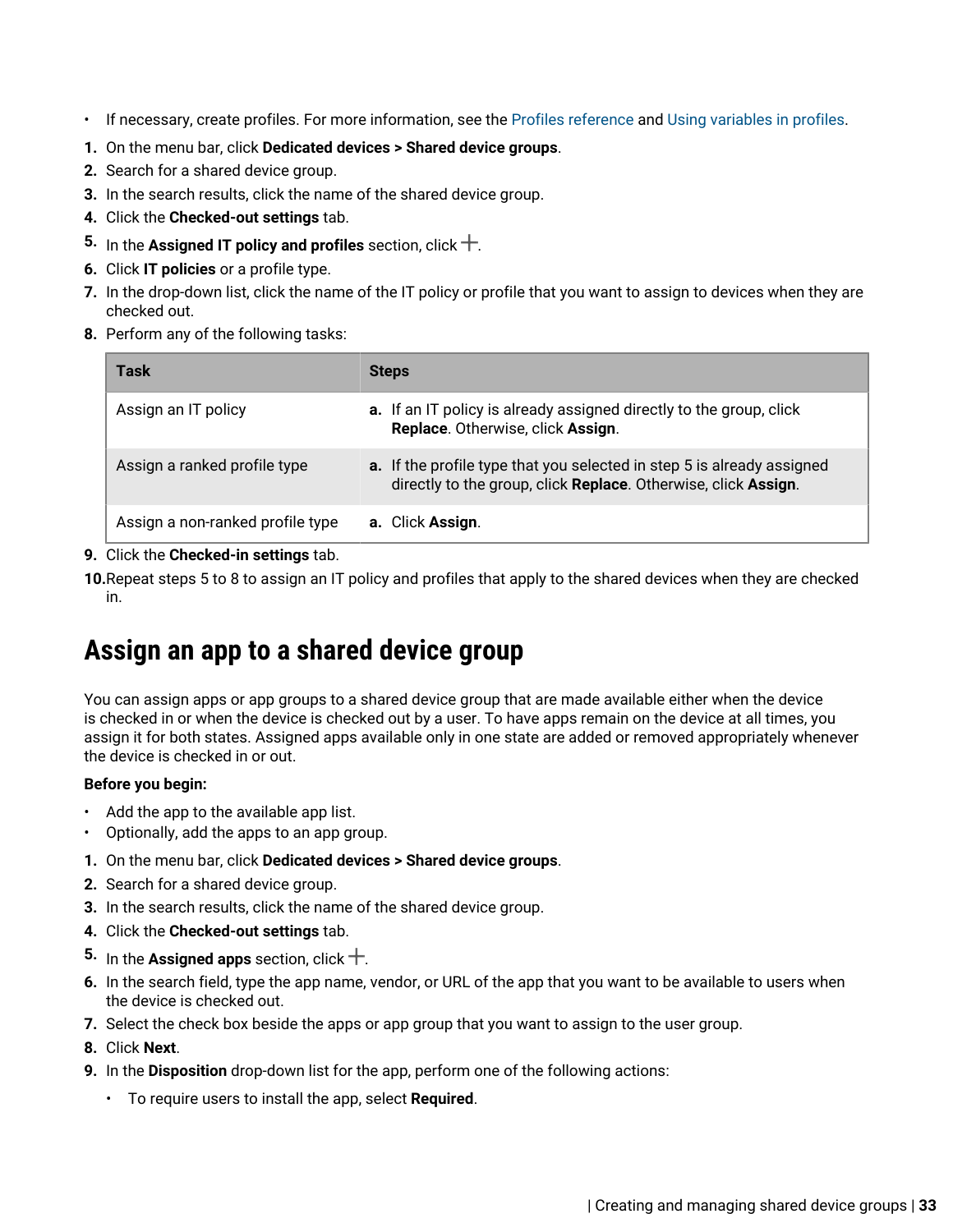- To permit users to install and remove the app, select **Optional**.
- **10.**To assign per-app VPN settings to an app or app group, in the **Per-app VPN** drop-down list for the app or app group, select the settings to associate with the app or app group.
- **11.**If there is an available app configuration, select the app configuration to assign to the app.

#### **12.**Click **Next**.

- **13.**Select **Yes** if you want to assign a license to the app. Select **No** if you do not want to assign a license or you do not have a license to assign to the app.
- **14.**If you have assigned a license to the app, in the **App license** drop-down list, select the VPP account to associate with the app.
- **15.**In the **Assign license to** drop-down list, assign the license to the **User** or **Device**. If no value is specified in the **App license** drop-down list, the **Assign license to** drop-down list is not available.

#### **16.**Click **Assign**.

Users must follow the instructions to enroll in your organization's VPP on their devices before they can install prepaid apps. Users have to complete this task once.

**Note:** If you grant access to more licenses than you have available, the first users who access the available licenses can install the app. If the app is a required app that does not have an available license, you must obtain the license before the user can install the app or the user will be subject to any compliance rules that you have assigned to the user.

#### **17.**Click the **Checked-in settings** tab.

**18.**Repeat steps 5 to 16 to assign apps that should remain installed on the device when the device is checked in.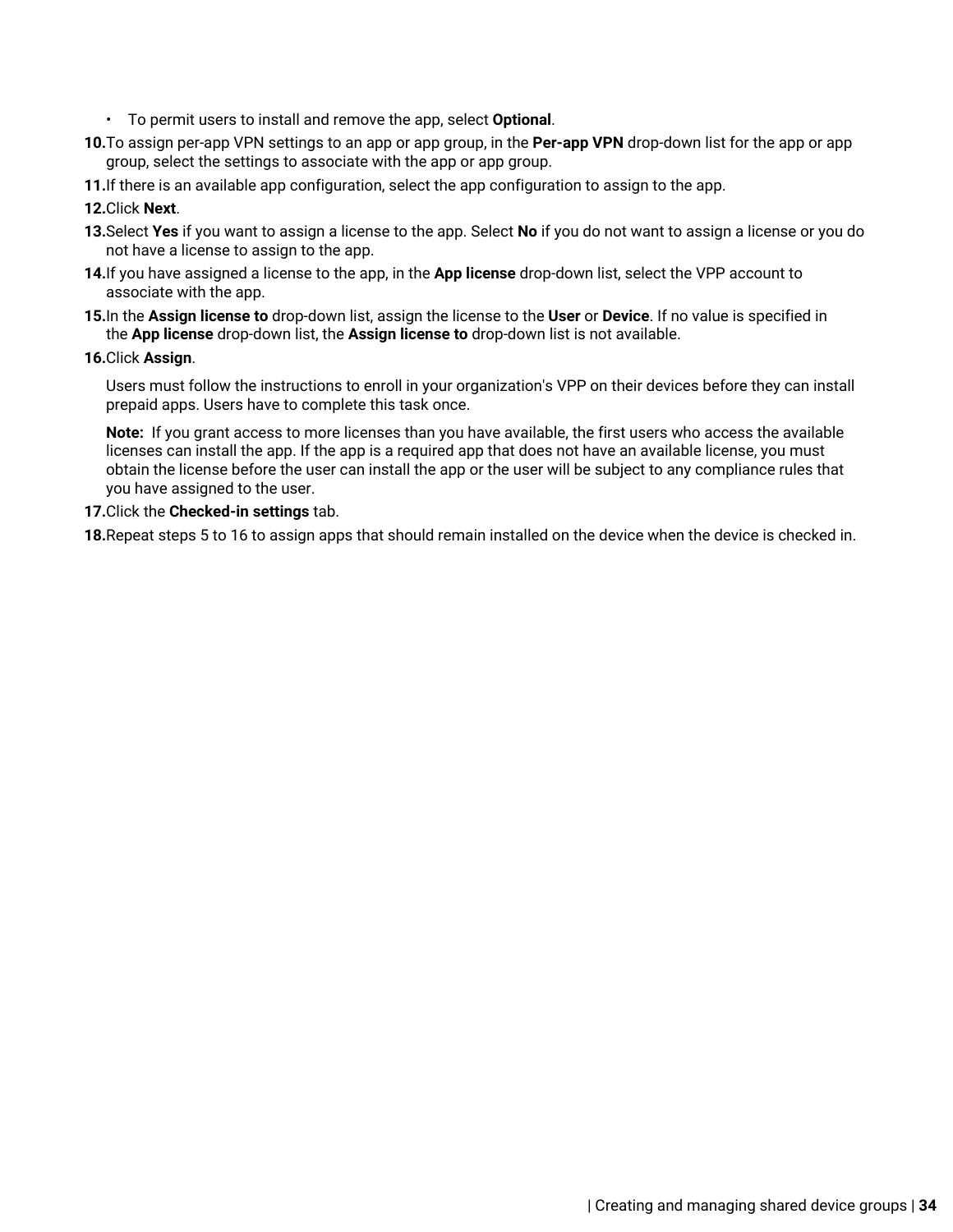# <span id="page-34-0"></span>**Creating and managing public device groups**

A public device is a single-purpose device that is locked to a specific set of applications to perform that purpose. This feature is supported for iOS and Android Enterprise devices.

A public device group must be assigned an app lock mode profile and a supported activation profile. For Android Enterprise, the activation type must be Work space only (Android Enterprise fully managed device). For iOS, the device must be a supervised iOS device with MDM controls.

# <span id="page-34-1"></span>**Create a public device group**

- **1.** On the menu bar, click **Dedicated devices > Public device groups**.
- **2.** Click  $\pm$  beside the search bar.
- **3.** Type a name for the public device group.
- **4.** Optionally, type a description for the public device group.
- **5.** Type the username for device activation.
- **6.** To assign an app or app group to the device group, in the **Assigned apps** section, click  $+$ .

**Note:** You can't add BlackBerry Dynamics apps to device groups because entitlements can only be granted to users. Any BlackBerry Dynamics apps included in app groups that you add to device groups will not be assigned to users.

**Note:** You can't add Android apps that have an optional disposition to device groups in a BlackBerry UEM environment that supports Android Enterprise. Google Play for Work cannot assign apps to device IDs. Google Play for Work can assign apps only to Google User IDs. If you add Android apps that have a required disposition to a device group, the apps will be installed, but the apps will not be listed in Google Play for Work.

- **7.** Search for the app.
- **8.** In the search results, select the app.
- **9.** Click **Next**.

**10.**In the **Disposition** drop-down list for the app or app group, perform one of the following actions:

- If the app is an iOS or Android app: To require users to follow the actions defined for apps in the compliance profile assigned to them, select **Required**.
- If the app is an internal BlackBerry 10 app: To automatically install an internal app on assigned devices, select **Required**. This option is only available for internal BlackBerry 10 apps. Apps added from the BlackBerry World storefront can only be optional.
- If the app group supports Android Enterprise, the disposition can only be set as required.
- To permit users to install and remove the app, select **Optional**.

**Note:** The same app can be assigned directly to the user account, or inherited from user groups or device groups. The settings for the app (for example, whether the app is required) are assigned based on priority: device groups take precedence over user accounts and user groups.

- **11.**For iOS devices, to assign per-app VPN settings to an app or app group, in the **Per app VPN** drop-down list for the app or app group, select the settings to associate with the app or app group.
- **12.**For iOS and Android devices, if there is an available app configuration, select the app configuration to assign to the app.
- **13.**If you are using Android Enterprise and have created tracks for apps in the Google Play console, select a **Track** to assign to the app.
- **14.**Click **Assign**.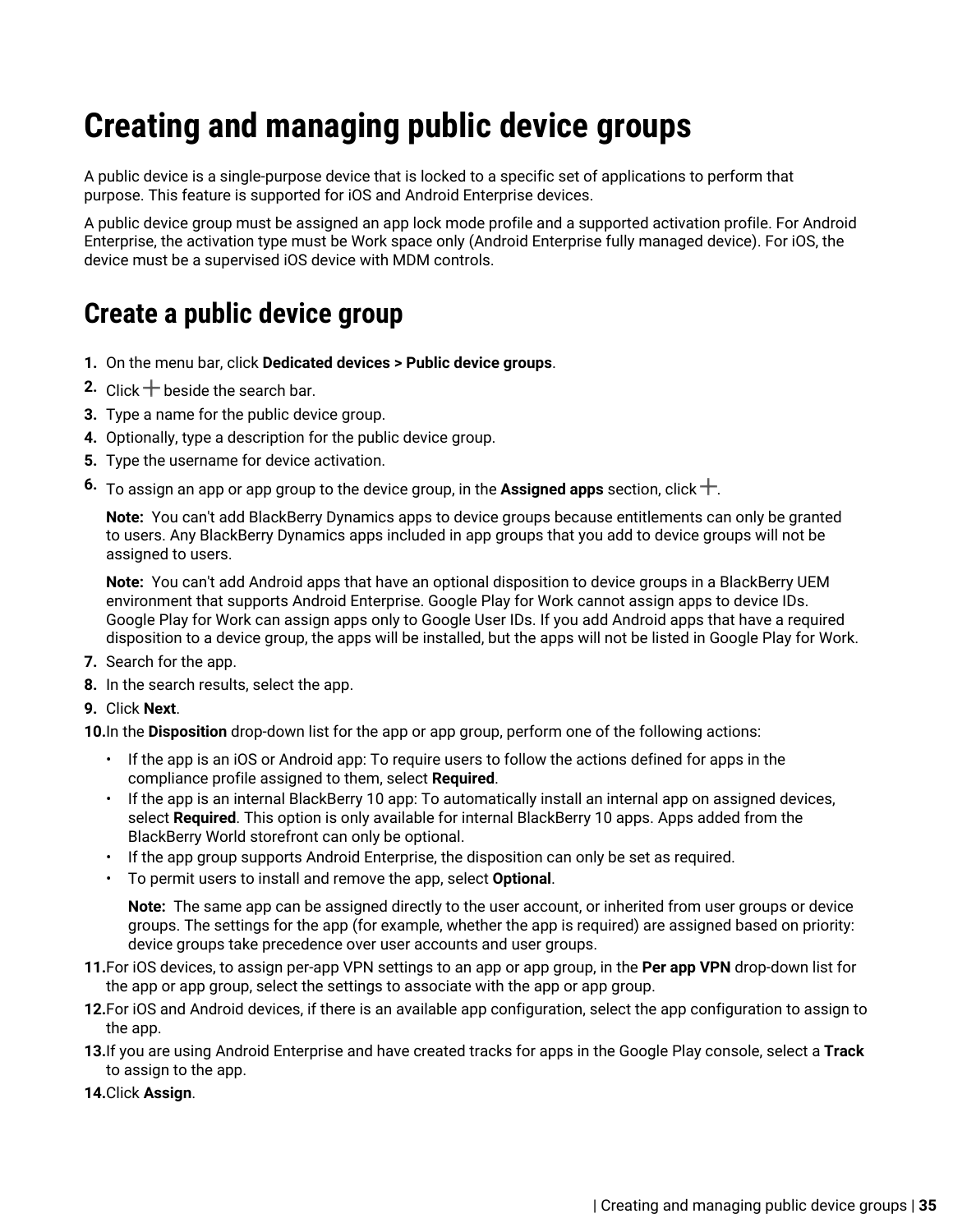#### **15.**Click **Save**.

#### **After you finish:**

- [Create an app lock mode profile](https://docs.blackberry.com/en/endpoint-management/blackberry-uem/12_14/administration/managing-apps/limiting-devices-to-a-single-app/jfe1393947680354) and assign it to the public device group.
- [Assign the required apps to the public device group](#page-36-0).
- [Create an activation profile](https://docs.blackberry.com/en/endpoint-management/blackberry-uem/12_14/administration/device-activation/activation-profile/kla1372082452115) and assign it to the public device group. The activation type for Android Enterprise must be Work space only (Android Enterprise fully managed device). The activation type for iOS must be a supervised iOS device with MDM controls.

**Note:** Android devices must be running Android 9 or later.

# <span id="page-35-0"></span>**Activate a public device**

- **1.** On the menu bar, click **Dedicated devices > Public device groups**.
- **2.** Search for a public device group.
- **3.** In the search results, click the name of the public device group for which you want to activate the device.
- **4.** Click **Device activation** to view the server address and activation username and password.
- **5.** Use the device activation information to activate the device. For help with activation, see [Activating Android](https://docs.blackberry.com/en/endpoint-management/blackberry-uem/12_14/administration/device-activation/activation-steps/plg1472216537235/blk1472218726246) [devices](https://docs.blackberry.com/en/endpoint-management/blackberry-uem/12_14/administration/device-activation/activation-steps/plg1472216537235/blk1472218726246) or [Activating iOS devices.](https://docs.blackberry.com/en/endpoint-management/blackberry-uem/12_14/administration/device-activation/activation-steps/Activating-iOS-devices.html)

**After you finish:** Verify that the activated device is displayed in the **Public devices** section. BlackBerry UEM uses the group name to generate the device name and adds a number. For example, if the group name is Example, the first device that you activate is named Example 01.

# <span id="page-35-1"></span>**Remove a device from a public device group**

- **1.** On the menu bar, click **Dedicated devices > Public device groups**.
- **2.** Search for a public device group.
- **3.** In the search results, click the name of the public device group from which you want to remove a device.
- **4.** In the **Public devices** section, click in the **Action** column for the device.
- **5.** Repeat step 4 for each device that you want to remove.

### <span id="page-35-2"></span>**Delete a public device group**

**Before you begin:** Remove all devices from the public device group.

- **1.** On the menu bar, click **Dedicated devices > Public device groups**.
- **2.** Search for a public device group.
- **3.** In the search results, select the check box next to the group that you want to delete.
- 4. Click **III**
- **5.** Click **Delete**.

# <span id="page-35-3"></span>**Assign an IT policy or a profile to a public device group**

**Before you begin:**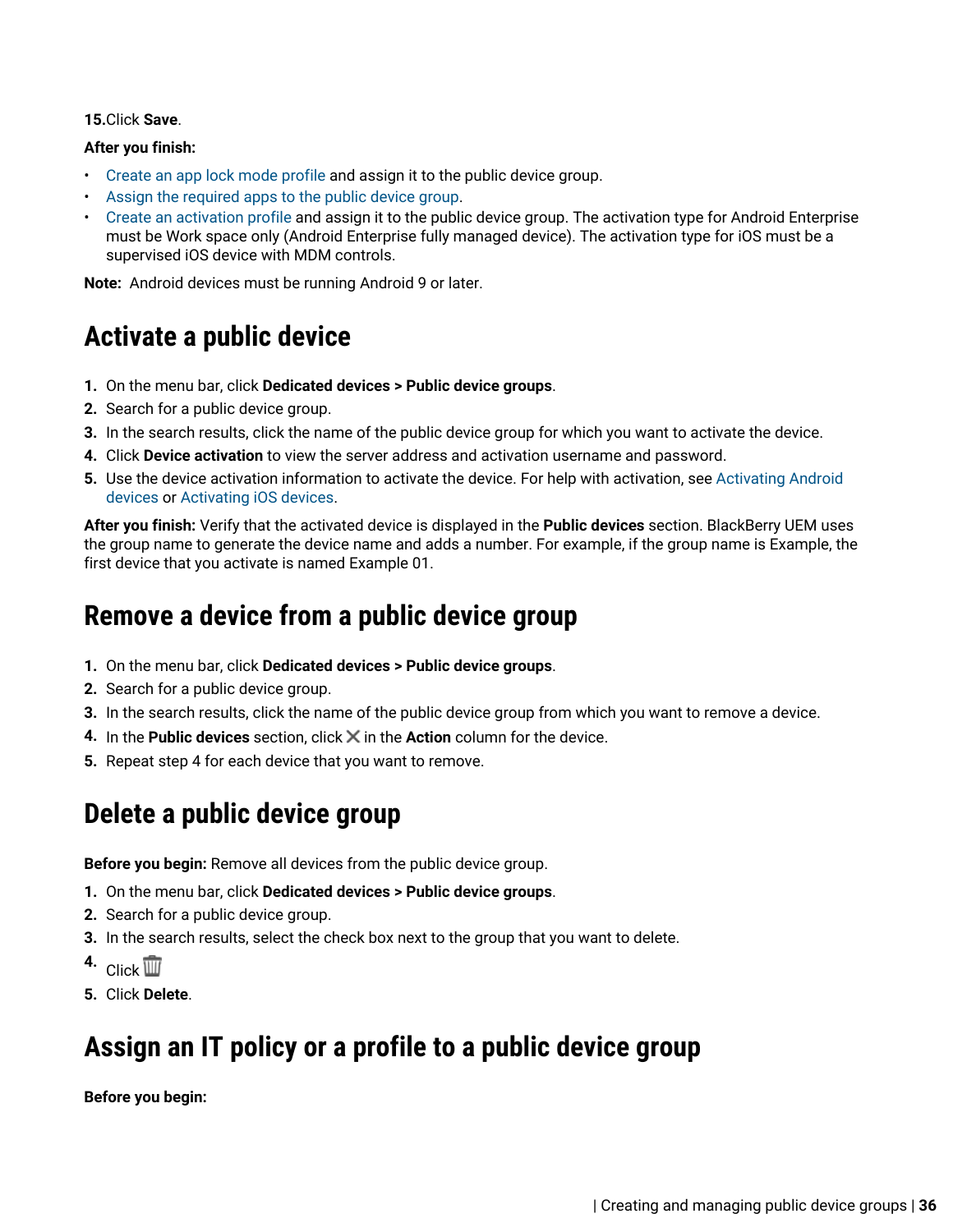- If necessary, [Create an IT policy.](https://docs.blackberry.com/en/endpoint-management/blackberry-uem/12_14/administration/device-features-it-policies/it-policies/ksa1379099492851/ake1371674698100)
- If necessary, create profiles. For more information, see [Profiles reference](https://docs.blackberry.com/en/endpoint-management/blackberry-uem/12_14/administration/profiles-variables-email-templates/profiles/kja1515173525387.html) and [Using variables in profiles](https://docs.blackberry.com/en/endpoint-management/blackberry-uem/12_14/administration/profiles-variables-email-templates/variables/jth1375996564518.html).
- **1.** On the menu bar, click **Dedicated devices > Public device groups**.
- **2.** Search for a public device group.
- **3.** In the search results, click the name of the public device group to which you want to add an IT policy or profile.
- **4.** In the **Assigned IT policy and profiles** section, click  $+$ .
- **5.** Click **IT policies** or a profile type.
- **6.** In the drop-down list, click the name of the IT policy or the profile that you want to assign to the group.
- **7.** Perform any of the following tasks:

| Task                        | <b>Steps</b>                                                                                                                |
|-----------------------------|-----------------------------------------------------------------------------------------------------------------------------|
| Assign an IT policy         | If an IT policy is already assigned directly to the group, click <b>Replace</b> .<br>Otherwise, click Assign.               |
| Assign a ranked profile     | If the profile type that you selected is already assigned directly to the<br>group, click Replace. Otherwise, click Assign. |
| Assign a non-ranked profile | Click Assign.                                                                                                               |

## <span id="page-36-0"></span>**Assign an app to a public device group**

#### **Before you begin:**

- Add the app to the available app list.
- Optionally, add the app to an app group.
- **1.** On the menu bar, click **Dedicated devices > Public device groups**.
- **2.** Search for a public device group.
- **3.** In the search results, click the name of the public device group to which you want to assign an app.
- **4.** In the Assigned apps section, click  $+$ .
- **5.** In the search field, type the app name, vendor, or URL of the app that you want to add.
- **6.** Select the check box next to the app or app group that you want to assign to the group.
- **7.** Click **Next**.
- **8.** In the **Disposition** drop-down list for the app, perform one of the following actions:
	- To require users to install the app, select **Required**.
	- To permit users to install and remove the app, select **Optional**.
	- To prevent users from installing the app, select **Denied**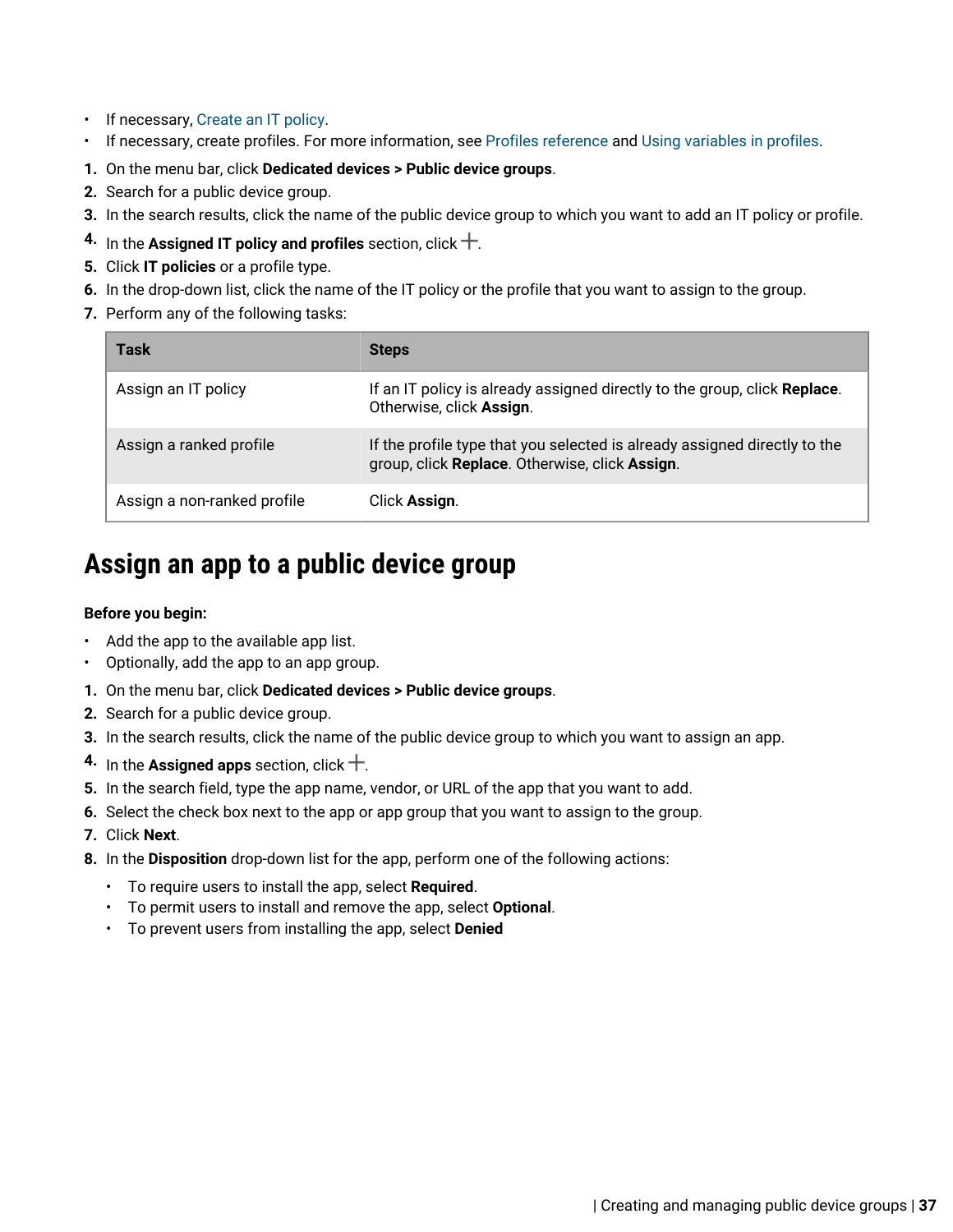# <span id="page-37-0"></span>**Managing user roles for BlackBerry UEM Self-Service**

User roles allow you to specify the capabilities that are available to users in BlackBerry UEM Self-Service.

BlackBerry UEM includes one preconfigured Default user role. The Default user role is set up to allow all BlackBerry UEM Self-Service capabilities, and it is assigned to the "All users" group.

**Note:** Renaming, deleting, or removing the Default user role from the "All users" group can cause issues with the Work Apps app on iOS devices.

If you want to restrict certain BlackBerry UEM Self-Service capabilities for users, you can create new user roles or edit an existing user role. You can assign user roles to groups or directly to users.

Only one role is assigned to a user. A role assigned directly to a user account takes precedence over a role assigned indirectly by user group. If a user is a member of multiple user groups that have different user roles, BlackBerry UEM assigns the role with the [highest ranking](#page-38-1).

# <span id="page-37-1"></span>**BlackBerry UEM Self-Service capabilities**

| <b>Capability</b>                                     | <b>Description</b>                                                                                                                                                                                                                                                                                                   |
|-------------------------------------------------------|----------------------------------------------------------------------------------------------------------------------------------------------------------------------------------------------------------------------------------------------------------------------------------------------------------------------|
| Specify an activation<br>password                     | This capability allows users to create activation passwords that they can use to<br>activate their devices in BlackBerry UEM. You can configure the default password<br>expiration period and the required password complexity at Settings > Self-Service<br>> Self-Service settings.                                |
| Specify access key                                    | This capability allows users to create access keys that they can use to activate<br><b>BlackBerry Dynamics apps.</b>                                                                                                                                                                                                 |
| Delete only work data                                 | This capability allows users to send the "Delete only work data" command to a<br>device. The command deletes work data including the IT policy, profiles, apps, and<br>certificates.                                                                                                                                 |
| Delete all device data                                | This capability allows users to send the "Delete all device data" command to a<br>device. The command deletes all user information and app data that the device<br>stores, including information in the work space. It returns the device to factory<br>default settings and deletes the device from BlackBerry UEM. |
| Locate device                                         | This capability allows users to view the location of their iOS, Android, or Windows<br>10 Mobile devices on a map. This capability requires that a location service profile<br>is assigned to the user. For more information, see Create a location service profile.                                                 |
| Manage user certificates                              | This capability allows users to upload user certificates for their devices. You can<br>provide instructions to users about the certificates they need, and where to upload<br>the certificates from.                                                                                                                 |
| Lock and unlock<br><b>BlackBerry Dynamics</b><br>apps | If users' devices are enabled for BlackBerry Dynamics, this capability allows<br>users to lock BlackBerry Dynamics apps that are installed on their devices and to<br>generate unlock keys to unlock the apps. When a user locks an app, it prevents<br>anyone from opening it.                                      |

The following table lists the BlackBerry UEM Self-Service capabilities: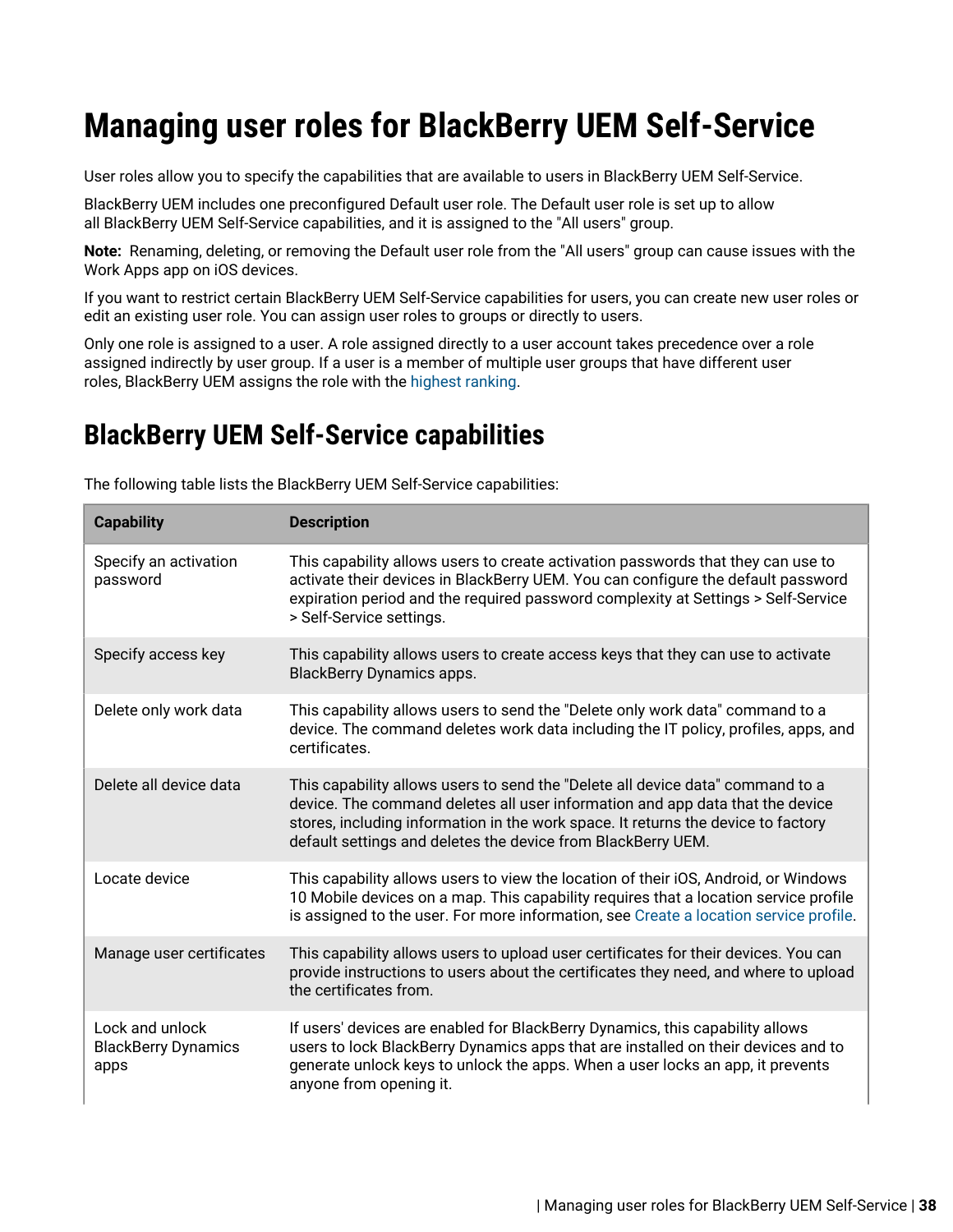| <b>Capability</b>                      | <b>Description</b>                                                                                                                                                                                                                                    |
|----------------------------------------|-------------------------------------------------------------------------------------------------------------------------------------------------------------------------------------------------------------------------------------------------------|
| Delete BlackBerry<br>Dynamics app data | If users' devices are enabled for BlackBerry Dynamics, this capability allows users<br>to delete all data from a BlackBerry Dynamics app that is installed on a device. The<br>command removes all data stored by the app but the app is not deleted. |
|                                        |                                                                                                                                                                                                                                                       |

### <span id="page-38-0"></span>**Create a user role**

You can create a custom user role and assign it to users or groups to specify the capabilities that users have in BlackBerry UEM Self-Service.

- **1.** On the menu bar, click **Settings > Self-Service**.
- **2.** Click **User roles**.
- **3.** Click
- **4.** Type a name and description for the user role.
- **5.** To copy permissions from another role, click a role in the **Permissions copied from role** drop-down list.
- **6.** Select the capabilities that you want a user to have.
- **7.** Click **Save**.

After you finish: [Rank user roles.](#page-38-1)

## <span id="page-38-1"></span>**Rank user roles**

Ranking is used to determine which role BlackBerry UEM assigns to a user when they are a member of multiple user groups that have different roles.

- **1.** On the menu bar, click **Settings > Self-Service**.
- **2.** Click **User roles**.
- **3.** Use the arrows to move roles up or down the ranking.
- **4.** Click **Save**.

## <span id="page-38-2"></span>**Assign a user role to a user**

A user role specifies the capabilities available to users in BlackBerry UEM Self-Service.

**Before you begin:** [Create a user role.](#page-38-0)

- **1.** On the menu bar, click **Users**.
- **2.** Select the **All users** or **Managed devices** tab.
- **3.** Search for a user account.
- **4.** In the search results, click the name of the user account.
- **5.** Click ∕.
- **6.** In the **Direct role assignment** drop-down list, select the role that you want to assign. If you select **None**, the user's role will be assigned by a group. If there is no group assignment, the user will not have access to BlackBerry UEM Self-Service.
- **7.** Click **Save**.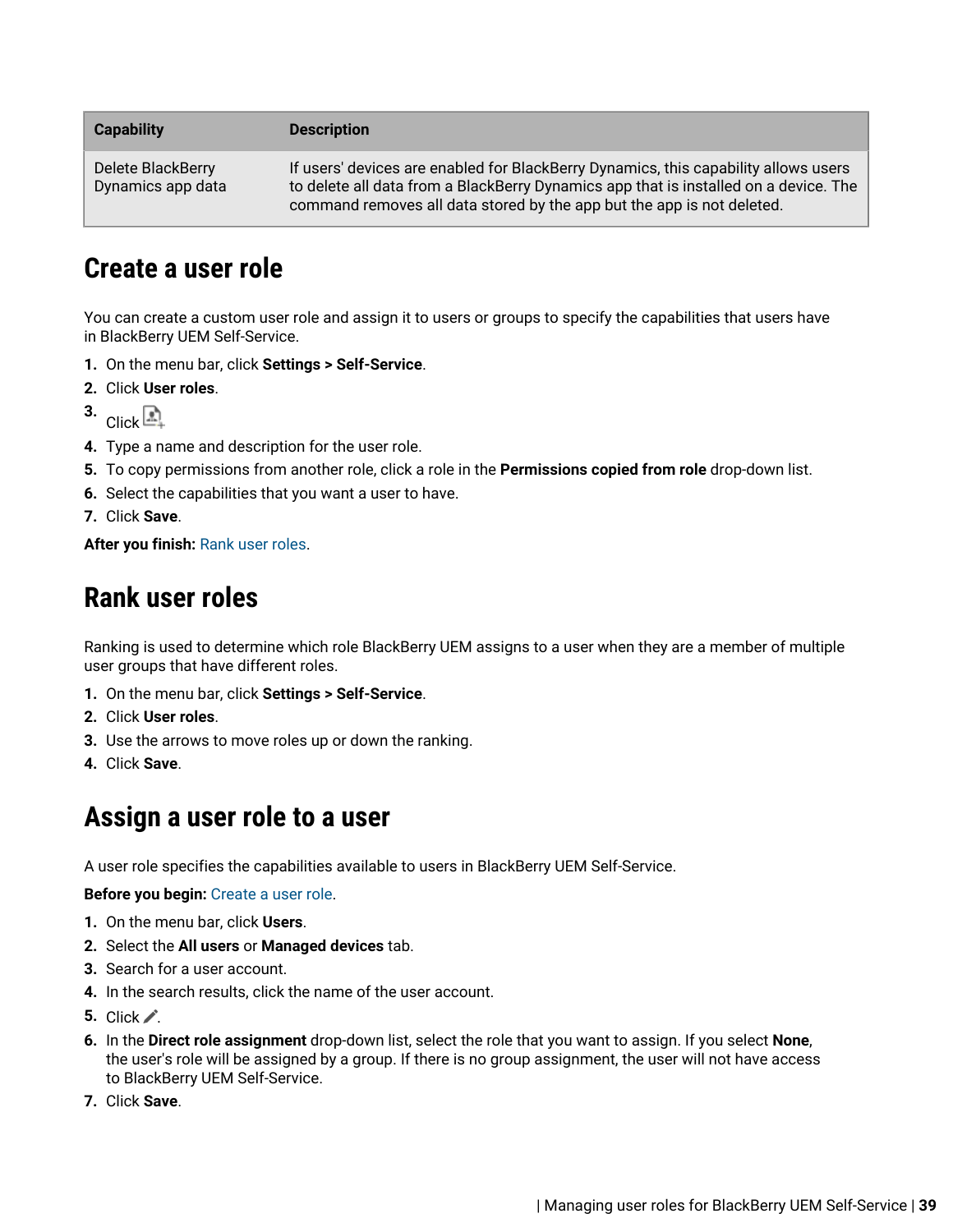# <span id="page-39-0"></span>**Assign a user role to a group**

A user role specifies the capabilities available to users in BlackBerry UEM Self-Service.

**Before you begin:** [Create a user role.](#page-38-0)

- **1.** On the menu bar, click **Groups**.
- **2.** Search for a user group.
- **3.** In the search results, click the name of the user group.
- **4.** Click the **Managed devices** tab.
- **5.** In the User role section, click  $+$ .
- **6.** In the drop-down list, click the name of the role that you want to assign to the group.
- **7.** Click **Add** or **Replace**.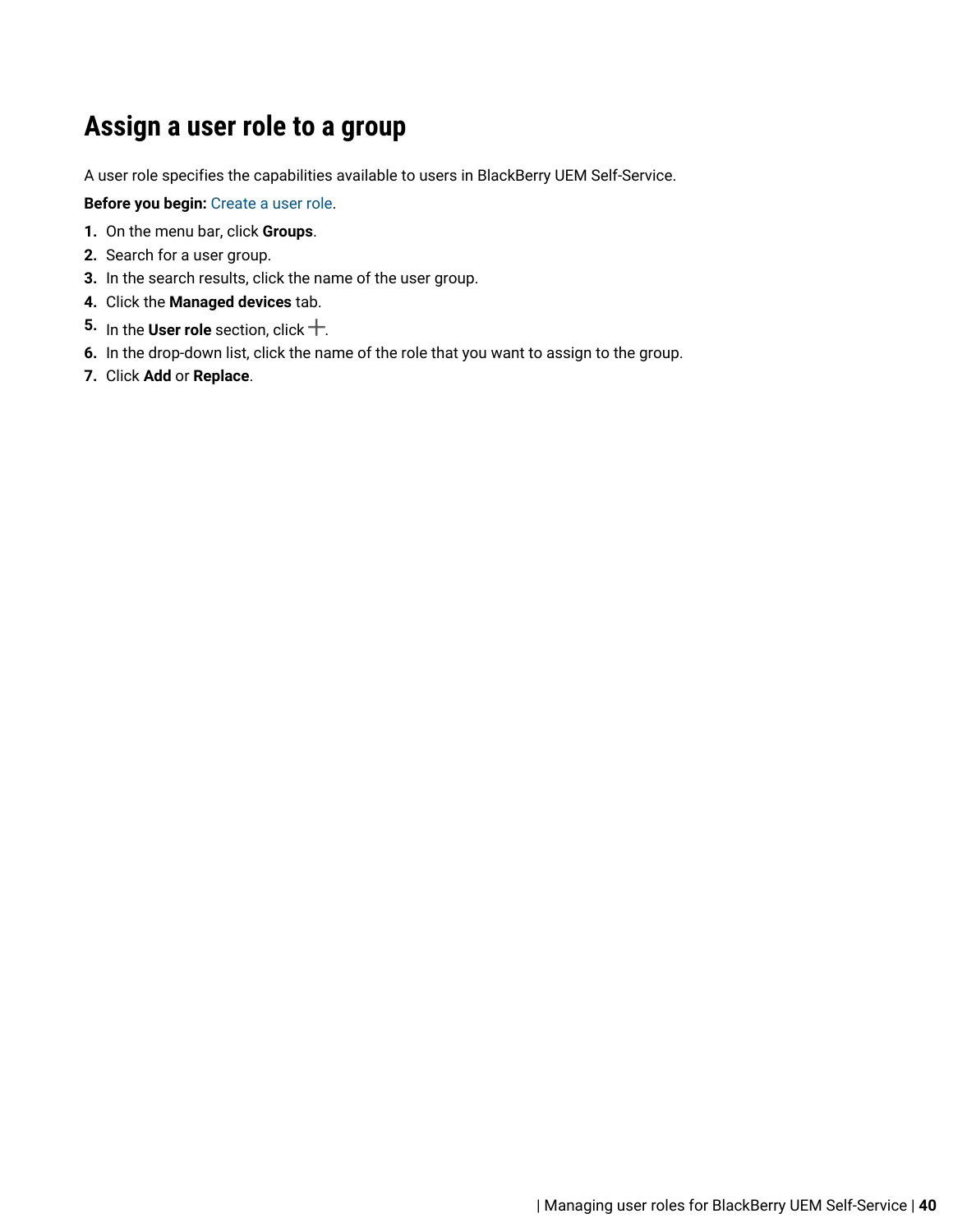# <span id="page-40-0"></span>**Viewing and customizing the user list**

You can view and customize the user list by setting the default or advanced view and then selecting the information to display in the user list. You can select and reorder the columns in the user list.

You can use filters to view only the information that is relevant to your task. You can filter the user list by selecting one filter at a time or by selecting multiple filters. In the default view, you can filter the user list by OS, wireless service provider, group, assigned IT policy, ownership, and compliance violation. More categories are available in the advanced view. For example, you can filter the user list by model, OS version, and activation type.

For further analysis or reporting purposes, you can export the user list to a .csv file.

# <span id="page-40-1"></span>**Set the default or advanced view**

You can set the view that your browser uses to display the user list in BlackBerry UEM. More columns and filter categories are available in the advanced view.

**Note:** In larger environments, the advanced view might take longer to display than the default view.

- **1.** On the menu bar, click **Users > Managed devices**.
- **2.** In the upper-right corner, click **Default** or **Advanced**.

**After you finish:** [Select the information to display in the user list](#page-40-2).

## <span id="page-40-2"></span>**Select the information to display in the user list**

**Before you begin:** [Set the default or advanced view.](#page-40-1)

- **1.** On the menu bar, click **Users > Managed devices**.
- **2.** Click  $+$  at the top of the user list and perform any of the following actions:
	- Click **Select all** or select the check box for each column that you want to display.
	- Clear the check box for each column that you want to remove.
	- Click **Reset** to return to the default selections.
- **3.** To sort the user list, click a column header.
- **4.** To reorder the columns, click a column header and drag it to the left or right.

# <span id="page-40-3"></span>**Filter the user list**

 When you turn on multiple selection, you can select multiple filters before you apply them, and you can select multiple filters in each category. When you turn off multiple selection, each filter is applied when you select it, and you can select only one filter in each category.

**Before you begin:** [Set the default or advanced view.](#page-40-1)

- **1.** On the menu bar, click **Users**.
- **2.** Click **D** to turn multiple selection on or off.
- **3.** Under **Filters**, expand one or more categories.

Each category includes only filters that display results and each filter indicates the number of results to display when you apply it.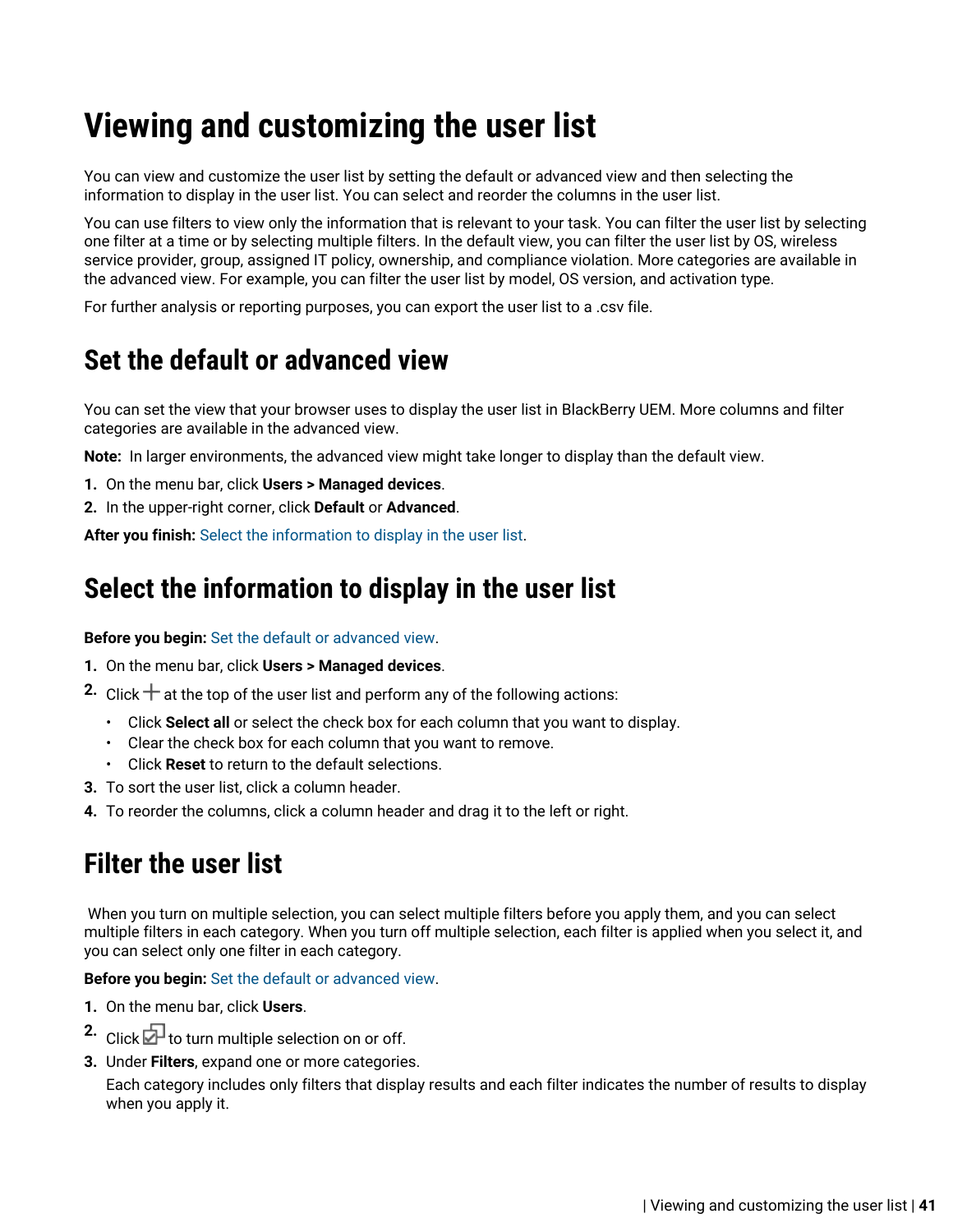- **4.** Perform one of the following actions:
	- If you turned on multiple selection, select the check box for each filter that you want to apply and click **Submit**.
	- If you turned off multiple selection, click the filter that you want to apply.
- **5.** Optionally, in the right pane, click **Clear all** or click **X** for each filter that you want to remove.

# <span id="page-41-0"></span>**Sort the user list**

You can sort the user list alphabetically by any of the categories displayed in the column headers.

**Before you begin:** [Set the default or advanced view.](#page-40-1)

- **1.** On the menu bar, click **Users** and select the tab you want to view.
- **2.** If necessary, [filter the user list.](#page-40-3)
- **3.** Click a column header. Click the column header again to sort in reverse order.

# <span id="page-41-1"></span>**Export the user list to a .csv file**

When you export the user list to a .csv file, the file includes all columns available in the current view.

**Before you begin:** [Set the default or advanced view.](#page-40-1)

- **1.** On the menu bar, click **Users > Managed devices**.
- **2.** If necessary, [filter the user list.](#page-40-3)
- **3.** Perform one of the following actions:
	- Select the check box at the top of the user list to select all users.
	- Select the check box for each user that you want to include in the file. You can use Shift+click to select multiple users.
- **4.** Click  $\rightarrow$  and save the file.

# <span id="page-41-2"></span>**Change the device ownership label**

Each activated device in BlackBerry UEM has a label that indicates whether the device is owned by your organization, the user, or not specified. The default value for this label comes from the device ownership setting in the activation profile. You can edit the ownership label at any time. To change this setting for multiple devices at a time, see [Send a bulk command](https://docs.blackberry.com/en/endpoint-management/blackberry-uem/12_14/administration/device-features-it-policies/kla1374503643678/gxj1492022510937.html).

The device ownership label is useful if you want to filter the user list using the device ownership setting. For more information, see [Filter the user list.](#page-40-3)

- **1.** On the menu bar, click **Users > Managed devices**.
- **2.** Search for a user account.
- **3.** In the search results, click the name of the user account.
- **4.** Click the device tab.
- **5.** In the activated device section, beside the ownership setting, click **Edit**.
- **6.** From the drop-down list, select one of the following options:
	- Work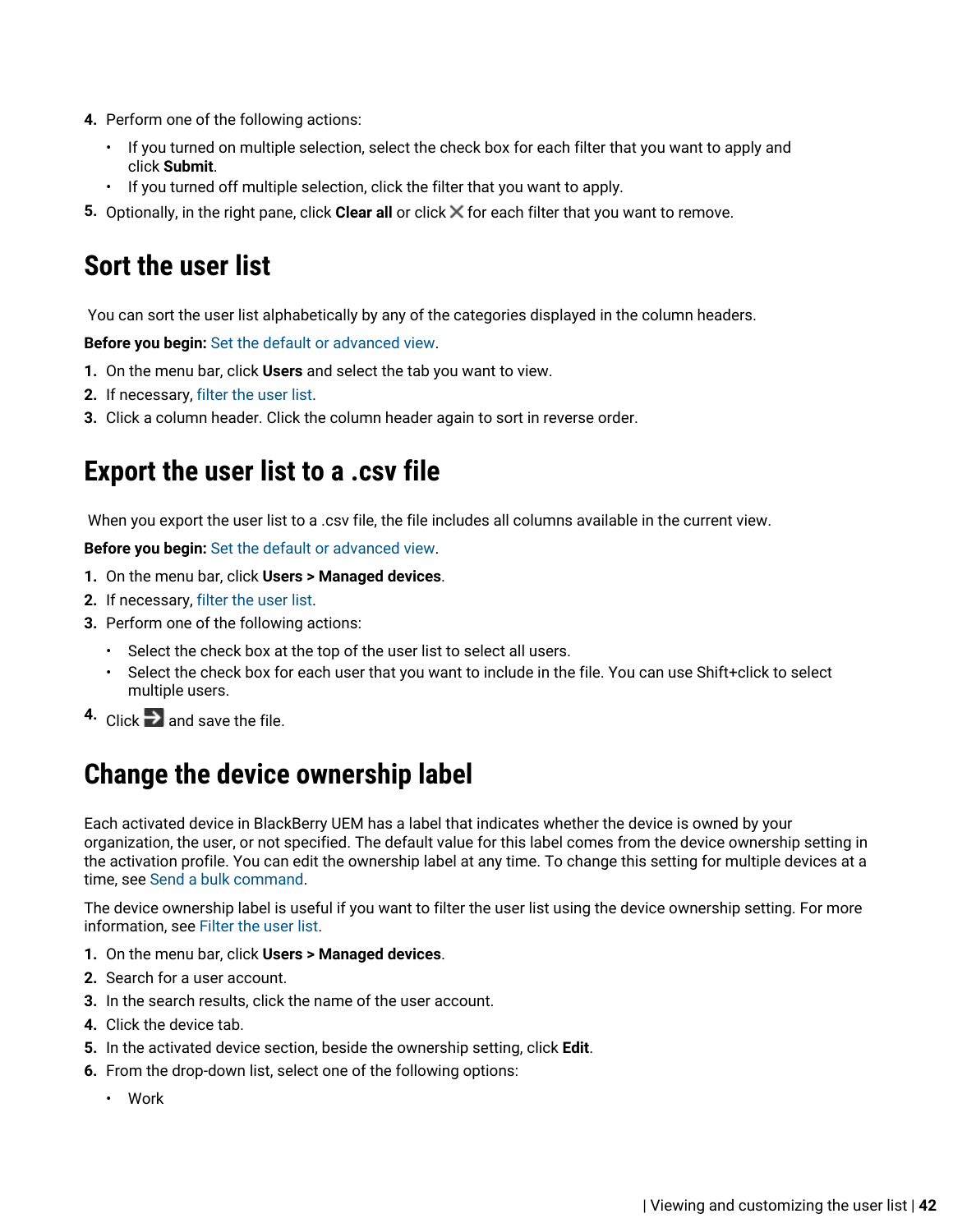- Personal
- Not specified
- **7.** Click **Save**.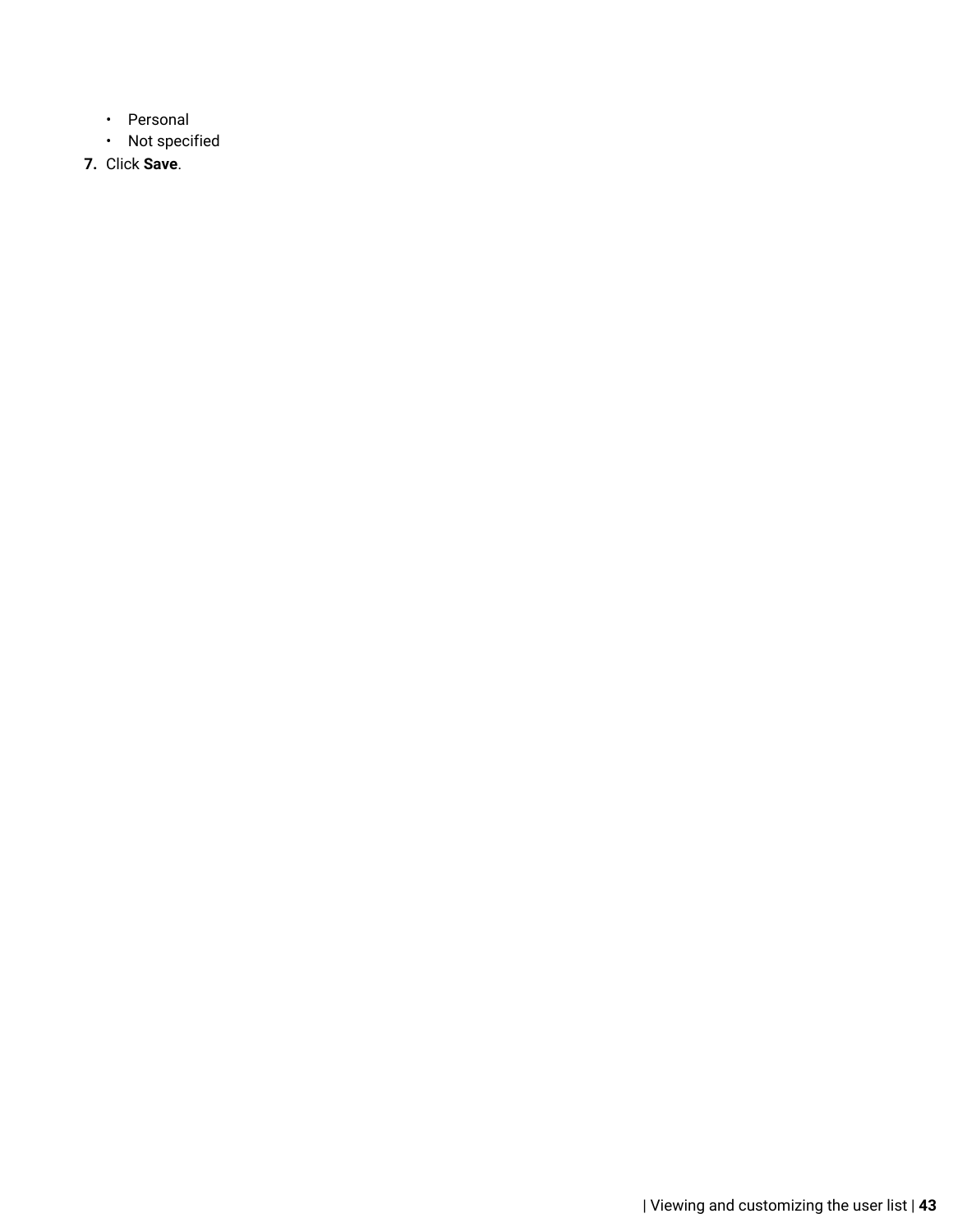# <span id="page-43-0"></span>**Legal notice**

©2021 BlackBerry Limited. Trademarks, including but not limited to BLACKBERRY, BBM, BES, EMBLEM Design, ATHOC, CYLANCE and SECUSMART are the trademarks or registered trademarks of BlackBerry Limited, its subsidiaries and/or affiliates, used under license, and the exclusive rights to such trademarks are expressly reserved. All other trademarks are the property of their respective owners.

This documentation including all documentation incorporated by reference herein such as documentation provided or made available on the BlackBerry website provided or made accessible "AS IS" and "AS AVAILABLE" and without condition, endorsement, guarantee, representation, or warranty of any kind by BlackBerry Limited and its affiliated companies ("BlackBerry") and BlackBerry assumes no responsibility for any typographical, technical, or other inaccuracies, errors, or omissions in this documentation. In order to protect BlackBerry proprietary and confidential information and/or trade secrets, this documentation may describe some aspects of BlackBerry technology in generalized terms. BlackBerry reserves the right to periodically change information that is contained in this documentation; however, BlackBerry makes no commitment to provide any such changes, updates, enhancements, or other additions to this documentation to you in a timely manner or at all.

This documentation might contain references to third-party sources of information, hardware or software, products or services including components and content such as content protected by copyright and/or thirdparty websites (collectively the "Third Party Products and Services"). BlackBerry does not control, and is not responsible for, any Third Party Products and Services including, without limitation the content, accuracy, copyright compliance, compatibility, performance, trustworthiness, legality, decency, links, or any other aspect of Third Party Products and Services. The inclusion of a reference to Third Party Products and Services in this documentation does not imply endorsement by BlackBerry of the Third Party Products and Services or the third party in any way.

EXCEPT TO THE EXTENT SPECIFICALLY PROHIBITED BY APPLICABLE LAW IN YOUR JURISDICTION, ALL CONDITIONS, ENDORSEMENTS, GUARANTEES, REPRESENTATIONS, OR WARRANTIES OF ANY KIND, EXPRESS OR IMPLIED, INCLUDING WITHOUT LIMITATION, ANY CONDITIONS, ENDORSEMENTS, GUARANTEES, REPRESENTATIONS OR WARRANTIES OF DURABILITY, FITNESS FOR A PARTICULAR PURPOSE OR USE, MERCHANTABILITY, MERCHANTABLE QUALITY, NON-INFRINGEMENT, SATISFACTORY QUALITY, OR TITLE, OR ARISING FROM A STATUTE OR CUSTOM OR A COURSE OF DEALING OR USAGE OF TRADE, OR RELATED TO THE DOCUMENTATION OR ITS USE, OR PERFORMANCE OR NON-PERFORMANCE OF ANY SOFTWARE, HARDWARE, SERVICE, OR ANY THIRD PARTY PRODUCTS AND SERVICES REFERENCED HEREIN, ARE HEREBY EXCLUDED. YOU MAY ALSO HAVE OTHER RIGHTS THAT VARY BY STATE OR PROVINCE. SOME JURISDICTIONS MAY NOT ALLOW THE EXCLUSION OR LIMITATION OF IMPLIED WARRANTIES AND CONDITIONS. TO THE EXTENT PERMITTED BY LAW, ANY IMPLIED WARRANTIES OR CONDITIONS RELATING TO THE DOCUMENTATION TO THE EXTENT THEY CANNOT BE EXCLUDED AS SET OUT ABOVE, BUT CAN BE LIMITED, ARE HEREBY LIMITED TO NINETY (90) DAYS FROM THE DATE YOU FIRST ACQUIRED THE DOCUMENTATION OR THE ITEM THAT IS THE SUBJECT OF THE CLAIM.

TO THE MAXIMUM EXTENT PERMITTED BY APPLICABLE LAW IN YOUR JURISDICTION, IN NO EVENT SHALL BLACKBERRY BE LIABLE FOR ANY TYPE OF DAMAGES RELATED TO THIS DOCUMENTATION OR ITS USE, OR PERFORMANCE OR NON-PERFORMANCE OF ANY SOFTWARE, HARDWARE, SERVICE, OR ANY THIRD PARTY PRODUCTS AND SERVICES REFERENCED HEREIN INCLUDING WITHOUT LIMITATION ANY OF THE FOLLOWING DAMAGES: DIRECT, CONSEQUENTIAL, EXEMPLARY, INCIDENTAL, INDIRECT, SPECIAL, PUNITIVE, OR AGGRAVATED DAMAGES, DAMAGES FOR LOSS OF PROFITS OR REVENUES, FAILURE TO REALIZE ANY EXPECTED SAVINGS, BUSINESS INTERRUPTION, LOSS OF BUSINESS INFORMATION, LOSS OF BUSINESS OPPORTUNITY, OR CORRUPTION OR LOSS OF DATA, FAILURES TO TRANSMIT OR RECEIVE ANY DATA, PROBLEMS ASSOCIATED WITH ANY APPLICATIONS USED IN CONJUNCTION WITH BLACKBERRY PRODUCTS OR SERVICES, DOWNTIME COSTS, LOSS OF THE USE OF BLACKBERRY PRODUCTS OR SERVICES OR ANY PORTION THEREOF OR OF ANY AIRTIME SERVICES, COST OF SUBSTITUTE GOODS, COSTS OF COVER, FACILITIES OR SERVICES, COST OF CAPITAL, OR OTHER SIMILAR PECUNIARY LOSSES, WHETHER OR NOT SUCH DAMAGES